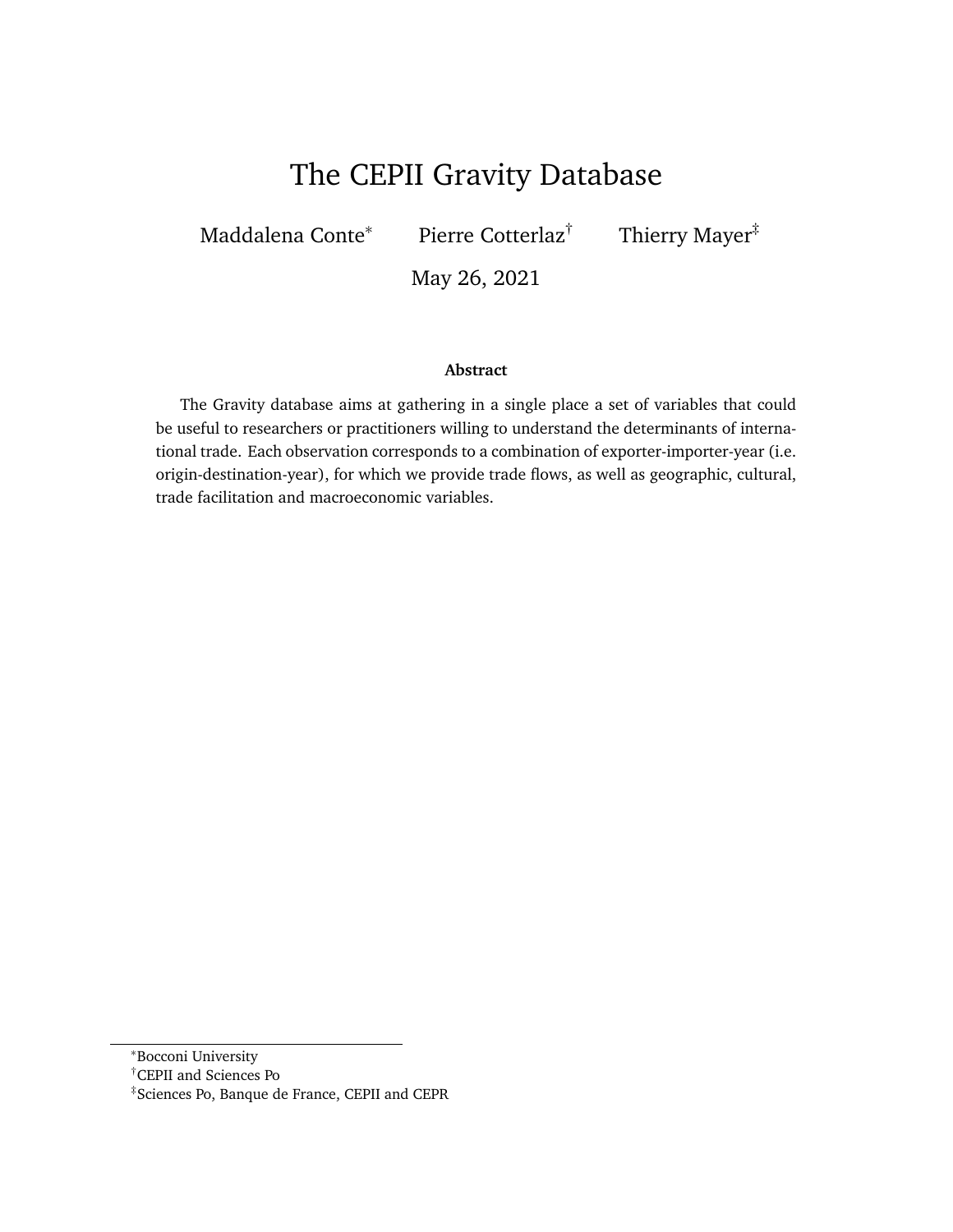# **Contents**

| 1            |                          | <b>Introduction</b>                                                                                                                                                                                                                     | $\bf{2}$    |  |  |  |  |  |
|--------------|--------------------------|-----------------------------------------------------------------------------------------------------------------------------------------------------------------------------------------------------------------------------------------|-------------|--|--|--|--|--|
| $\mathbf{2}$ | 2.1<br>2.2               | The Countries dataset: Static country-level information                                                                                                                                                                                 | 6<br>6<br>6 |  |  |  |  |  |
|              | 2.3                      |                                                                                                                                                                                                                                         | 7           |  |  |  |  |  |
| $\mathbf{3}$ | The Gravity dataset<br>8 |                                                                                                                                                                                                                                         |             |  |  |  |  |  |
|              | 3.1                      |                                                                                                                                                                                                                                         | 8           |  |  |  |  |  |
|              |                          | 3.1.1                                                                                                                                                                                                                                   | 8           |  |  |  |  |  |
|              |                          | 3.1.2                                                                                                                                                                                                                                   | 8           |  |  |  |  |  |
|              |                          | 3.1.3                                                                                                                                                                                                                                   | 10          |  |  |  |  |  |
|              | 3.2                      |                                                                                                                                                                                                                                         | 10          |  |  |  |  |  |
|              |                          | 3.2.1                                                                                                                                                                                                                                   | 10          |  |  |  |  |  |
|              |                          | 3.2.2                                                                                                                                                                                                                                   | 10          |  |  |  |  |  |
|              |                          | Variable construction enterprise in the set of the set of the set of the set of the set of the set of the set of the set of the set of the set of the set of the set of the set of the set of the set of the set of the set of<br>3.2.3 | 11          |  |  |  |  |  |
|              | 3.3                      |                                                                                                                                                                                                                                         | 12          |  |  |  |  |  |
|              |                          | 3.3.1                                                                                                                                                                                                                                   | 12          |  |  |  |  |  |
|              |                          | 3.3.2                                                                                                                                                                                                                                   | 12          |  |  |  |  |  |
|              |                          | Variable construction enterprise in the set of the set of the set of the set of the set of the set of the set of the set of the set of the set of the set of the set of the set of the set of the set of the set of the set of<br>3.3.3 | 14          |  |  |  |  |  |
|              | 3.4                      |                                                                                                                                                                                                                                         | 16          |  |  |  |  |  |
|              |                          | 3.4.1                                                                                                                                                                                                                                   | 16          |  |  |  |  |  |
|              |                          | 3.4.2                                                                                                                                                                                                                                   | 17          |  |  |  |  |  |
|              |                          | 3.4.3                                                                                                                                                                                                                                   | 18          |  |  |  |  |  |
|              | 3.5                      |                                                                                                                                                                                                                                         | 20          |  |  |  |  |  |
|              |                          | 3.5.1                                                                                                                                                                                                                                   | 20          |  |  |  |  |  |
|              |                          | 3.5.2                                                                                                                                                                                                                                   | 20          |  |  |  |  |  |
|              |                          | 3.5.3                                                                                                                                                                                                                                   | 21          |  |  |  |  |  |
|              | 3.6                      |                                                                                                                                                                                                                                         | 23          |  |  |  |  |  |
|              |                          | 3.6.1                                                                                                                                                                                                                                   | 23          |  |  |  |  |  |
|              |                          | 3.6.2                                                                                                                                                                                                                                   | 24          |  |  |  |  |  |
|              |                          | 3.6.3                                                                                                                                                                                                                                   | 25          |  |  |  |  |  |
| $\mathbf{A}$ |                          | <b>Appendix</b>                                                                                                                                                                                                                         | 31          |  |  |  |  |  |
|              | 31<br>A.1                |                                                                                                                                                                                                                                         |             |  |  |  |  |  |
|              | A.2                      | 33                                                                                                                                                                                                                                      |             |  |  |  |  |  |
|              | A.3                      | 33                                                                                                                                                                                                                                      |             |  |  |  |  |  |
|              | A.4                      | 37                                                                                                                                                                                                                                      |             |  |  |  |  |  |
|              |                          |                                                                                                                                                                                                                                         |             |  |  |  |  |  |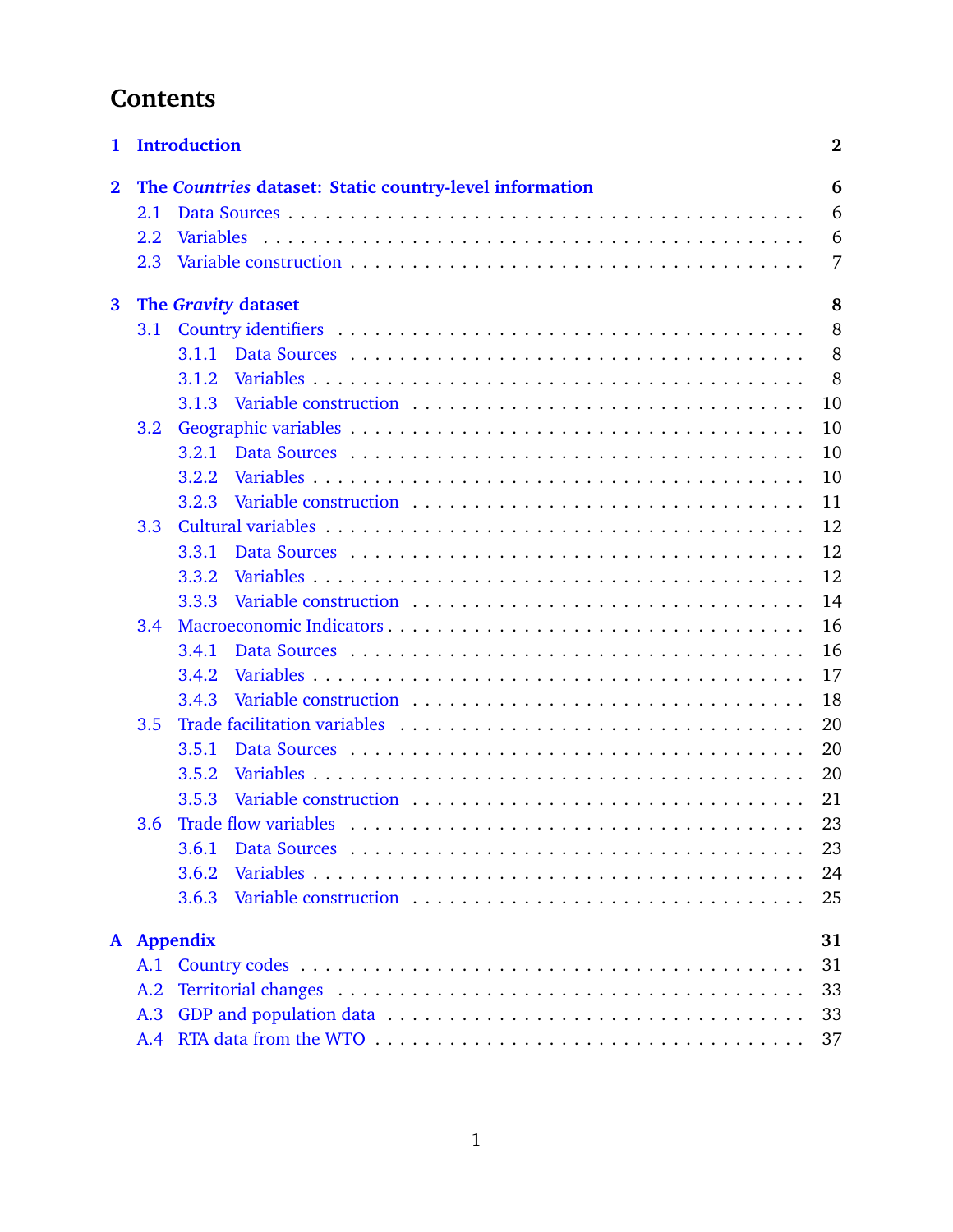# <span id="page-2-0"></span>**1 Introduction**

The gravity database aims at gathering in a single place a set of variables useful to researchers or practitioners willing to understand the determinants of international trade. Each observation corresponds to a combination of "exporter-importer-year" (i.e. "origin-destinationyear"), for which we provide trade flows, as well as geographic, cultural, trade facilitation and macroeconomic variables.

Data spans from 1948 to 2019, and includes 252 countries, some of which only exist for a shorter period of time. The term "country" includes territories that are not formally indepen-dent, as well as past territorial configurations of countries.<sup>[1](#page-2-1)</sup> The dataset is dynamic in the sense that it follows the ways in which countries have changed over time. It is "squared", meaning that each country pair appears every year, even if one of the countries in the pair actually does not exist. Nevertheless, when either destination or origin country do not exist, variables are set to missing, and dummy variables allow the users to easily get rid of the concerned observations.

*Gravity* is the main dataset, which contains the core information. In *Gravity*, countries are referred to using the variable *country* id, which combines a country's ISO3 code with a number identifying potential territorial transformations of the country. We also include simple ISO3 codes (numeric and alphabetic) as additional country identifiers. We provide an additional dataset, *Countries*, that associates to each *country\_id* the corresponding ISO3 country codes, as well as country name, and a set of variables enabling to track territorial changes.

Variables included in *Gravity* may correspond to unilateral characteristics (GDP, population...), or to bilateral characteristics (distances, trade flows...). In the case of unilateral variables, the name ends with *\_o* when the information refers to the origin country, and with *\_d* when it refers to the destination country. For instance, *country\_id* (the variable identifying each country/territory) becomes *country* id o when referring to the origin and *country* id d when referring to the destination. Table [1](#page-2-2) provides an exhaustive overview of the variables included in the main *Gravity* dataset. Note that the unilateral variables do not appear twice: for simplicity, we do not repeat their definition both for the origin and the destination.

<span id="page-2-2"></span>

| Variable Name        | Content                                                              | Level      |
|----------------------|----------------------------------------------------------------------|------------|
| iso <sub>3</sub>     | ISO3 alphabetic code                                                 | unilateral |
| iso3num              | ISO3 numeric code                                                    | unilateral |
| countrygroup iso3    | Largest entity of which the country is/was part<br>(ISO3 alphabetic) | unilateral |
| countrygroup iso3num | Largest entity of which the country is/was part<br>(ISO3 alphabetic) | unilateral |
| country              | Country name                                                         | unilateral |
| countrylong          | Offcial country name                                                 | unilateral |

Table 1: List of variables included in *Gravity*

<span id="page-2-1"></span><sup>1</sup>For more details on the universe of countries included in the data, see Section [2.](#page-6-0)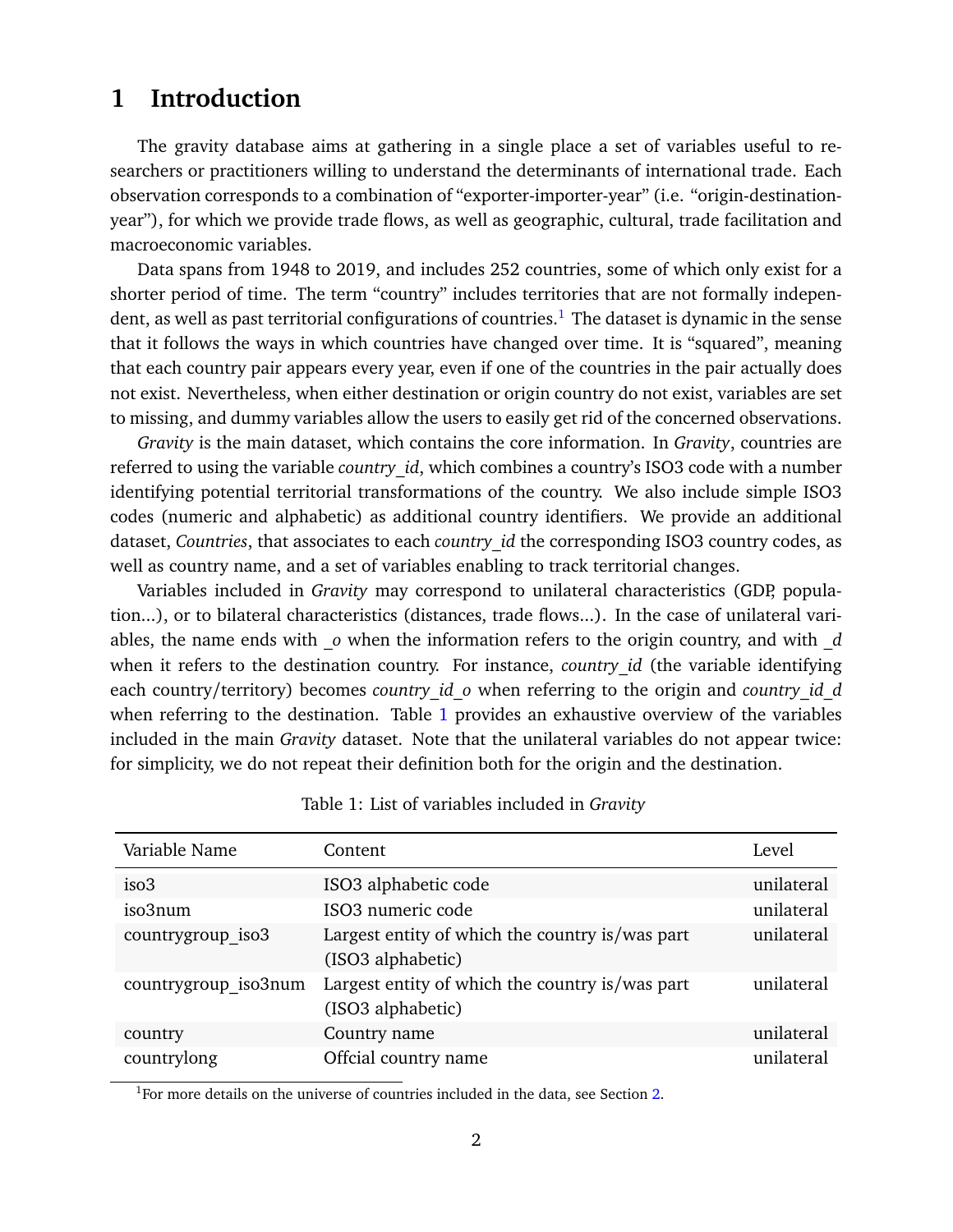| first year             | First year of territorial existence of the country                                                                                     | unilateral |
|------------------------|----------------------------------------------------------------------------------------------------------------------------------------|------------|
| last year              | Last year of territorial existence of the country                                                                                      | unilateral |
| country exists         | 1 if the country actually exists                                                                                                       | unilateral |
| gmt_offset_2020        | GMT offset in 2020 of the country (hours)                                                                                              | unilateral |
| contig                 | Dummy equal to 1 if countries are contiguous                                                                                           | bilateral  |
| dist                   | Distance between most populated city of each<br>country (km)                                                                           | bilateral  |
| distw                  | Population-weighted distance between most<br>populated cities (km)                                                                     | bilateral  |
| distcap                | Distance between capitals (km)                                                                                                         | bilateral  |
| distwces               | Population-weighted distance between most<br>populated cities (km) using CES formulation with<br>$\theta = -1$                         | bilateral  |
| dist source            | Dummy variable indicating the source of distance<br>data (1 if taken directly from CEPII's GeoDist and 0<br>if based on close country) | bilateral  |
| comlang off            | 1 if countries share common official or primary<br>language                                                                            | bilateral  |
| comlang ethno          | 1 if countries share a common language spoken by<br>at least 9% of the population                                                      | bilateral  |
| comcol                 | 1 if countries share a common colonizer post 1945                                                                                      | bilateral  |
| col <sub>45</sub>      | 1 if countries are or were in colonial relationship<br>post 1945                                                                       | bilateral  |
| legal old              | Historical origin of a country's laws before 1991                                                                                      | unilateral |
| legal new              | Historical origin of a country's laws after 1991                                                                                       | unilateral |
| comleg pretrans        | 1 if countries share common legal origins before<br>1991                                                                               | bilateral  |
| comleg posttrans       | 1 if countries share common legal origins after 1991                                                                                   | bilateral  |
| transition_legalchange | 1 if common legal origin changed in 1991                                                                                               | bilateral  |
| comrelig               | Religious proximity index                                                                                                              | bilateral  |
| heg o                  | 1 if origin is current or former hegemon of<br>destination                                                                             | bilateral  |
| heg_d                  | 1 if destination is current or former hegemon of<br>origin                                                                             | bilateral  |
| col dep ever           | 1 if pair ever was in colonial or dependency<br>relationship (including before 1948)                                                   | bilateral  |
| col dep                | 1 if pair currently in colonial or dependency<br>relationship                                                                          | bilateral  |
| col dep end year       | Independence year from concerned hegemon<br>(includes colonial ties before 1948)                                                       | bilateral  |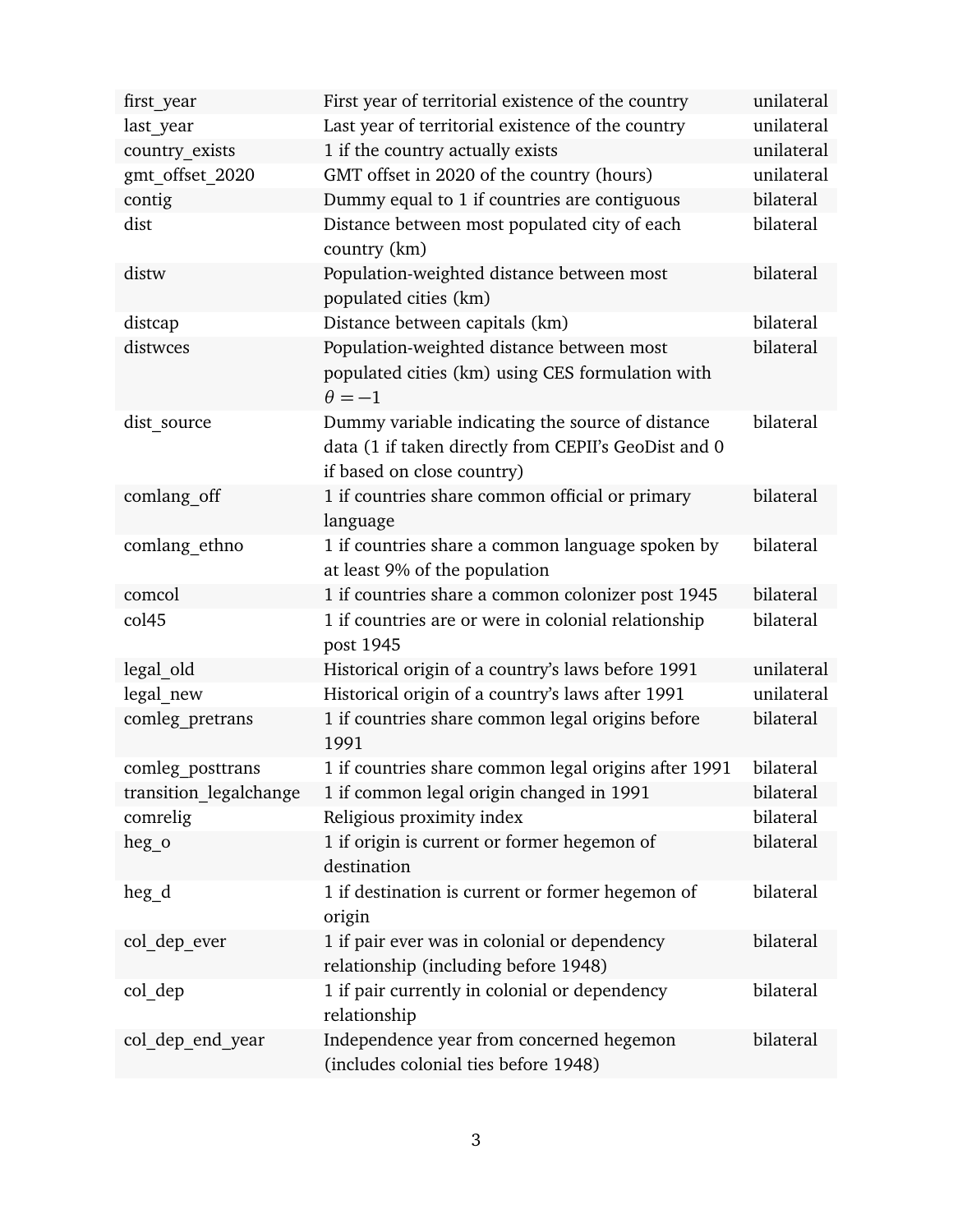| col dep end conflict | 1 if independence from the concerned hegemon<br>involved a conflict                                                                                                            | bilateral  |
|----------------------|--------------------------------------------------------------------------------------------------------------------------------------------------------------------------------|------------|
| empire               | Common colonizer                                                                                                                                                               | bilateral  |
| sibling ever         | 1 if pair ever had the same colonizer (including<br>before 1948)                                                                                                               | bilateral  |
| sibling              | 1 if pair currently has the same colonizer                                                                                                                                     | bilateral  |
| sever year           | Severance year for pairs that ever had the same<br>colonizer (includes colonial ties before 1948):<br>corresponds to the independence year of the first<br>independent sibling | bilateral  |
| sib conflict         | 1 if pair ever had the same colonizer and<br>independence involved a conflict with the hegemon<br>(includes colonial ties before 1948)                                         | bilateral  |
| pop                  | Population (in thousands)                                                                                                                                                      | unilateral |
| gdp                  | GDP (current thousands US\$)                                                                                                                                                   | unilateral |
| gdpcap               | GDP per capita (current thousands US\$)                                                                                                                                        | unilateral |
| gdp source           | GDP data source                                                                                                                                                                | unilateral |
| pop_source           | Population data source                                                                                                                                                         | unilateral |
| gdp_ppp              | GDP PPP (current thousands international \$)                                                                                                                                   | unilateral |
| gdpcap_ppp           | GDP per capita PPP (current thousands international<br>\$)                                                                                                                     | unilateral |
| pop_pwt              | Population (in thousands) (source: Penn World<br>Tables)                                                                                                                       | unilateral |
| gdp_ppp_pwt          | Deflated GDP at current PPP (2011 thousands US\$)<br>(source: PWT)                                                                                                             | unilateral |
| gatt                 | 1 if country currently is a GATT member                                                                                                                                        | unilateral |
| wto                  | 1 if country currently is a WTO member                                                                                                                                         | unilateral |
| eu                   | 1 if country currently is a EU member                                                                                                                                          | unilateral |
| rta                  | 1 if the pair currently has a RTA (source: WTO)                                                                                                                                | bilateral  |
| rta coverage         | Indicates whether the RTA covers goods only or<br>goods and services (source: WTO)                                                                                             | bilateral  |
| rta type             | Indicates the type of RTA (customs union for<br>instance)                                                                                                                      | bilateral  |
| entry cost           | Cost of business start-up procedures (% of GNI per<br>capita)                                                                                                                  | unilateral |
| entry_proc           | Number of start-up procedures to register a business                                                                                                                           | unilateral |
| entry time           | Days required to start a business                                                                                                                                              | unilateral |
| entry_tp             | Days required to start a business $+$ number of<br>procedures to start a business                                                                                              | unilateral |
| tradeflow comtrade o | Trade flow as reported by the exporter (in thousands<br>current US\$) (source: Comtrade)                                                                                       | bilateral  |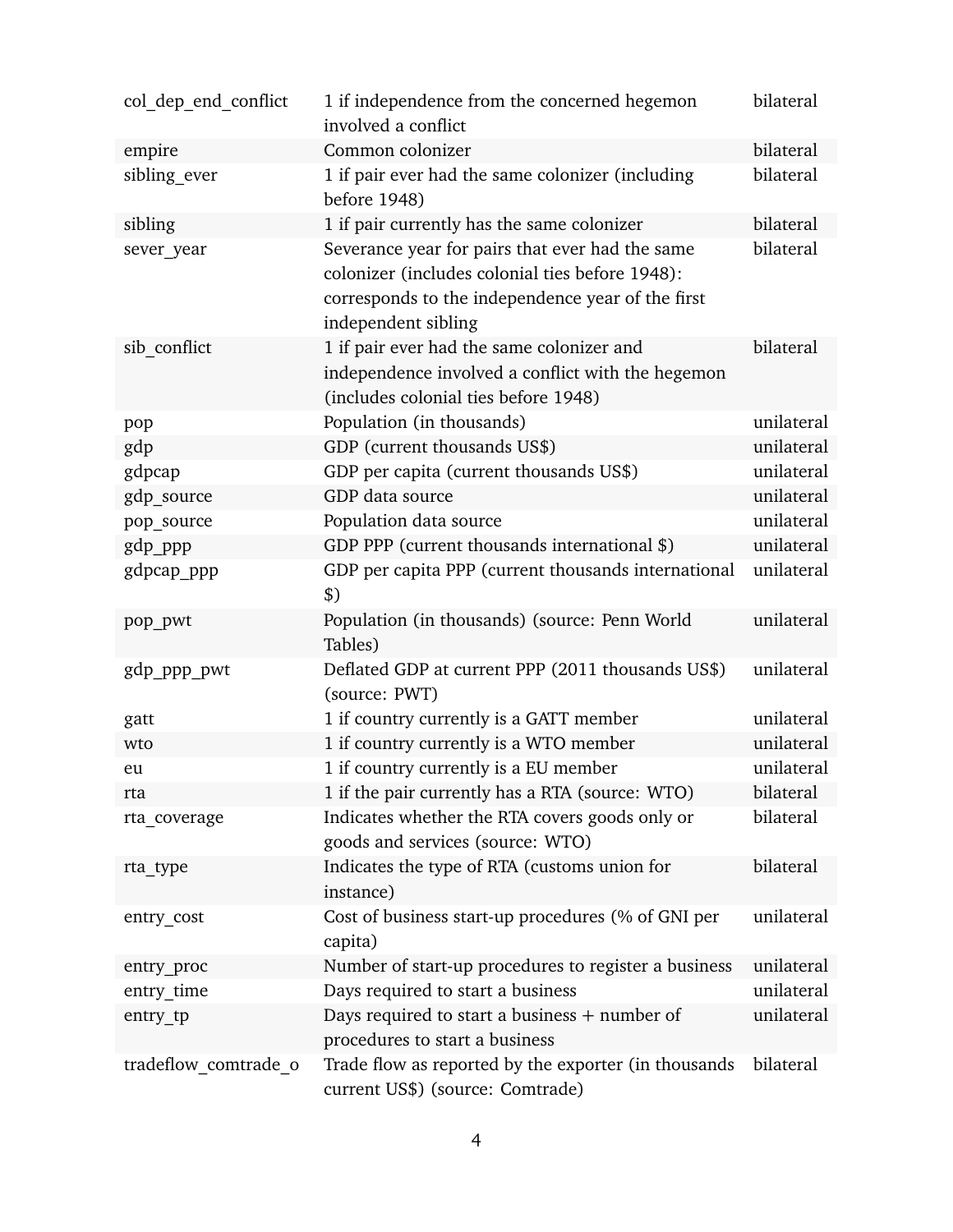| tradeflow comtrade d | Trade flow as reported by the importer (in<br>thousands current US\$) (source: Comtrade) | bilateral |
|----------------------|------------------------------------------------------------------------------------------|-----------|
| tradeflow baci       | Trade flow (in thousands current US\$) (source:<br>BACI)                                 | bilateral |
| manuf tradeflow baci | Trade flow of manufactured goods (in thousands<br>current US\$) (source: BACI)           | bilateral |
| tradeflow imf o      | Trade flow as reported by the exporter (in thousands<br>current US\$) (source: IMF)      | bilateral |
| tradeflow imf d      | Trade flow as reported by the importer (in<br>thousands current US\$) (source: IMF)      | bilateral |

*Gravity* is obtained by assembling data from many different sources. In particular, we use data produced by the CEPII, as well as data from institutional sources such as the World Bank, the WTO and the IMF. We also include data produced by a variety of researchers, which has been made publicly available. Table [2](#page-29-0) gathers information on all sources used and papers that need to be cited when using these variables, along with the names of variables they were used to construct. Detailed explanations on how variables have been generated based on these sources are provided in the following sections.

We provide the dataset in three different formats: .csv (that can be read by any software), .dta (which requires Stata), and .Rds (which can be read in R). The data is distributed under the [Etalab Open Licence 2.0,](https://www.etalab.gouv.fr/wp-content/uploads/2018/11/open-licence.pdf) meaning that it can be freely used, modified, and shared as long as a proper reference is made to the source. The name of each file contains a version identifier: for instance *Gravity\_V202010* refers to the October 2020 version of the *Gravity* dataset.

In the .csv and .Rds versions of *Gravity*, categorical variables are in a numeric format, meaning that we use a numeric code to refer to each category, instead of a set of characters. Therefore, we provide a set of files that associate their label to each numeric code. These files are named after the variable they describe (for instance, rta type.csv describes the labels of the variable rta type).

Note that the Gravity dataset is squared in terms of the variable *country id*. As mentioned above, this variable combines a country's ISO3 code with a number identifying potential territorial transformations of the country. Alphabetic and numeric ISO3 codes are also included but these are not able to identify a country precisely. In particular, there are some cases in which countries experience territorial changes without this being reflected by a different ISO3 alphabetic code. This happens when i) a country merges with another and the unified country adopts the ISO3 alphabetic code of one of the two pre-existing countries; ii) a part of a country becomes independent, but the original country continues to exist. An example of the first case is West Germany, which had ISO3 alphabetic code "DEU" before its unification with East Germany, a code that was later adopted by the unified Germany. An example of the second case is Sudan, which had ISO3 alphabetic code "SDN" before the independence of South Sudan in 2011, a code that remained unchanged after this date. These issues are resolved when using the variable *country* id as a country identifier because territorial changes can be identified pre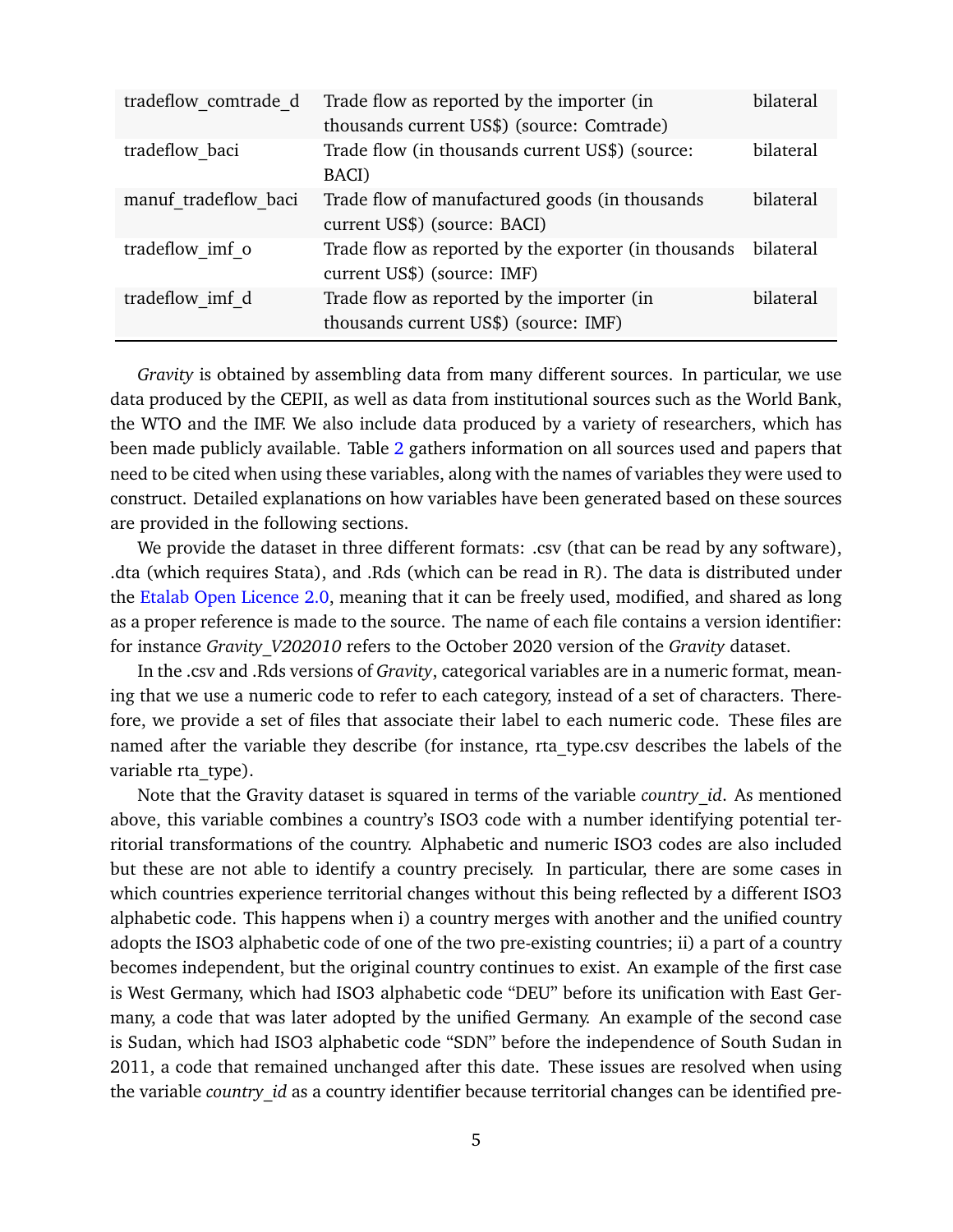cisely. For instance, *country\_id* becomes DEU.1 for West Germany and DEU.2 for the unified Germany, while *country\_id* becomes SDN.1 for Sudan before the independence of South Sudan in 2011, and SDN.2 after the independence of South Sudan. For further details, see Section [2,](#page-6-0) and Sections [A.1](#page-31-1) and [A.2](#page-33-0) of the Appendix.

# <span id="page-6-0"></span>**2 The** *Countries* **dataset: Static country-level information**

*Countries* is the dataset that includes static country-level variables, allowing for a full identification of each country included in *Gravity* and, if relevant, for a tracking of its territorial changes (splits and merges). Some of the variables provided in *Countries* are also included in the main *Gravity* dataset (see below and in Section [3.1\)](#page-8-1).

*Countries* includes one observation for each territorial configuration, mapping the full set of territorial changes that are accounted for in *Gravity*. For example, *Countries* includes one observation for West Germany, one for East Germany and one for the unified Germany. Similarly, it includes one observation for Sudan before the split of South Sudan, one observation for South Sudan, and one observation for Sudan after the split of South Sudan.

## <span id="page-6-1"></span>**2.1 Data Sources**

The universe of *Countries* (and of the *Gravity* dataset) is based on CEPII's [GeoDist dataset](http://www.cepii.fr/CEPII/en/bdd_modele/presentation.asp?id=6) (Mayer and Zignago [2011\)](#page-30-0). This dataset is augmented with some countries and territories that either appear in the World Bank's [World Integrated Trade Solution \(WITS\)](https://wits.worldbank.org/CountryProfile/Metadata/en/Country/All) or that are necessary to construct the full chain of territorial changes that have led to the creation of countries appearing in the GeoDist dataset. In addition, some names are updated, as well as ISO3 alphabetic numeric codes, by comparing the GeoDist dataset with the WITS dataset and with [the official source for ISO country codes.](https://www.iso.org/iso-3166-country-codes.html) Countries' official names also come from the WITS dataset, augmented by Wikipedia for countries or territories that are not present in the WITS dataset but that appear in GeoDist.

*Countries* (and the *Gravity* dataset) carefully tracks territorial changes, i.e. the country's previous membership (in case of a split) and the country's new membership (in case of a unification of two territories). We only take into account the modifications that occurred over the time span of the database, i.e 1948-2019. This is done using the [CIA World Factbook](https://www.cia.gov/library/publications/the-world-factbook/fields/305.html) and [Wikipedia.](https://en.wikipedia.org/wiki/List_of_sovereign_states_by_date_of_formation)

# <span id="page-6-2"></span>**2.2 Variables**

- *country\_id*: country identifier, *unilateral*.
- *iso3*: ISO3 alphabetic code, *unilateral*.
- *iso3num*: ISO3 numeric code, *unilateral*.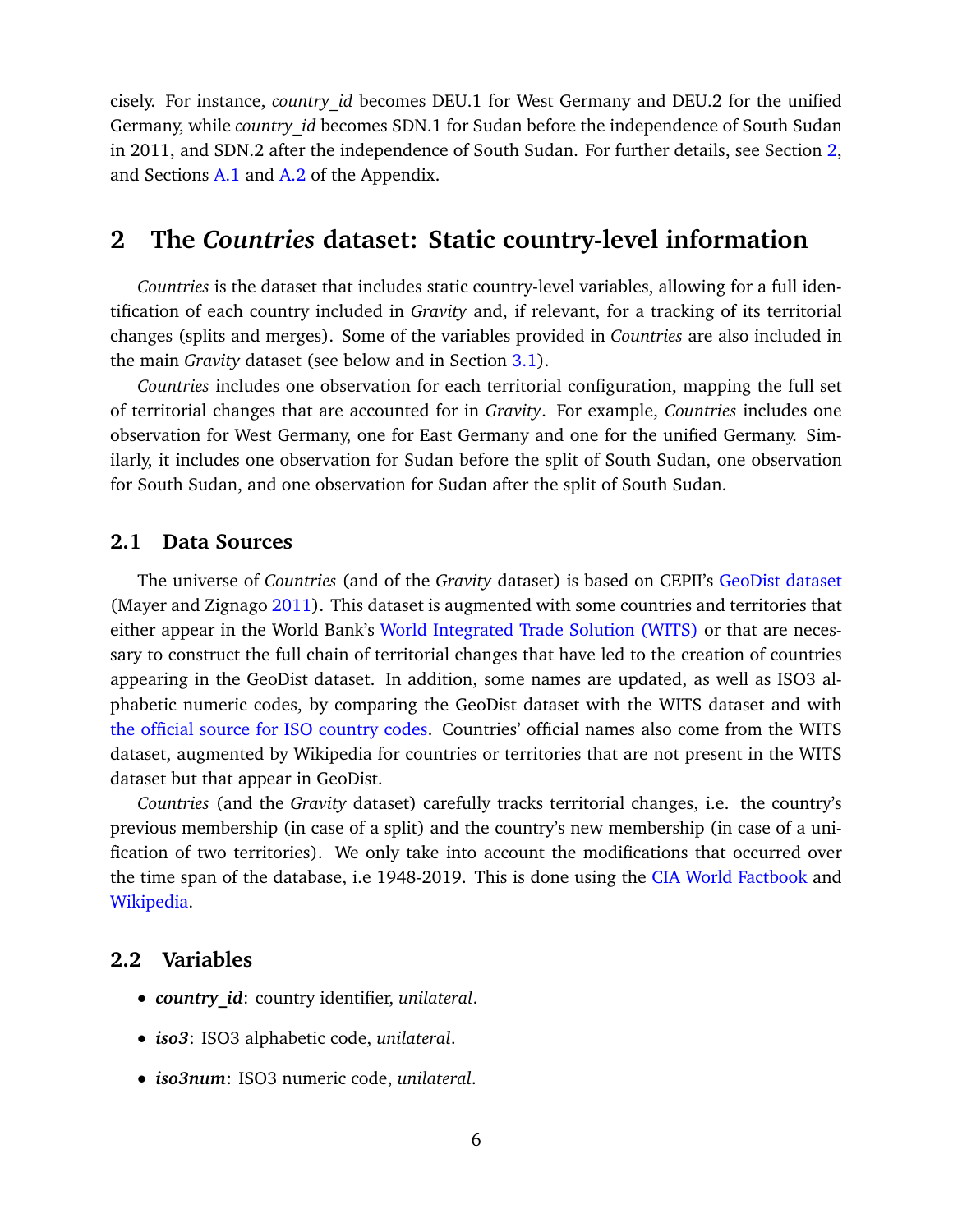- *countrygroup\_iso3*: Country group (ISO3 alphabetic code), *unilateral*.
- *countrygroup\_iso3num*: Country group (ISO3 numeric code), *unilateral*.
- *country*: Country name, *unilateral*.
- *countrylong*: Country official name, *unilateral*.
- *first\_year*: First year of territorial existence, *unilateral*.
- *last\_year*: Last year of territorial existence, *unilateral*.

## <span id="page-7-0"></span>**2.3 Variable construction**

The *Countries* datasets precisely identifies each country (in its current or past territorial configuration), including some territories that are not officially independent. As mentioned above the variable *country* id uniquely identifies each country. Alphabetic and numeric ISO3 codes are also included. Differently from alphabetic ISO3 codes, a substantial territorial reconfiguration triggers a change in the numeric ISO3 code. Thus, looking at the numeric ISO3 code can also help to track territorial changes. In particular, if a country changes its name without any territorial change, the ISO3 numeric code remains the same, otherwise a new one is created. Section [A.1](#page-31-1) of the Appendix describes in detail instances where the ISO3 alphabetic or numeric code change over time. For instance, Sudan used ISO3 numeric code 736 before South Sudan split away in 2011. Since then, Sudan uses numeric code 729, while keeping the same alphabetic code ("SDN"). Similarly, West Germany already used "DEU" as alphabetic ISO3 code before reunification, but used to have 280 as numeric ISO3 code, which differentiates it from the current unified Germany, that has 276 as ISO3 numeric code.

Additional information on territorial re-configurations is provided by the following three variables:

- 1. The first year of territorial existence, that corresponds to the first year in which the country exists in its current territorial form.
- 2. The last year of territorial existence, that corresponds to the last year in which the country exists in its current territorial form.
- 3. The "country group" identifier (*countrygroup\_iso3num*), that indicates the largest entity of which a country was or is part of. It therefore provides the country's previous membership (in case of a split) or the country's new membership (in case of a unification). *countrygroup\_iso3num* (numeric ISO3 code) is complemented by *countrygroup*, that gives the alphabetic ISO3 code of the reference country, at the time of the territorial change.

For instance, in the case of Sudan, former Sudan has last year of existence 2011, and current Sudan and South Sudan both have first year of existence 2011. For all three countries, *countrygroup\_iso3num* is the ISO3 numeric code of former Sudan, 736, because former Sudan is the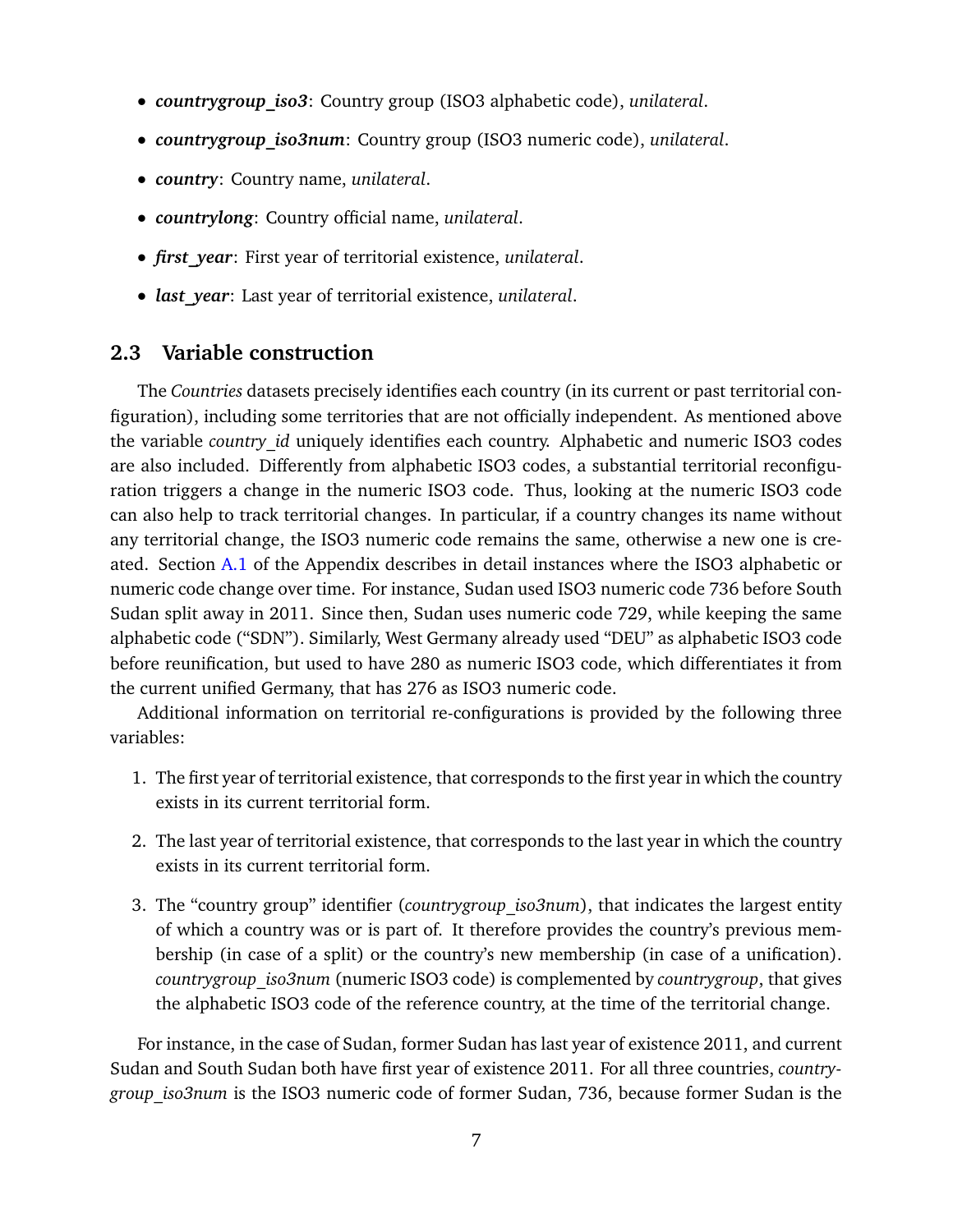largest entity to which these countries belong. Similarly, East Germany (the German Democratic Republic) and West Germany both have 1990 as last year of existence, while current Germany has 1990 as first year of existence. The three countries have 276 as *countrygroup\_iso3num*, which identifies the unified Germany.

This setup is only designed to track splits and unifications of countries, i.e. changes in territorial conformations. It does not take into account colonial/dependency links. Another set of variables is used to track such links, which is described in Section [3.2.](#page-10-1)

Figure [1](#page-9-0) summarizes the territorial changes accounted for in *Gravity*. Most of the reconfigurations consist of countries splitting, with the USSR and Yugoslavia accounting for most of the new countries.

# <span id="page-8-0"></span>**3 The** *Gravity* **dataset**

# <span id="page-8-1"></span>**3.1 Country identifiers**

In *Gravity*, each observation is uniquely identified by the combination of the *country\_id* of the origin country, the *country\_id* of the destination country and the year. *Gravity* is "squared", meaning that each country pair appears every year, even if one of the countries actually does not exist. However, based on the territorial changes tracked in the *C ount ries* dataset (see Section [2\)](#page-6-0), we set to missing all variables for country pairs in which at least one of the countries does not exist in a given year. Furthermore, we provide two dummy variables indicating whether the origin and the destination countries exist. These dummies allow users wishing drop nonexisting country pairs from the dataset to do so easily. Users looking for a more detailed account of country existence should turn to the *C ount ries* dataset.

A few caveats on the identification of countries through *country\_id* must be noted. Firstly, when countries merge, it is the new country or territorial configuration that exists during transition year but not the old country or territorial configuration. As an example DEU.1 (West Germany) has 1989 as last year, not 1990, while DEU.2 (the unified Germany) has 1990 as first year. This is consistent with the construction of underlying variables that varies over time, such as GDP, population, trade. Secondly, since the dataset is square in terms of *country* id, there exist cases in which two configurations of the same alphabetic ISO3 code appear bilaterally, e.g. DEU.1 and DEU.2. While DEU.1 and DEU.2 never existed simultaneously, we still keep these null observations to ensure that the final dataset is square.

### <span id="page-8-2"></span>**3.1.1 Data Sources**

Data sources correspond to the same ones used in Section [2.](#page-6-0)

### <span id="page-8-3"></span>**3.1.2 Variables**

• *country\_id*: country identifier, *unilateral*.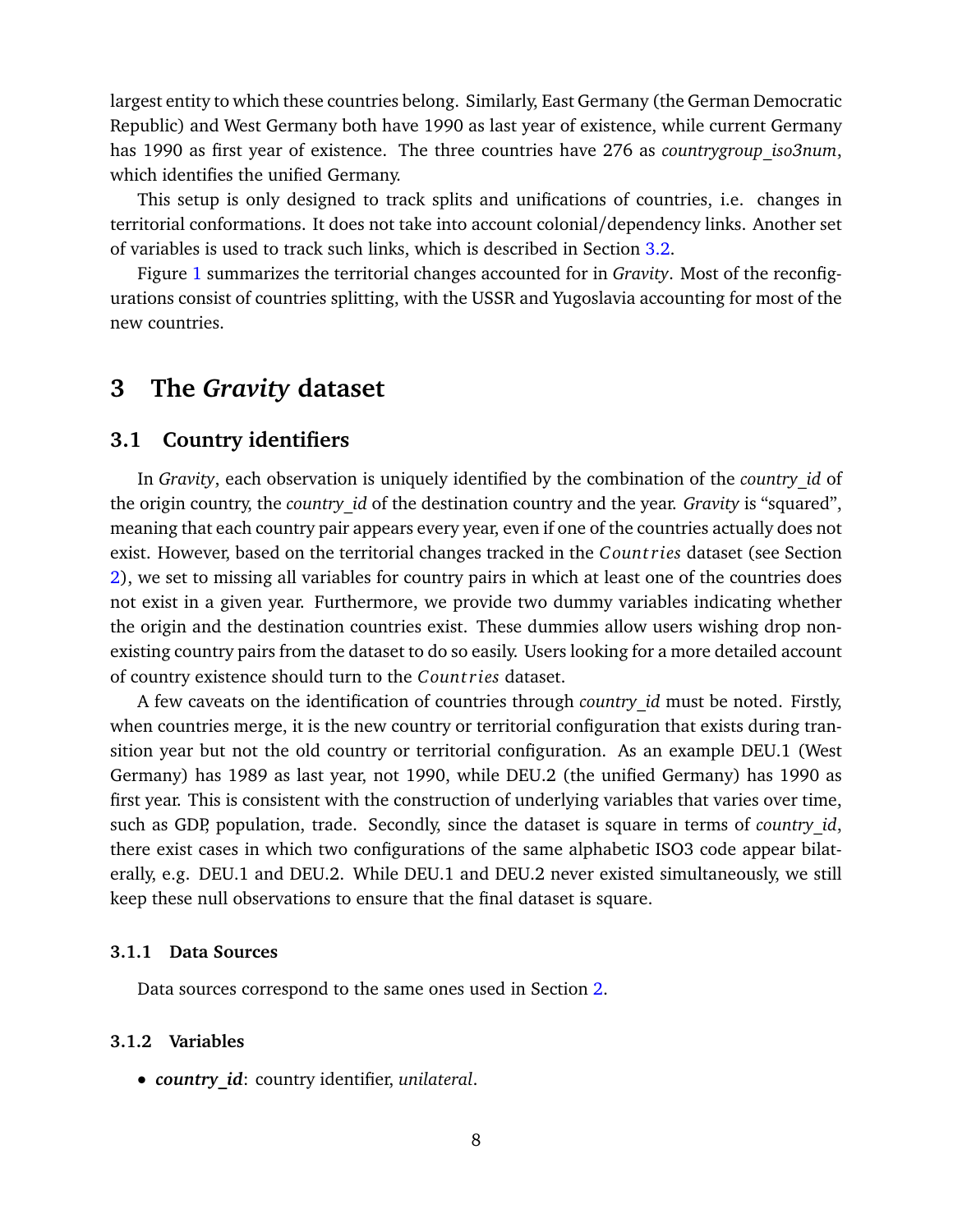Figure 1: Territorial changes.

<span id="page-9-0"></span>

Notes: Lines represent the years during which countries actually exist. We include only the countries for which a territorial change is recorded.

- *iso3*: ISO3 alphabetic code, *unilateral*.
- *iso3num*: ISO3 numeric code, *unilateral*.
- *country\_exists*: Dummy equal to 1 if country exists in a given year *unilateral*.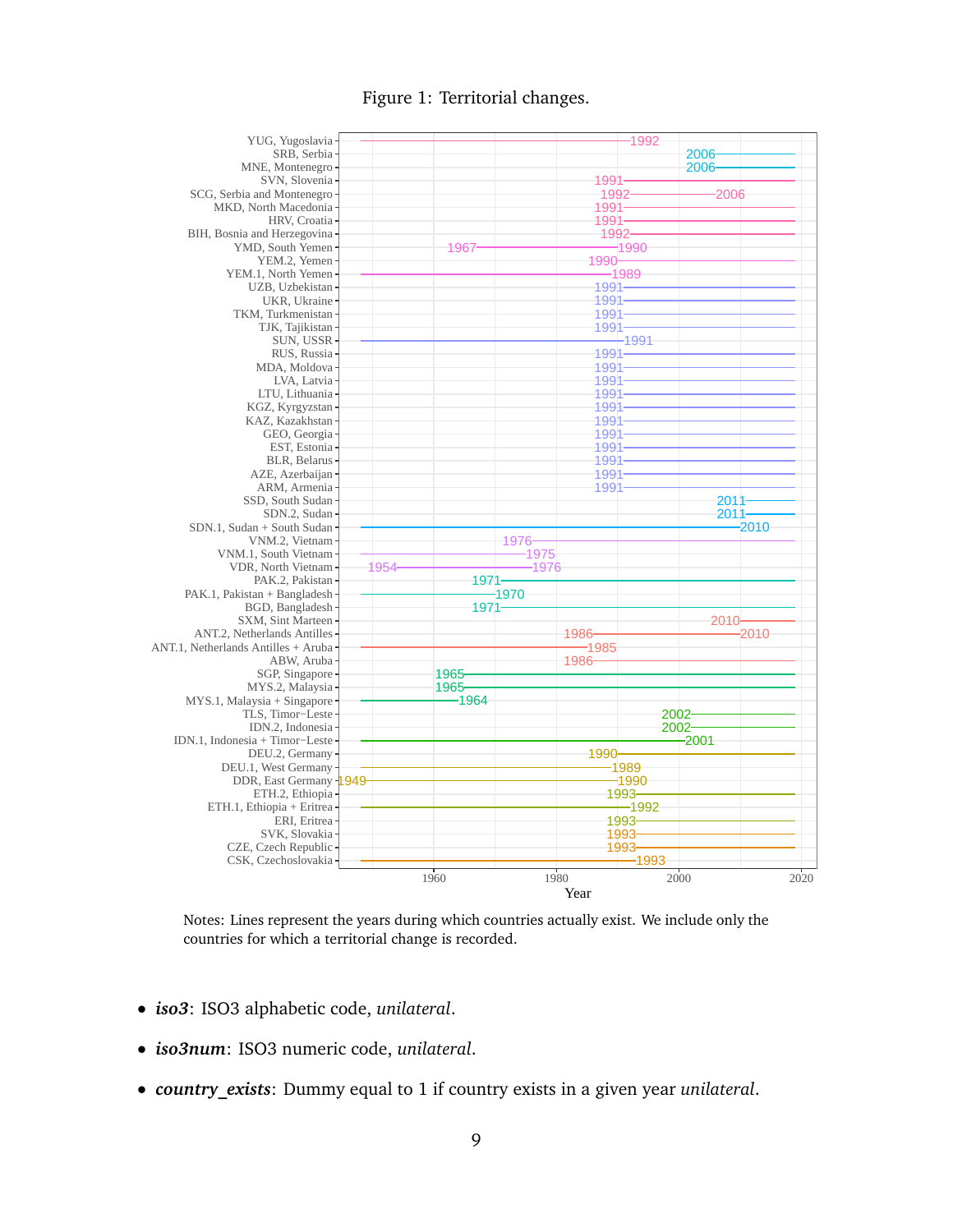#### <span id="page-10-0"></span>**3.1.3 Variable construction**

*country exists* dummies are based on the territorial changes detailed in the *Countries* dataset. In figure [2,](#page-10-4) we plot the number of existing countries and the number of existing country pairs (excluding cases in which  $iso3 \, o = iso3 \, d$ ).

<span id="page-10-4"></span>

Figure 2: Number of countries and country pairs in *Gravity* over time.

(a) Existing countries

(b) Existing country pairs

Notes: Existing country pairs are country pairs for which both *country exists* o and *country\_exists\_d* are equal to 1.

# <span id="page-10-1"></span>**3.2 Geographic variables**

#### <span id="page-10-2"></span>**3.2.1 Data Sources**

Data on time zones (*gmt\_offset\_2020*) is taken from [timezoneDB.](https://timezonedb.com/) We use the most up-todate time zone as of July 2020. Further, we do not account for daylight saving time.

Geographic data on contiguity and distances (*contig*, *dist*, *distw*, *distcap*, *distwces*) comes from the [CEPII's GeoDist database](http://www.cepii.fr/CEPII/en/bdd_modele/presentation.asp?id=6) (for additional information on the construction of these variables, see Mayer and Zignago [2011\)](#page-30-0). Note that this dataset has not yet been updated, hence some of the countries included in this version of the *Gravity* dataset are missing. We detail below the way we treated these missing countries.

#### <span id="page-10-3"></span>**3.2.2 Variables**

- *gmt\_offset\_2020*: GMT offset in 2020 of the country measured in hours, *unilateral*.
- *contig*: Dummy equal to 1 if countries are contiguous, *bilateral*.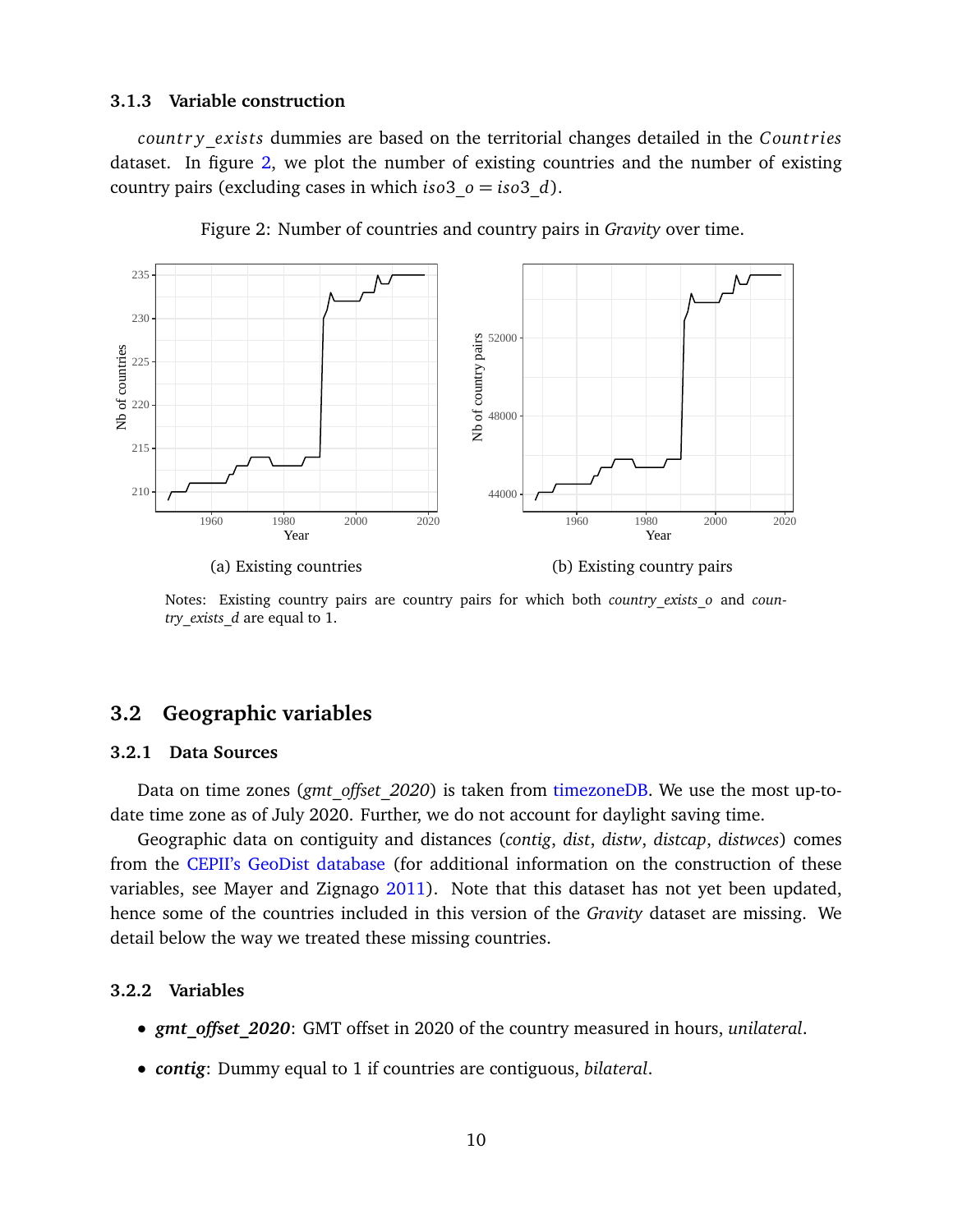- *dist*: Distance between most populated city of each country, measured in km, *bilateral*.
- *distw*: Population-weighted distance between most populated cities, measured in km, *bilateral*.
- *distcap*: Distance between capitals, measured in km, *bilateral*.
- *distwces*: Population-weighted distance between most populated cities, measured in km, calculated using CES formulation with  $\theta = -1$  (see Head and Mayer [2010](#page-30-1) for more details), *bilateral*.
- *dist source*: Dummy variable indicating the source of distance data. It is equal to 1 if data is taken directly from CEPII's GeoDist and to 0 if we have filled it in based on past territorial configurations, as described below. *bilateral*.

#### <span id="page-11-0"></span>**3.2.3 Variable construction**

#### *Time zones*:

No modification is made to the data provided by [timezoneDB.](https://timezonedb.com/) Note that data corresponds to time zones as of July 2020, whereas time zones have often changed in the past: the time zone reported in *Gravity* for a given country in a given year does not correspond to the time zone in that year, but rather to the 2020 time zone. Further, we use standard time zones, i.e. not daylight saving time zones. For countries no longer existing, we add the time zone corresponding to the current time zone of their capital city. For countries with more than one time zone, we choose the timezone of their capital city.

#### *Geographic data on contiguity and distances from CEPII*:

Geographic data on contiguity and distances is taken from the [CEPII's GeoDist database.](http://www.cepii.fr/CEPII/en/bdd_modele/presentation.asp?id=6) When merging this dataset with *Gravity*, we checked that the geographic configurations of countries identified in both datasets were consistent, to ensure that contiguity and distance variables were properly attributed.

However, some countries have different territorial configurations in *Geodist* and *Gravity*, in particular among the countries affected by territorial changes (see Section [2](#page-6-0) and Section [A.2](#page-33-0) of the Appendix). For a subset of these countries, we were able to fill in missing distance data (*dist*, *distcap distw*, *distwces*) with those of nearby countries that are or were part of the same country group.[2](#page-11-1) Note that we only made adjustments for the variables *dist*, *distcap*, *distw* and *distwces*, leaving as missing data for *contig*. The only countries affected by territorial changes that remain with missing distance data are thus North Vietnam and Sint Marteen. The variable

<span id="page-11-1"></span><sup>&</sup>lt;sup>2</sup>In particular, we made the following adjustments. We filled in Czechoslovakia's distance data with distance data from the Czech Republic. We filled in East Germany's distance data with distance data from Germany. We filled in USSR's distance data with distance data from Russia. We filled in Montenegro, Serbia and Serbia and Montenegro's distance data with distance data from Yugoslavia. Both current Sudan and South Sudan are assigned distance data corresponding to former Sudan, before the split of South Sudan in 2011. Both current (unified) Yemen and South Yemen are assigned distance data belonging to the former North Yemen.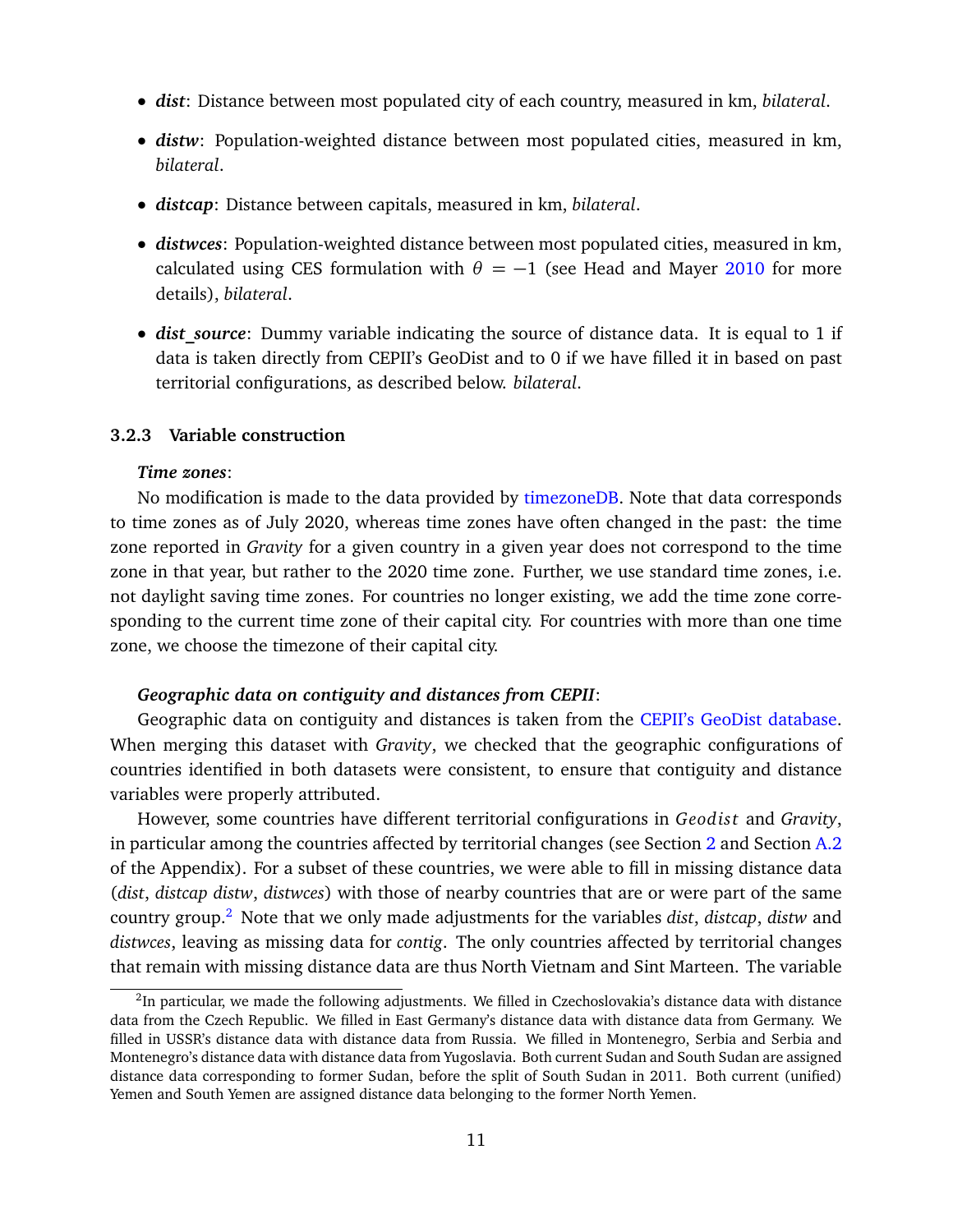*dist\_source* helps to identify cases in which data is taken directly from the *GeoDist* database (when *dist source*  $= 1$ ), and cases in which we have replaced missing distance variables as described above (*dist\_source* = 0).

## <span id="page-12-0"></span>**3.3 Cultural variables**

## <span id="page-12-1"></span>**3.3.1 Data Sources**

Data on common languages and on colonization (*comlang\_off*, *comlang\_ethno*, *comcol*, *col45*) comes from [CEPII's GeoDist dataset.](http://www.cepii.fr/CEPII/en/bdd_modele/presentation.asp?id=6) Since this dataset will no longer be updated in the future, these variables will also no longer be updated.

Data on the historical origin of a country's legal system (*legal\_old*, *legal\_new*, *comleg\_pretrans*, *comleg\_posttrans*, *transition\_legalchange*) is taken from LaPorta et al. [\(1999\)](#page-30-2) and LaPorta et al. [\(2008\)](#page-30-3). Data on the share of religion by country (*cat*, *mus*, *pro*, *oth*) also comes from LaPorta et al. [\(1999\)](#page-30-2).

Data on colonial ties (*heg*, *col\_dep\_ever*, *col\_dep*, *col\_dep\_end\_year*) is mostly derived from Head et al. [\(2010\)](#page-30-4). We use the [CIA World Factbook](https://www.cia.gov/library/publications/the-world-factbook/fields/305.html) and Wikipedia to add data for countries not included in the original Head et al. [\(2010\)](#page-30-4) dataset. We also compare Head et al. (2010)'s data with the Territorial Change (v6) dataset of the [Correlates of War Project \(COW\)](https://correlatesofwar.org/data-sets/territorial-change) (Jaroslav et al. [1998\)](#page-30-5). Whenever there are inconsistencies between these two sources, we use Wikipedia and the CIA World Factbook to make corrections. Data on sibling relationships (*empire*, *sibling\_ever*, *sibling*, *sever\_year*, *sib\_conflict*,) is constructed based on data on colonial ties and independence of colonies from the above sources. Data used for *col\_dep\_end\_conflict* is instead taken exclusively from the COW dataset on territorial changes.

## <span id="page-12-2"></span>**3.3.2 Variables**

- *comlang off*: Dummy equal to 1 if countries share common official or primary language, *bilateral*.
- *comlang ethno*: Dummy equal to 1 if countries share a common language spoken by at least 9% of the population, *bilateral*.
- *comcol*: Dummy equal to 1 if countries share a common colonizer post 1945, *bilateral*.
- *col45*: Dummy equal to 1 if countries are or were in colonial relationship post 1945, *bilateral*.
- *legal old*: Indicates historical origin of a country's laws, before transition of some countries from the Socialist legal system following the fall of the Soviet Union. It takes values of either fr (French), ge (German), sc (Scandinavian), so (Socialist), uk (English), *unilateral*.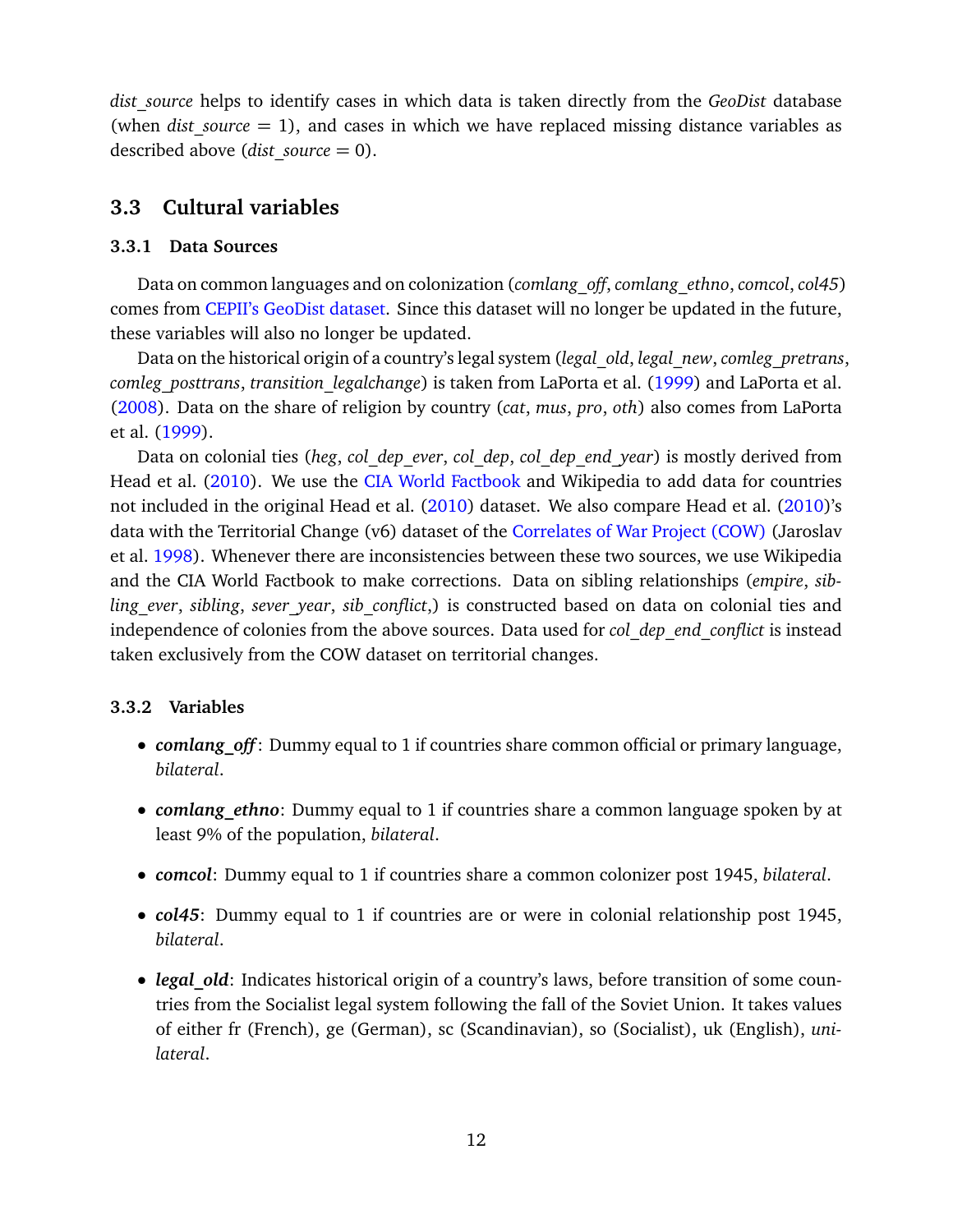- *legal\_new*: Indicates historical origin of a country's laws, after the above-mentioned transition, *unilateral*. Possible values are the same as for *legal\_old*.
- *comleg pretrans:* Dummy equal to 1 if countries share common legal origins before transition, *bilateral*.
- *comleg pretrans*: Dummy equal to 1 if countries share common legal origins before transition, *bilateral*.
- *comleg\_posttrans*: Dummy equal to 1 if countries share common legal origins after transition, *bilateral*.
- *transition legalchange*: Dummy equal to 1 if common legal origin has changed since the above-mentioned transition, *bilateral*.
- *comrelig*: Religious proximity index (Disdier and Mayer [2007\)](#page-30-6): obtained by adding the products of the shares of Catholics, Protestants and Muslims in the exporting and importing countries. It is bounded between 0 and 1, and is maximum if the country pair has a religion which (1) comprises a vast majority of the population, and (2) is the same in both countries.
- *heg\_o*: Dummy equal to 1 if origin is current or former hegemon of destination, *bilateral*.
- *heg\_d*: Dummy equal to 1 if destination is current or former hegemon of origin, *bilateral*.
- *col dep ever*: Dummy equal to 1 if country pair was ever in colonial relationship. This variable also takes into account colonial relationships before 1948 and is a *bilateral* variable.
- *col dep*: Dummy equal to 1 if country pair currently in colonial or dependency relationship, *bilateral*.
- *col dep end year*: Independence date from hegemon of the time, if pair was ever in a colonial or dependency relationship (*col\_dep\_ever* is equal to 1). Missing if the pair never was in a colonial or dependency relationship (*col\_dep\_ever* = 0). This variable also takes into account colonial relationships before 1948 and is a *bilateral* variable.
- *col\_dep\_end\_conflict*: Dummy equal to 1 if independence involved conflict and if*col\_dep\_ever* is equal to 1. Missing if the pair never was in a colonial or dependency relationship (*col\_dep\_ever* = 0). This variable also takes into account colonial relationships before 1948 and is a *bilateral* variable.
- *sibling ever*: Dummy equal to 1 if pair ever in sibling relationship (i.e. they ever had the same hegemon). This variable also takes into account colonial relationships before 1948 and is a *bilateral* variable.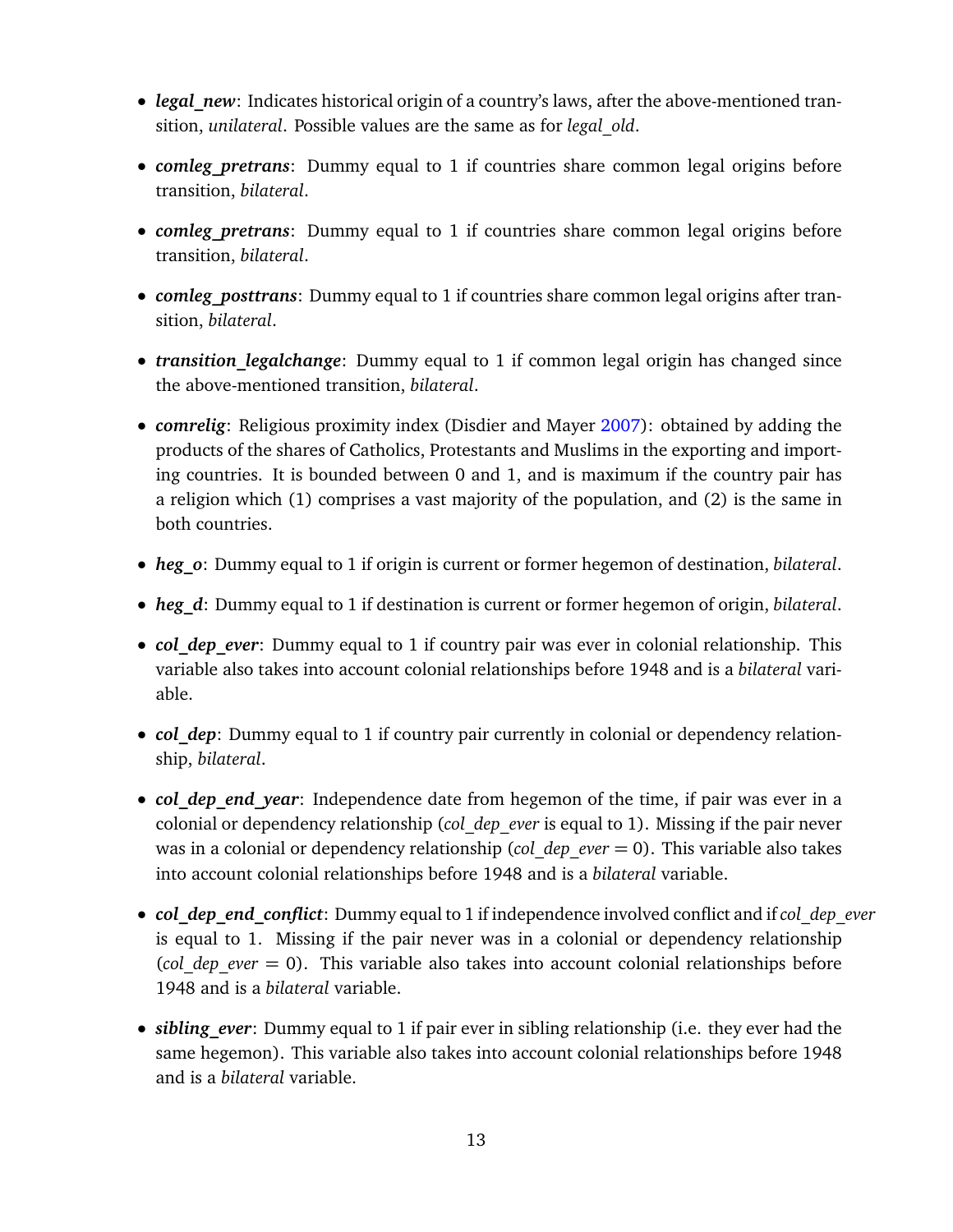- *sibling*: Dummy equal to 1 if pair currently in sibling relationship (i.e. they have the same hegemon), *bilateral*.
- *empire*: Hegemon if *sibling* equal to 1 for the time that country i and j are in current sibling relationship (i.e. *year* is smaller than *sever\_year*), *bilateral*.
- *sever year*: Severance year for pairs if *sibling ever* is equal to 1. Severance year corresponds to the year in which the first sibling in the sibling relationship became independent. This variable also takes into account colonial relationships before 1948 and is a *bilateral* variable.
- *sib* conflict: Dummy equal to 1 if pair ever in sibling relationship (*sibling ever*  $= 1$ ) and their independence from the hegemon involved conflict with hegemon. This variable also takes into account colonial relationships before 1948 and is a *bilateral* variable.

## <span id="page-14-0"></span>**3.3.3 Variable construction**

#### *Colonisation and shared language data from CEPII*:

Data from the [CEPII's GeoDist dataset](http://www.cepii.fr/CEPII/en/bdd_modele/presentation.asp?id=6) is directly added to the *Gravity* dataset. Note again that since this dataset will no longer be updated in the future, these variables will also no longer be updated.

Some adjustments are made. In particular, the variable *col45* is set to missing for Taiwan and Hong Kong with respect to China, and for Palestine with respect to Israel. Also, note that some countries are missing from *Geodist* and therefore have missing values for the corresponding variables.

Nevertheless, for a subset of countries affected by territorial configurations, we were able to fill in missing data on colonial relationships and shared languages (*comlang\_off*, *comlang\_ethno comcol, col45*) with those of nearby countries that are or were part of the same country group.<sup>[3](#page-14-1)</sup>

## *Historical origin of a country's laws and religion shares from LaPorta et al. [\(1999\)](#page-30-2) and LaPorta et al. [\(2008\)](#page-30-3)* :

As mentioned, data on countries' legal origin is available form La Porta and coauthors in two different versions. While LaPorta et al. [\(1999\)](#page-30-2) is the original version of the dataset, LaPorta et al. [\(2008\)](#page-30-3) contains major changes to the origins of countries' legal systems for the countries that used to have "socialist" legal origin and that switched to different legal structures after gaining independence from the Soviet Union. To distinguish pre- and post- transition values,

<span id="page-14-1"></span><sup>&</sup>lt;sup>3</sup>In particular, we made the following adjustments. We filled in Czechoslovakia's data with data from the Czech Republic. We filled in East Germany's data with data from Germany. We filled in USSR's data with data from Russia. We filled in Montenegro, Serbia and Serbia and Montenegro's data with data from Yugoslavia. Both current Sudan and South Sudan were assigned data corresponding to former Sudan, before the split of South Sudan in 2011. Both current (unified) Yemen and South Yemen were assigned data belonging to the former North Yemen. The only countries affected by territorial changes that remain with missing data for these variables are thus North Vietnam and Sint Marteen.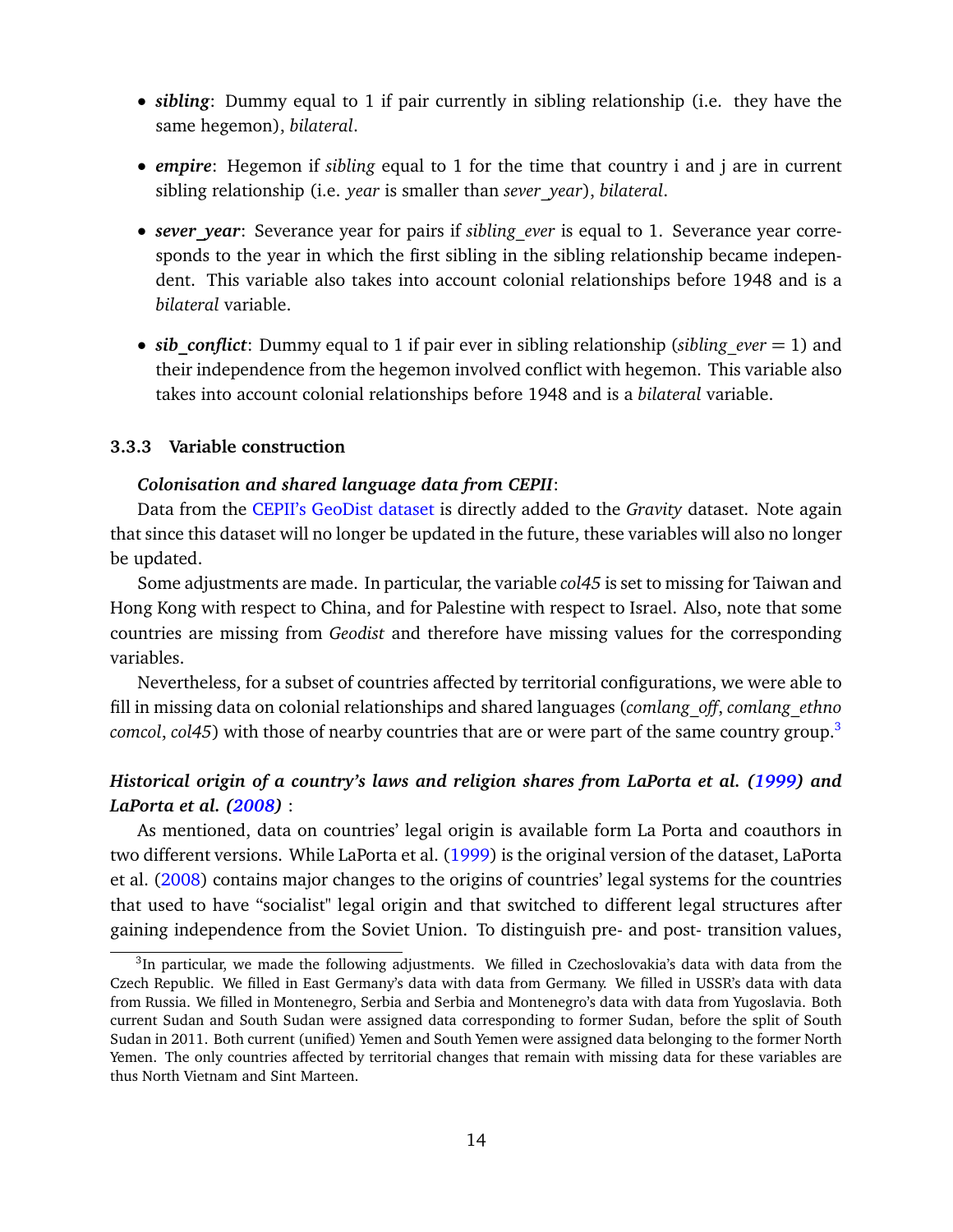we include two different variables that describe the historical origin of a country's legal system, "old" and "new", where "new" refers to the post-transition period.

Note that there are 29 countries with no legal origin data in the original dataset because they are not included in LaPorta et al. [\(1999\)](#page-30-2) and LaPorta et al. [\(2008\)](#page-30-3). However, for countries affected by territorial changes, we fill in missing data with data available for their respective country group.<sup>[4](#page-15-0)</sup> Furthermore, we make some small corrections on the original dataset<sup>[5](#page-15-1)</sup>.

In addition, we take the original variables containing information on origin of countries' legal systems and we construct some additional variables. We add *comleg\_pretrans*, which is equal to 1 if *legal* old  $o = legal$  old d before the transition of some countries away from Socialist regimes, and 0 otherwise. We add *comleg\_posttrans*, which is equal to 1 if *legal\_old\_o* = *legal\_old\_d* after the transition of some countries away from Socialist regimes, and 0 otherwise. Finally, we add the dummy named *transition\_legalchange*, which is equal to 1 if this transition has led to a change from common to different legal system, i.e. *comleg\_pretrans* differs from *comleg\_posttrans*, and 0 otherwise.

Regarding religion shares, we simply add the data to the *Gravity* dataset, as made available from LaPorta et al. [\(1999\)](#page-30-2). Note that there are 46 countries with no religion data in the original dataset. However, for countries affected by territorial changes, we fill in missing data with data available for their respective country group, whenever possible.<sup>[6](#page-15-2)</sup>

#### *Colonial ties, based on Head et al. [2010](#page-30-4) and COW*:

Variables describing colonial ties and dependencies (*heg*, *col\_dep\_ever*, *col\_dep*, *col\_dep\_end\_year*) are constructed based on data from Head et al. [\(2010\)](#page-30-4) as the main source, except for*col\_dep\_end\_conflict* which is based exclusively on COW data. In particular, data from Head et al. [\(2010\)](#page-30-4) identifies hegemon-colony or hegemon-dependency pairs and the independence date of colonies or dependencies. As the universe of coverage of Head et al. [\(2010\)](#page-30-4) is less complete than that used for *Gravity*, we supplement the dataset using the CIA World Factbook and Wikipedia. Additionally, we use the COW dataset to check the consistency of independence dates. When we find disagreements between Head et al. [\(2010\)](#page-30-4) and the COW data, we refer to the CIA World Factbook or to Wikipedia to input the independence date. We then use variables on colonial and dependency ties to construct variables on sibling relationships between countries.

Note that in some occasions colonies refer to past territorial configurations. For example, when the hegemon is TUR and the independence date is before 1923, TUR refers to the Ottoman Empire, which ceased to exist in 1923 (when the Republic of Turkey was established). Similarly, when the hegemon is AUT and the independence date is before 1918, AUT refers to the Austro-

<span id="page-15-0"></span><sup>4</sup> In particular, we fill in Czechoslovakia, North Vietnam and the Soviet Union data with *legal\_old* = so (Socialist system). We fill Serbia and Sint Marteen data with *legal new* = fr (French system). We fill in South Sudan with *legal*  $new = uk$  (British system). We fill in South Yemen with *legal*  $old = fr$  and *legal*  $new = fr$ .

<span id="page-15-1"></span><sup>&</sup>lt;sup>5</sup>In particular, we changed the origin of legal systems to French for French Guiana and French Polynesia. We also changed Northern Mariana Islands' origin of legal system to British, as it is under the US system, which has British origin. We added Serbia and Montenegro and included a French origin for its legal system

<span id="page-15-2"></span><sup>&</sup>lt;sup>6</sup>In particular, we fill East Germany data with data from Germany. We fill in data for Sint Marteen with data from the Netherlands Antilles. We fill in data for South Yemen with data for Yemen.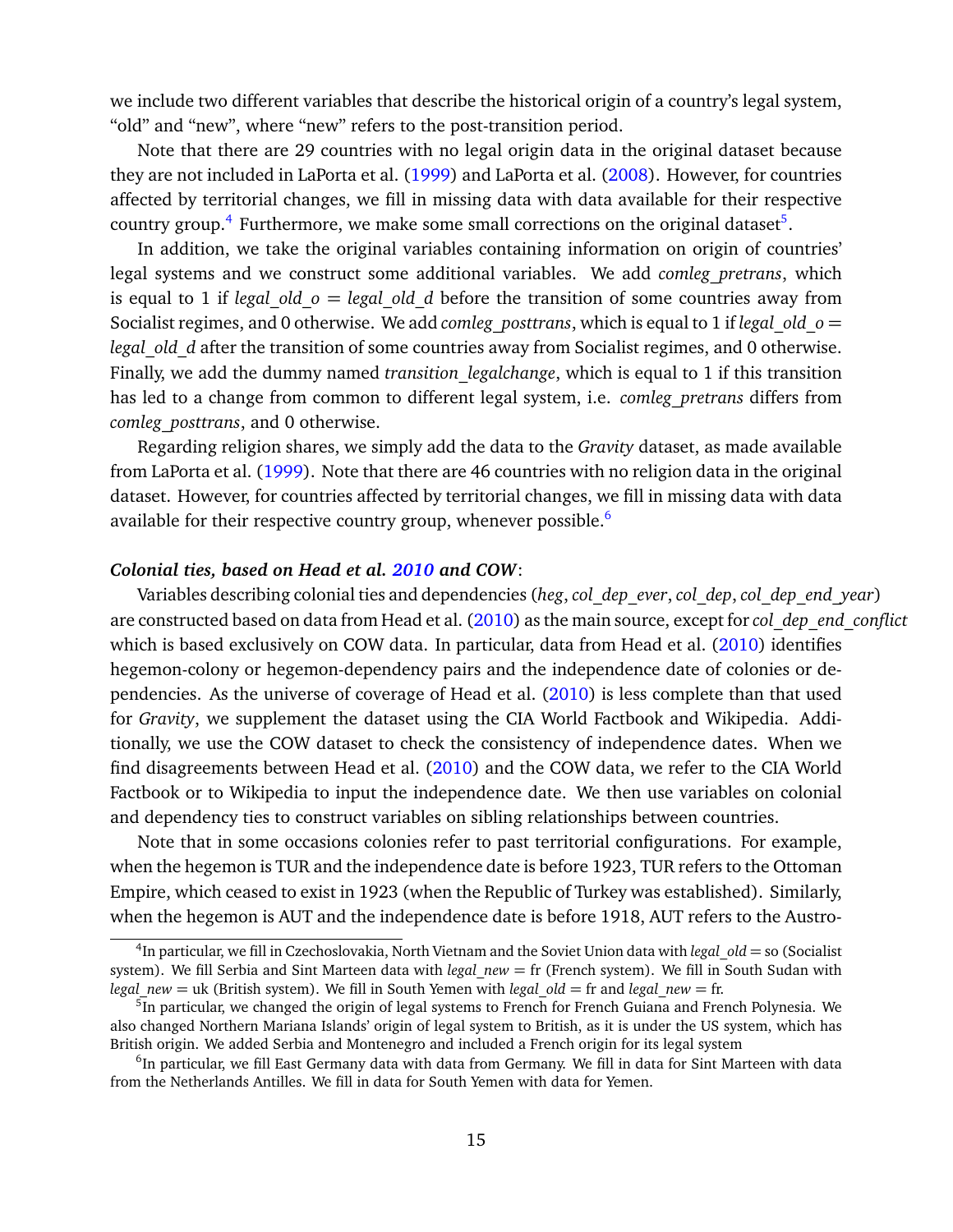Hungarian Empire, and when the hegemon is DEU and the independence date 1918, DEU refers to the German Empire.

Further, note that *col\_dep\_end\_year* indicates independence from the coloniser (or hegemon in case of dependencies) at the time. This means that, in the case of countries with more than one coloniser in the past, such as Burundi, *col\_dep\_end\_year* of 1918 from the German Empire does not correspond to the indepence date of Burundi, since Burundi later became a colony of Belgium. Instead, *col\_dep\_end\_year* of 1962 from Belgium marks the independence of Burundi. Similarly, some territories that are currently dependencies of other colonies, such as Cocos Island, may have non-missing *col\_dep\_end\_year* although this refers to independence from previous colonisers/countries.

We also include dependency ties for past Dominions of the British Empire which were not included in the original version of the dataset. The word Dominion was used from 1907 to 1948 to refer to one of several self-governing colonies of the British Empire. "Dominion status" was formally accorded to Canada, Australia, New Zealand, Newfoundland, South Africa, and the Irish Free State (modern Ireland). India, Pakistan and Sri Lanka were also dominions for a short period of time.<sup>[7](#page-16-2)</sup>

Finally, for Taiwan and Hong Kong all variables on colonial or dependency ties with respect to China (and the corresponding variables on sibling relationships) are set to missing, as we do not take a stance on the relationship that these countries have with China. Similarly for all variables on colonial or dependency ties between Palestine and Israel. These observations are the only ones for which both countries exist but colonial ties variables are nevertheless missing.

Figure [3](#page-17-1) shows the share of existing country pairs in colonial or dependency relationship over time, i.e. where *col*  $dep = 1$ .

# <span id="page-16-0"></span>**3.4 Macroeconomic Indicators**

## <span id="page-16-1"></span>**3.4.1 Data Sources**

The main data source for GDP and population data (*pop*, *gdp*,*gdpcap*, *gdp\_ppp*, *gdpcap\_ppp*) is the [World Bank's Development Indicators \(WDI\).](https://datacatalog.worldbank.org/dataset/world-development-indicators) However, WDI data does not include former countries but only refers to up-to-date territorial configurations. Further, it does not cover years prior to 1960. Therefore, we rely on two alternative sources for observations for which no WDI data is available:

- 1. For GDP: [Katherine Barbieri's International Trade Dataset,](https://people.cas.sc.edu/barbierk/databases.html) which contains GDP figures for the period 1948-1992 (Barbieri [2005\)](#page-30-7). In particular, Barbieri contains GDP for East and West Germany.
- 2. For population: Angus Maddison's Statistics on World Population, GDP and Per Capita GDP, 1-2008 AD (Horizontal file, copyright Angus Maddison, university of Groningen),

<span id="page-16-2"></span><sup>&</sup>lt;sup>7</sup>Since Bangladesh was part of Pakistan until 1971, we also include Bangladesh as former colony of the British Empire.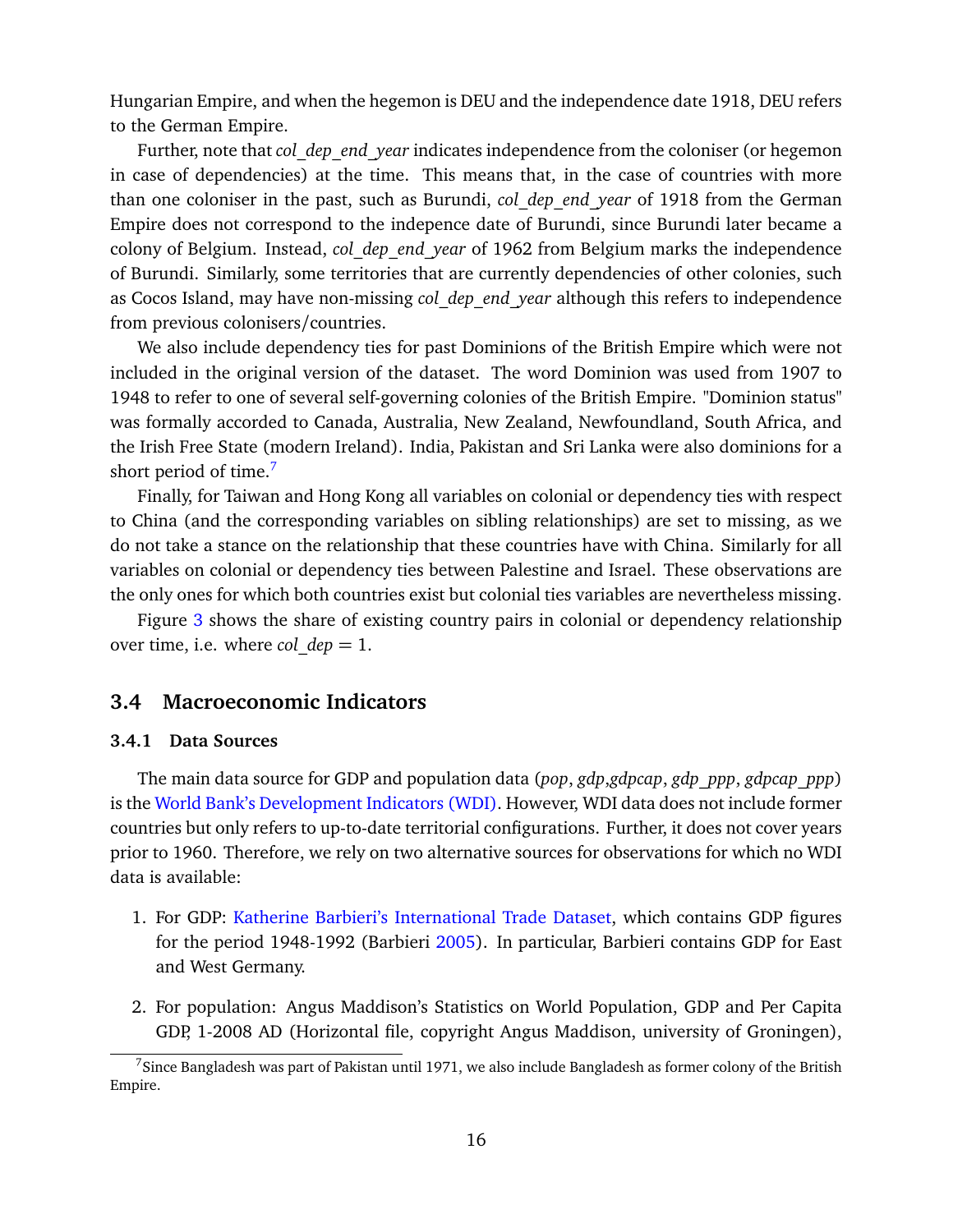<span id="page-17-1"></span>

Figure 3: Share of existing country pairs in colonial relationship

Notes: The number of country pairs in a metropole-colony relationship in a given year is the number of country pairs for which *col*\_*dep* = 1. The share of existing country pairs in a metropolecolony relationship is the ratio between this number and the number of existing country pairs in a given year. Siblings are country pairs that share a common colonizer. The share of sibling country pairs is the ratio between this number and the number of existing country pairs in a given year. We exclude cases in which  $iso3 \, o = iso3 \, d$ .

both in its previous version and in the version updated as of 2010 that is currently available on the website of [Groningen Growth and Development Centre.](https://www.rug.nl/ggdc/historicaldevelopment/maddison/)

The variables *gdp\_source* and *pop\_source* indicate the sources of each datapoint (WDI, Mad-dison, Barbieri or Taiwan Govt<sup>[8](#page-17-2)</sup>).

As an alternative source of GDP and population data, we use the Penn World Tables (PWT) version 9.1 (Feenstra et al. [2015\)](#page-30-8).<sup>[9](#page-17-3)</sup>. In particular, we use PWT to obtain data on GDP in PPP and population (*gdp\_ppp\_pwt* and *pop\_pwt*). PWT data also does not include former countries but only refers to current territorial configurations.

## <span id="page-17-0"></span>**3.4.2 Variables**

- *pop*: Population, in thousands (source WDI/Maddison), *unilateral*.
- *gdp*: GDP, in current thousands US\$ (source WDI/Barbieri), *unilateral*.
- <span id="page-17-2"></span>• *gdpcap*: GDP per cap, in current thousands US\$ (source WDI/Barbieri), *unilateral*.

<sup>&</sup>lt;sup>8</sup>Since Taiwan does not have data in the WDI, we use data from its [national statistical agency](http://statdb.dgbas.gov.tw/pxweb/dialog/statfile1L.asp) (downloaded on 11/08/2020). This data is available from 1951, hence we complement it with Maddison's population data which is available for 1947-1950 (Barbieri historical GDP data is not available for Taiwan before 1951).

<span id="page-17-3"></span><sup>&</sup>lt;sup>9</sup>This dataset was downloaded on  $11/08/2020$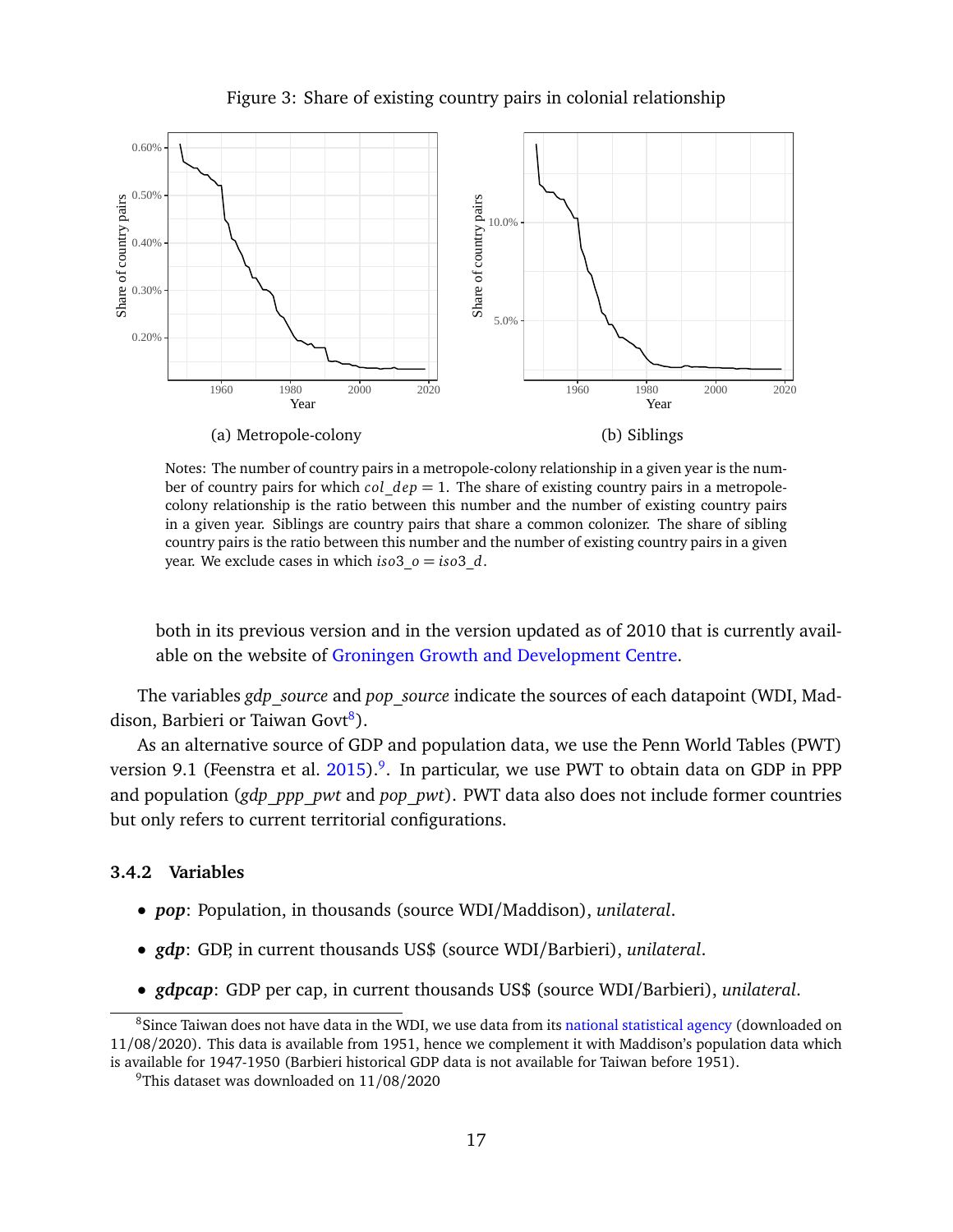

Figure 4: Siblings: number of country pairs, by common colonizer (1948- 1985)

Notes: Siblings are country pairs that share a common colonizer. We exclude cases in which *iso*3\_*o* = *iso*3\_*d*.

- *gdp\_ppp*: GDP PPP, in current thousands international \$ (source WDI), *unilateral*.
- *gdpcap ppp*: GDP per cap PPP, in current thousands international \$ (source WDI), *unilateral*.
- *pop\_pwt*: Population, in thousands (source PWT), *unilateral*.
- *gdp\_ppp\_pwt*: GDP, current PPP, in 2011 thousands US\$ (source PWT), *unilateral*.
- *gdp\_source*: Source of GDP data: 1 = WDI, 2 = Barbieri, 3 = Taiwan Govt), *unilateral*.
- *pop source*: Source of population data:  $1 = WDI$ ,  $2 =$  Maddison,  $3 =$  Taiwan Govt, *unilateral*.

### <span id="page-18-0"></span>**3.4.3 Variable construction**

## *WDI, Barbieri and Maddison data*: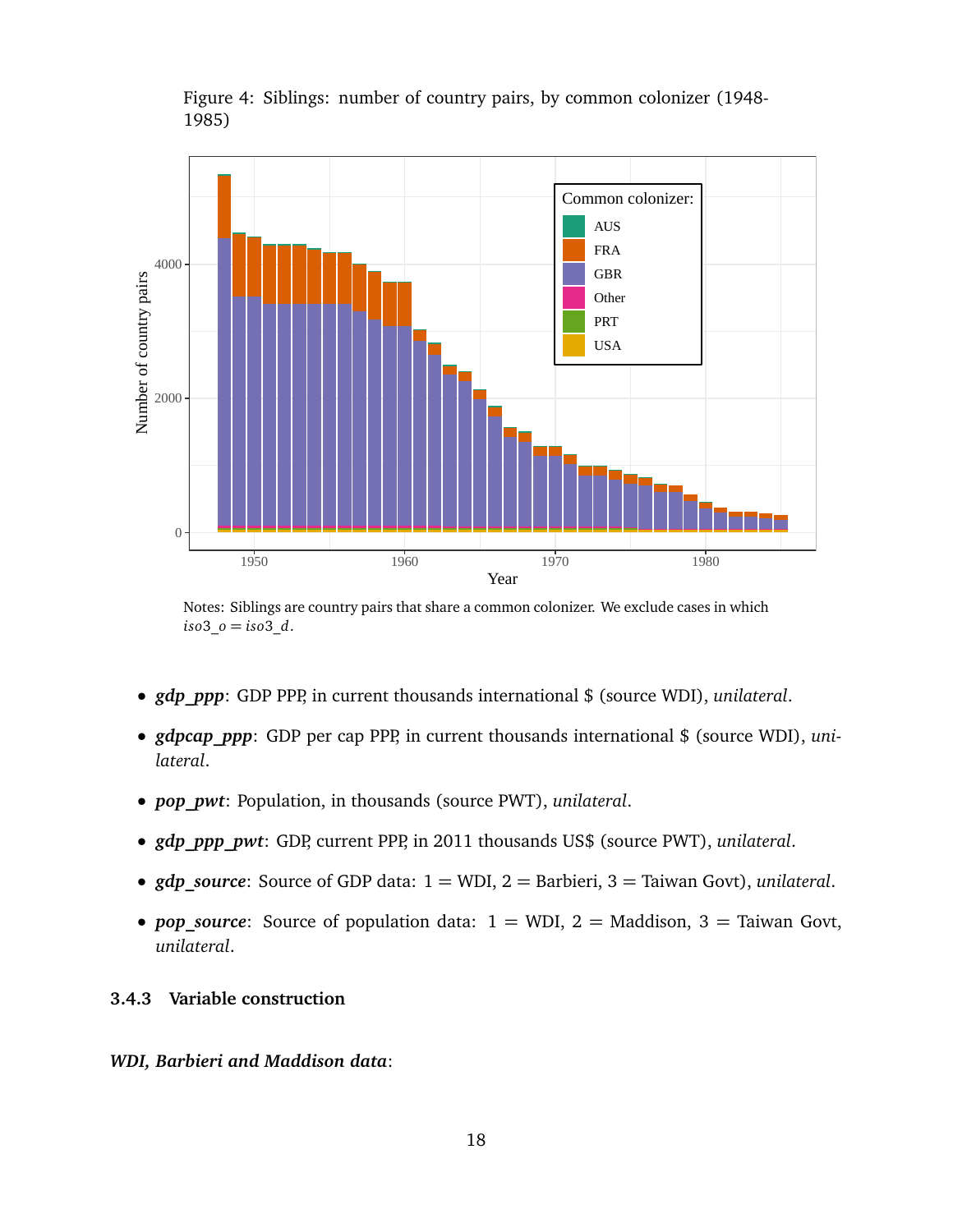For GDP and population data, WDI is the main source. When WDI data is available, we use it to create the variables *gdp* and *pop*. If there is no WDI data on GDP, Barbieri's data is used to complement GDP data. Similarly, if no WDI population data is available, we use Maddison as an alternative source of population data. The variables *gdp\_source* and *pop\_source* identify the sources of data for the origin and the destination country in any given year. We then use data on GDP and population obtained from the above mentioned sources to compute GDP per capita, in current US \$ (*gdpcap*). Thus, *gdp\_source* and *pop\_source* also identify the sources used to construct *gdpcap*. WDI also contains data on GDP in PPP (current international \$, hence not deflated) and its per capita version (used to construct variables *gdp\_ppp* and *gdpcap\_ppp*). This data is not augmented with Maddison or Barbieri data.

To ensure that GDP and population data matches the dynamic nature of the *Gravity* dataset, and thus takes into account territorial changes, we occasionally have to aggregate data on countries (for instance in the case of Yugoslavia and the Soviet Union), or set some data to missing. Section [A.3](#page-33-1) in the Appendix describes in detail these modifications and aggregations. Note that in years in which territorial changes occur, only in some cases we are able to include GDP and population data both for countries in their first year of existence and countries in their last year of existence.<sup>[10](#page-19-0)</sup>

#### *Penn World Tables data*:

We also include data on population and GDP measured at current PPP from the Penn World Tables (*pop\_pwt* and *gdp\_ppp\_pwt*). For GDP, we use the expenditure-side real GDP at current PPPs, which enables to compare relative living standards across countries at a single point in time. Note that, in contrast to the GDP in PPP provided by the WDI (*gdp\_ppp*), PWT GDP in PPP data is deflated. As with WDI data, to ensure that GDP and population data matches the dynamic nature of the *Gravity* dataset, and thus that it takes into account territorial changes, we occasionally have to aggregate data on countries (for instance in the case of Yugoslavia and the Soviet Union), or set some data to missing. Again, Section  $A.3$  in the Appendix describes in detail these modifications and aggregations.

#### *Comparison across sources*:

Figure [5](#page-20-3) plots the distribution of the ratio of the variables as reported by each source, for country years for which two sources are available. Concerning population and GDP, there are sometimes discrepancies across the data sources (especially for GDP), so users that are interested in time variations should be very cautious when the variables *gdp\_source* and *pop\_source* indicate a change in the source.

<span id="page-19-0"></span> $10$ In particular, we are not able to include GDP and population data for DEU.1 in 1990, YEM.1 in 1990 and VNM.1 in 1976.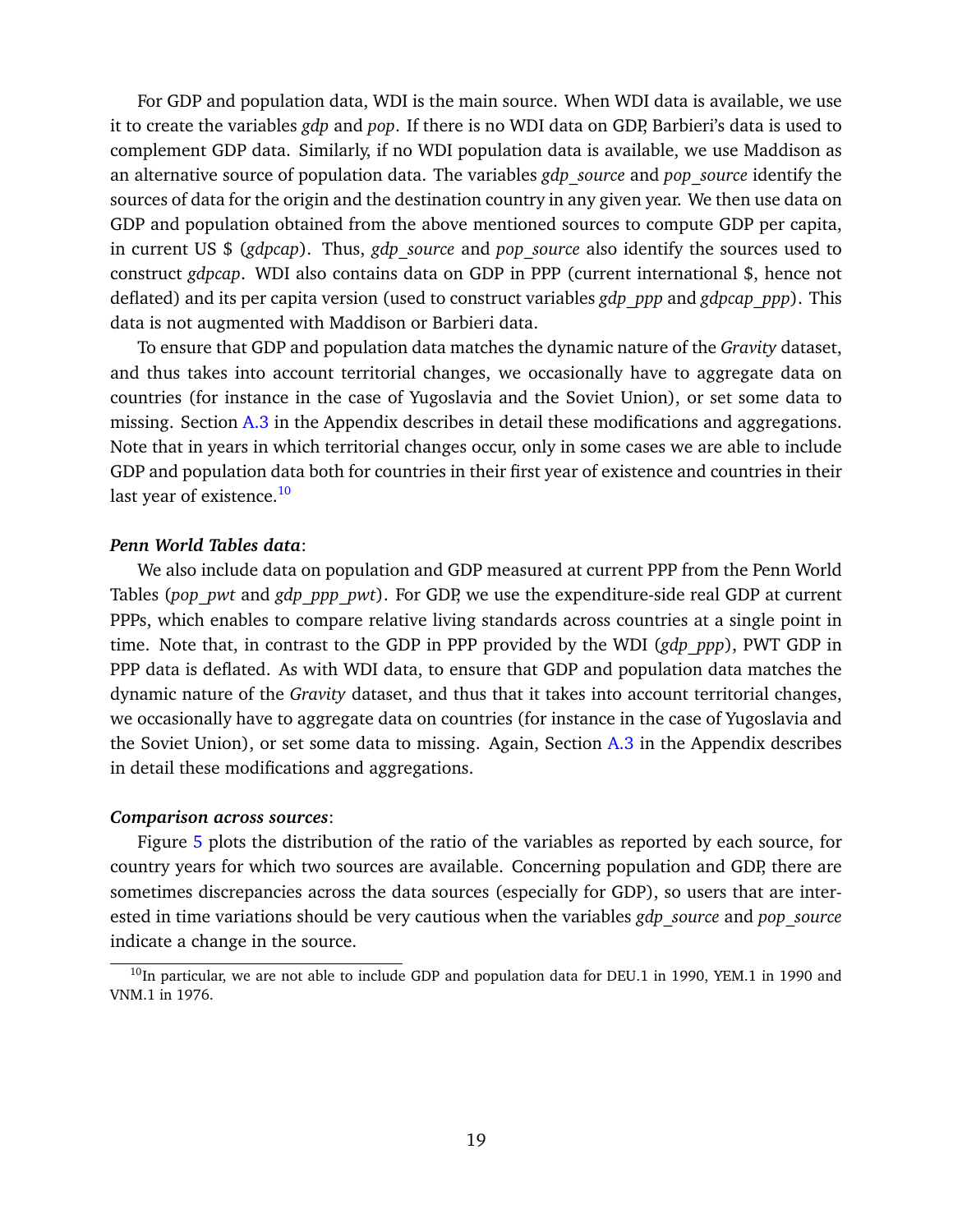Figure 5: Relative discrepancy across sources.

<span id="page-20-3"></span>

Notes: We compute the ratio of the variable as reported by each source for country-years for which both data sources are available, and plot the distribution of this ratio (kernel density).

## <span id="page-20-0"></span>**3.5 Trade facilitation variables**

#### <span id="page-20-1"></span>**3.5.1 Data Sources**

Data on [GATT](https://www.wto.org/english/thewto_e/gattmem_e.htm) and [WTO](https://www.wto.org/english/thewto_e/whatis_e/tif_e/org6_e.htm) membership (*gatt*, *wto*) is taken from the WTO. Data on EU membership (*eu*) is derived from information made available by the [European Union,](https://europa.eu/european-union/about-eu/countries_en#tab-0-1) which provides data on its members and their accession dates.

Data on Regional Trade Agreements (RTAs) (*rta*, *rta\_type*, *rta\_coverage*) is taken from the [WTO's \(2020\) "Regional Trade Agreements Information System \(RTA-IS\)".](http://rtais.wto.org/UI/PublicMaintainRTAHome.aspx)<sup>[11](#page-20-4)</sup> For each RTA, this dataset lists the RTA name, the coverage (whether it's goods, services or both), the type of RTA, the date of entry into force for the part on goods and for the part on services (the two may differ), the original signatories, and specific entry or exit dates for additional signatories.

Data on entry costs (*entry\_cost*, *entry\_proc*, *entry\_time*, *entry\_tp*) is taken from the [World](https://databank.worldbank.org/source/world-development-indicators) [Bank's Development Indicators \(WDI\).](https://databank.worldbank.org/source/world-development-indicators)

Users wishing to add data on common currencies (*comcur*) can download [De Sousa's Cur](http://jdesousa.univ.free.fr/data.htm)[rency Unions dataset](http://jdesousa.univ.free.fr/data.htm) (available for the years 1948-2015) updated on December 2014 (de Sousa [2012\)](#page-30-9).

#### <span id="page-20-2"></span>**3.5.2 Variables**

- *gatt*: Dummy equal to 1 if country is a GATT member in a given year, *unilateral*.
- *wto*: Dummy equal to 1 if country is a WTO member in a given year, *unilateral*.
- *eu*: Dummy equal to 1 if country is a EU member in a given year, *unilateral*.

<span id="page-20-4"></span><sup>&</sup>lt;sup>11</sup>This dataset was downloaded on  $12/08/2020$ .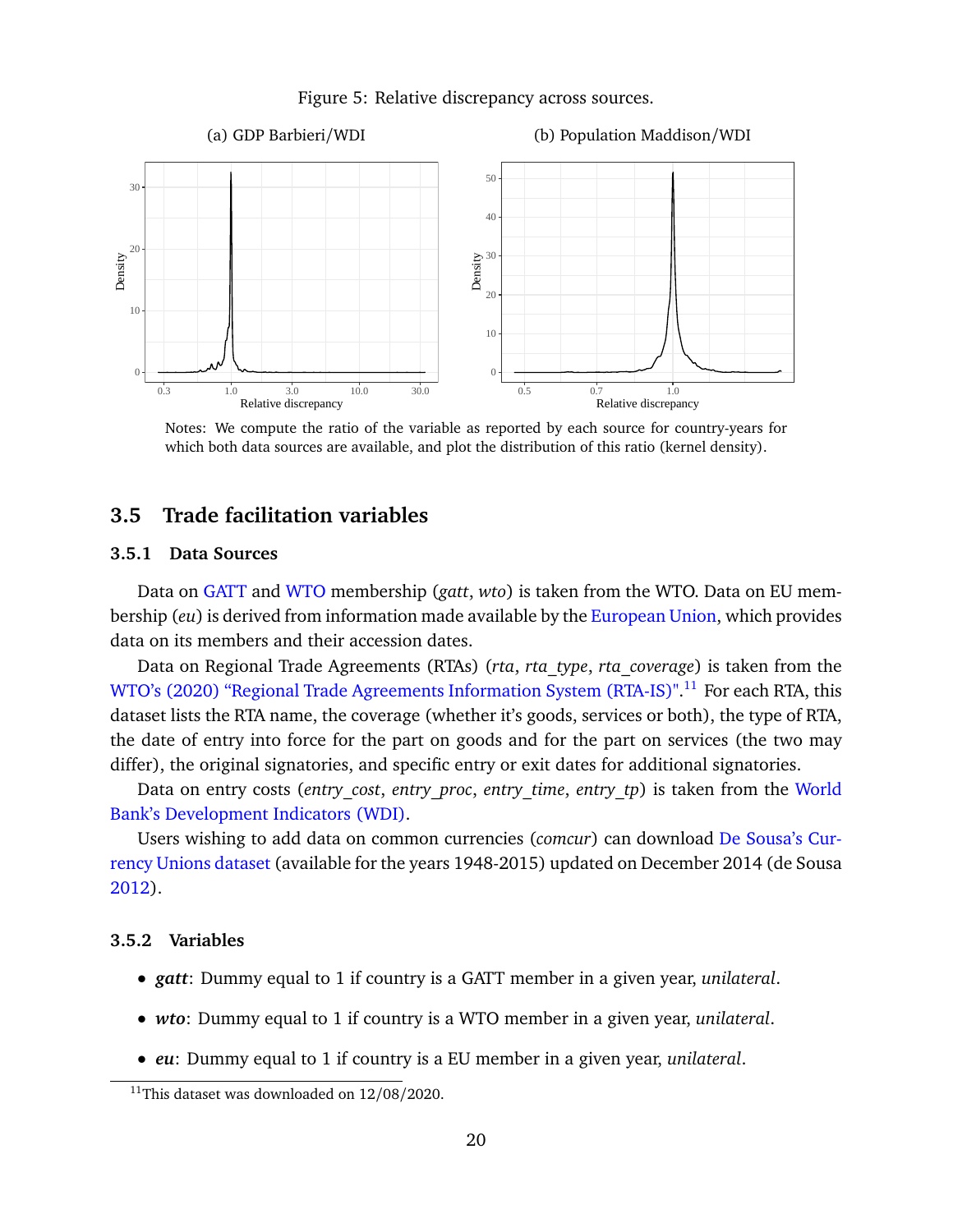- *rta*: Dummy equal to 1 if origin and destination country are engaged in a regional trade agreement of any type within the given year (Source: WTO), *bilateral*.
- *rta* coverage: Coverage of the trade agreement.  $0 =$  "no trade agreement" (*r ta* = 0). 1 = "goods only", 2 = "services only", 3 = "goods and services". Source: WTO, *bilateral*.
- *rta type*: Categorical variable describing type of regional trade agreement if origin and destination country are engaged in a regional trade agreement within the given year and rta = 1 (Source: WTO, see Table **??** for a description of the values taken by this variable), *bilateral*.
- *entry\_cost*: Cost of business start-up procedures (% of GNI per capita), *unilateral*.
- *entry\_proc*: Number of start-up procedures to register a business, *unilateral*.
- *entry\_time*: Days required to start a business, *unilateral*.
- *entry tp*: Days required to start a business + number of procedures to start a business, *unilateral*.

## <span id="page-21-0"></span>**3.5.3 Variable construction**

#### *GATT and WTO membership*:

Data on GATT and WTO membership is taken directly from the WTO, $^{12}$  $^{12}$  $^{12}$  without additional modifications. We kept GATT and WTO membership distinct to maintain the ability to identify those (few) cases in which countries are part of GATT but not of WTO. These cases are Lebanon and Syria for countries that currently still exist. Concerning the years of entry and exit from GATT and WTO, the dummy variables are equal to one if countries enter or exit between 1st January and 31st December of the given year.

#### *EU membership*:

Data on EU membership is constructed based on information available on the [European](https://europa.eu/european-union/about-eu/countries_en#tab-0-1) [Union website.](https://europa.eu/european-union/about-eu/countries_en#tab-0-1) Concerning the year of entry into the EU, the dummy variable *eu* is set to one if countries enter between 1st January and 31st December of the given year.

#### *Regional Trade Agreements based on the WTO*:

We make many adjustments to the RTA-IS dataset of the WTO, since this database is originally structured with one observation per trade agreement, and has to be converted into the origin-destination-year structure of the *Gravity* dataset. These numerous and substantial adjustments are described in the appendix, section [A.4.](#page-37-0)

<span id="page-21-1"></span> $12$ For WTO membership, data is available directly from the following WTO page https://[www.wto.org](https://www.wto.org/english/thewto_e/whatis_e/tif_e/org6_e.htm)/english/thewto\_e/whatis\_e/tif\_e/org6\_e.htm. For GATT members, we take data from the following WTO page https://www.wto.org/english/thewto\_e/[gattmem\\_e.htm.](https://www.wto.org/english/thewto_e/gattmem_e.htm)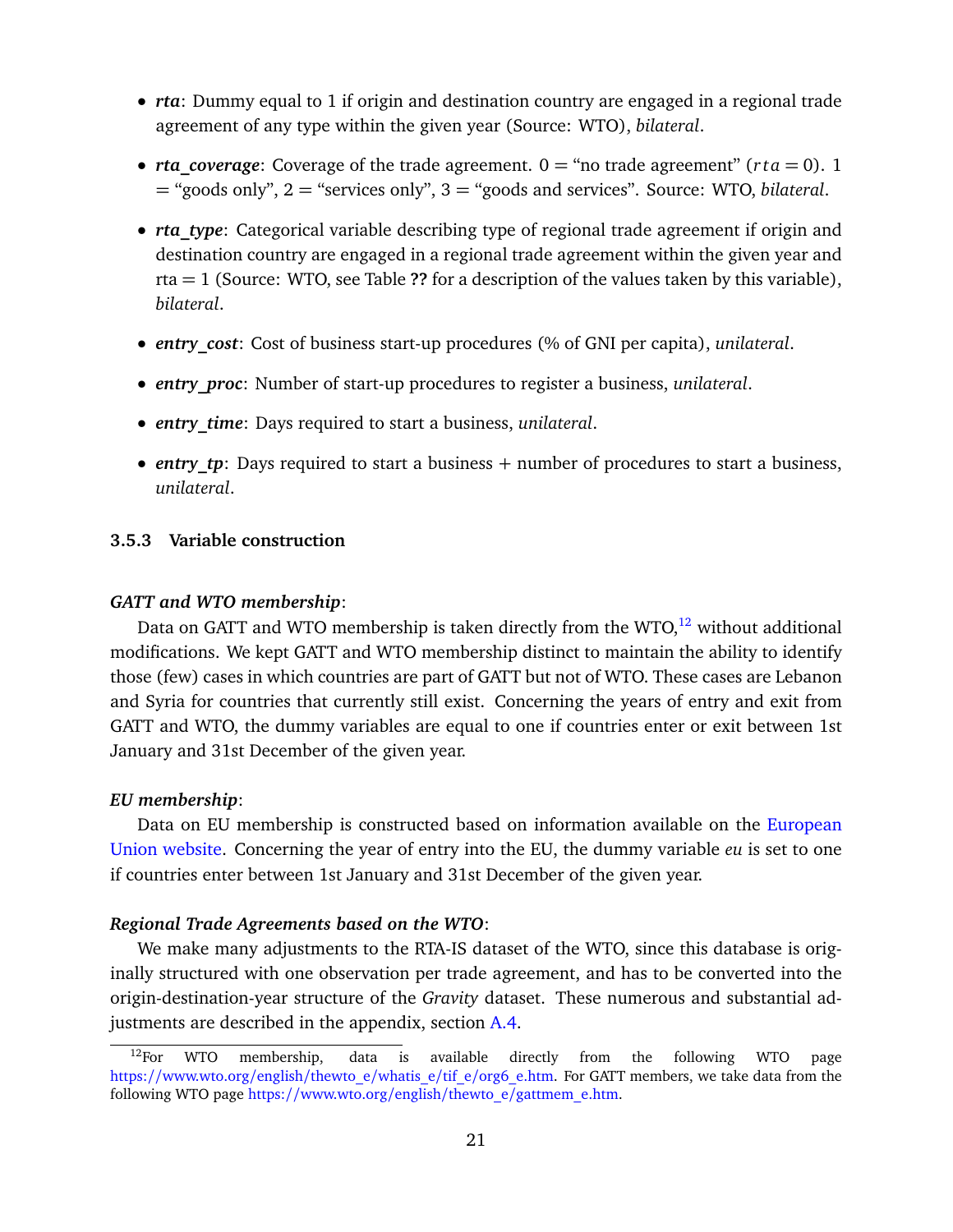We use the following time convention: a country pairs is considered as being in a RTA in a given year as soon as the RTA was in force at least one day during this year. Also, we do not consider that countries have RTAs with themselves, i.e. RTA variables are set to missing when  $iso_o = iso_d$ .

The WTO distinguishes 4 types of RTAs: Partial Scope Agreements (PSA), Free Trade Agreements (FTA), Customs Union (CU) and Economic Integration Agreements (EIA). PSAs typically involve the elimination of import tariffs in only a few sectors. FTAs entail the elimination of import tariffs in most sectors but FTA members retain independent trade policies. Customs unions build on FTAs by requiring participants to harmonize their external trade policy, including establishing a common external tariff. EIAs involve the liberalization of trade in services. These types may be combined, for instance a pair of countries can be both in a customs union and in trade agreement liberalizing services. This is why the categorical variable that describes the type of RTA takes may take more than one value (such as "CU & EIA").

Also, the WTO data allows to create a variable distinguishing between RTAs that cover only goods, only services, or both goods and services (*r ta*\_*coverage*)

*Descriptive statistics*:

Figure [6](#page-23-2) shows the share of country pairs engaged in RTAs by distinguishing the coverage of the RTA (goods only, services only, or both). While RTA focused entirely on services are almost non existent, we observe since the 2000s a strong rise in the share of RTA involving liberalization of trade both in goods and services.

In figure [7,](#page-24-1) we plot types of trade agreement. Free Trade Agreements represent the bulk of RTAs, especially since the early 2000s, whereas the share of Partial Scope Agreements start declining.

It is important to keep in mind that not all RTAs reported to the WTO are equally substantial as the effective coverage of RTAs depends on details that are not fully accounted for by the data provided to the WTO.

### *Comparison with Jeffrey Bergstrand's Database on Economic Integration Agreements*:

An alternative source of RTA data is Jeffrey Bergstrand's dataset on Economic Integration Agreements. A comparison between this data and data constructed based on the WTO RTA-IS is instructive because the two sources differ significantly in their content and construction. While WTO variables only include trade deals officially notified to the WTO, Bergstrand's data also relies on other sources, such as the Council of the European Union and the Tuck Trade Agreements Database. Furthermore, it includes data on Generalized System of Preference agreements (GSPs), which are generally not included in the WTO RTA-IS dataset. Finally, WTO may include some agreements that are not substantial in practice. To construct *Gravity*, we do not analyse the depth of trade agreements, but rather chose to include all of the agreements listed by the WTO (with some exceptions detailed in the appendix, section [A.4\)](#page-37-0).

In figure  $8$ , we compare the share of country pairs covered by a RTA between the two sources (WTO and Bergstrand). To improve comparability between the two series, we remove from the Bergstrand count the country pairs for engaged in a non-reciprocal Preferential Trade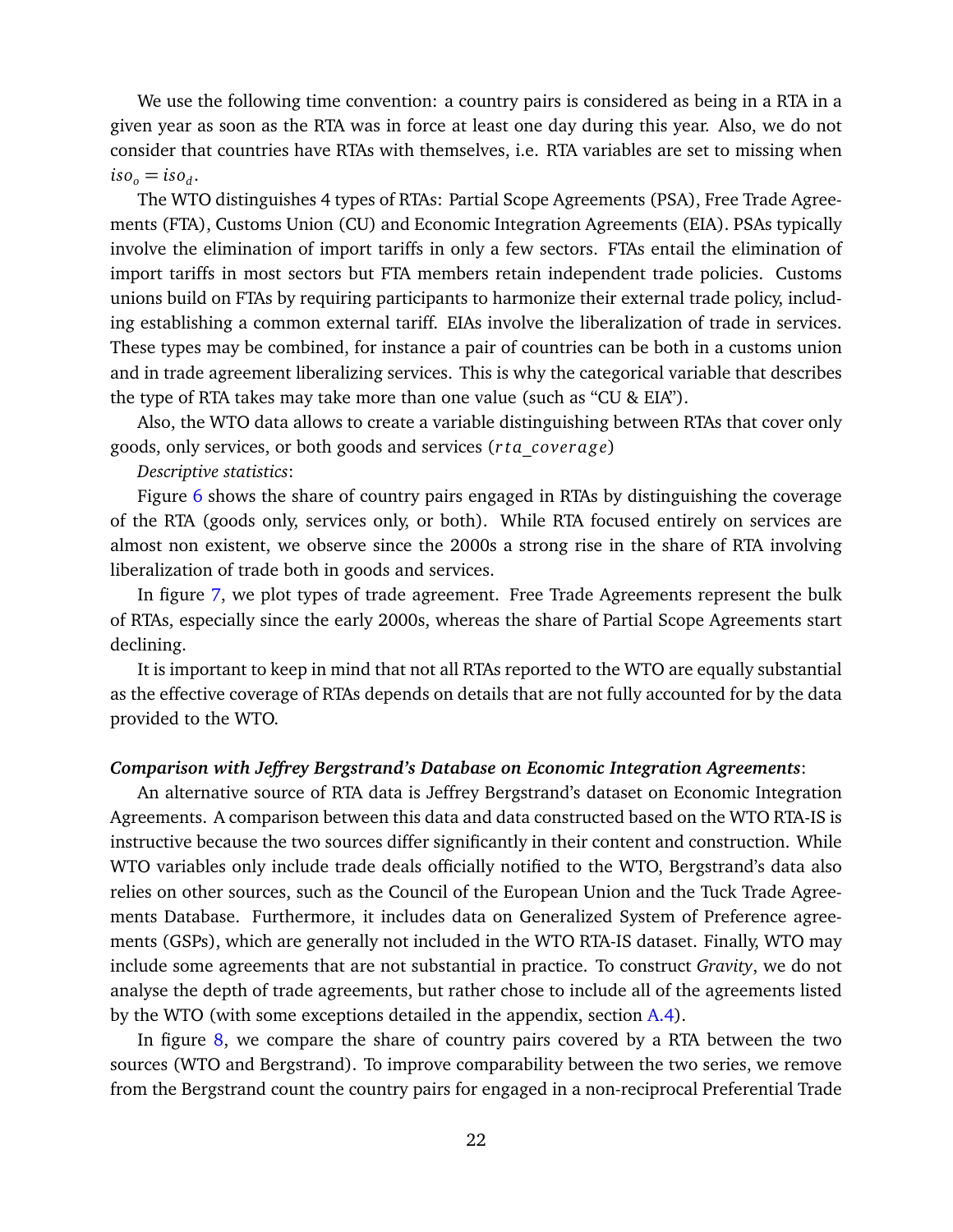<span id="page-23-2"></span>

Figure 6: RTA coverage over time (1958-2019), source: WTO

Notes: The share of country pairs is the ratio "number of existing country pairs in a given RTA coverage in a given year"/"number of country pairs existing in a given year". Before 1958 there are virtually no country pairs involved in RTAs. We exclude cases in which *iso*3\_*o* = *iso*3\_*d*.

Agreements, as these RTAs are not accounted for in the WTO RTA-IS dataset. Figure [9](#page-26-0) displays the share and the number of countries engaged in RTAs by type of RTA based on data from Bergstrand's Database on Economic Integration Agreements.

#### *Entry Costs*:

Data on entry costs for the variables *entry\_cost*, *entry\_proc*, and *entry\_time* is taken directly from the World Bank Development Indicators API $^{13}$  $^{13}$  $^{13}$  Note that the earliest year available from the WDI dataset on entry costs is 2003, and data is available up to 2019. Further, no data is available for Taiwan.

Based on the data taken from the WDI, we construct one additional variable *entry\_tp* which is the sum of *entry\_proc* and *entry\_time*.

## <span id="page-23-0"></span>**3.6 Trade flow variables**

### <span id="page-23-1"></span>**3.6.1 Data Sources**

We provide trade flows data from three sources: the CEPII's BACI database, the UNSD's Comtrade data and the IMF's DOTS data.

UN Statistics Division data (*tradeflow\_comtrade\_o*, *tradeflow\_comtrade\_d*) is available via [Comtrade.](https://comtrade.un.org/) We download the bulk files in the first revision of the SITC product nomenclature,

<span id="page-23-3"></span><sup>&</sup>lt;sup>13</sup>In particular, we take the following indicator codes IC.REG.COST.PC.ZS, IC.REG.PROC, IC.REG.DURS. See [here](http://datatopics.worldbank.org/world-development-indicators/) for more details on the variables available.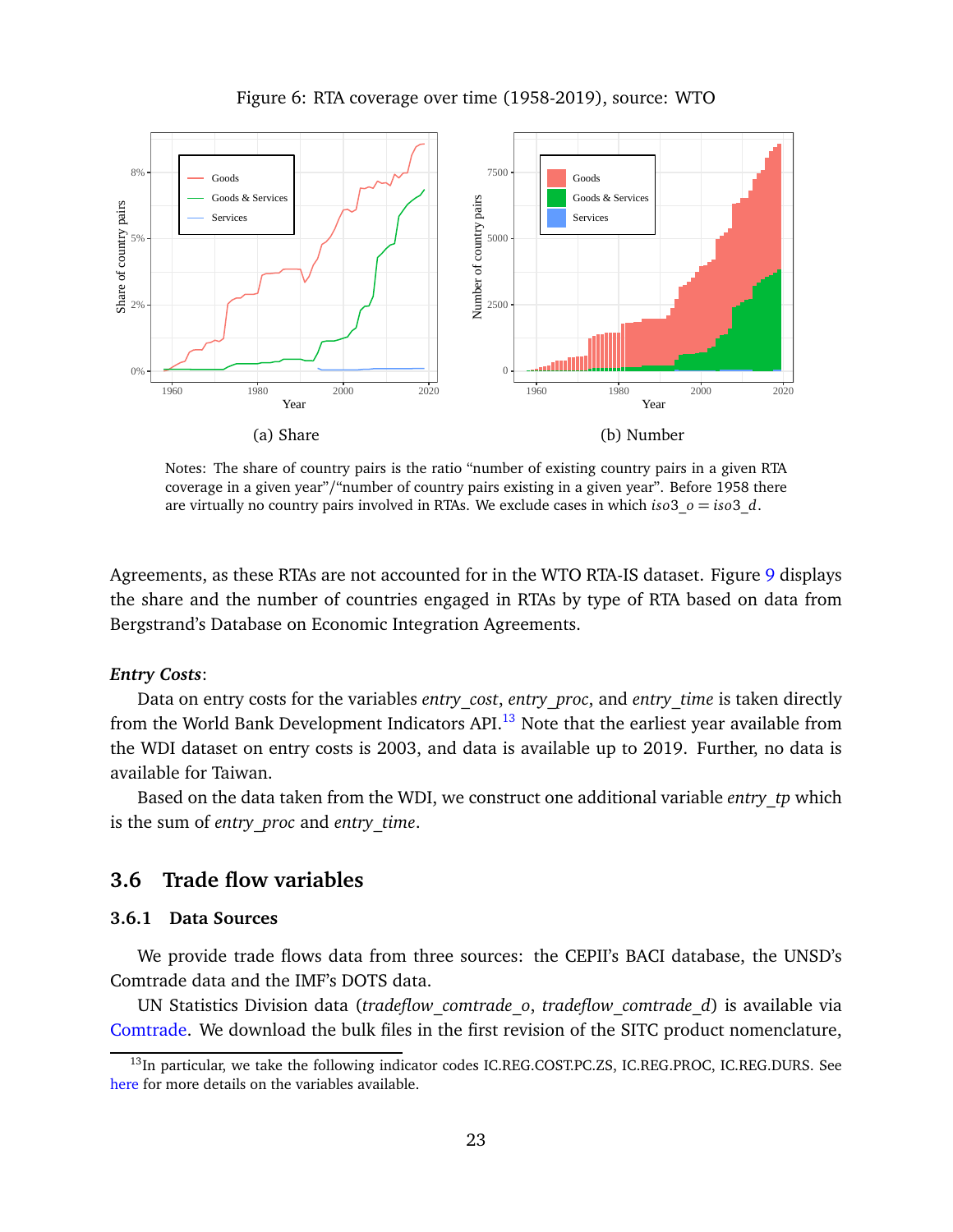<span id="page-24-1"></span>

Figure 7: RTA types over time (1958-2019), source: WTO

Notes: PSA = "Partial Scope Agreement", FTA = "Free Trade Agreement", CU = "Customs Union", EIA = "Economic Integration Agreement". Before 1958 there are virtually no country pairs involved in RTAs. Shares of country pairs have the number of existing countries in a given year as denominator. We exclude cases in which *iso*3\_*o* = *iso*3\_*d*.

which provides the longest time coverage (from 1962 onwards).

BACI trade flows (*tradeflow\_baci*, *manuf\_tradeflow\_baci*) are taken from the April 2020 version of [BACI](http://www.cepii.fr/CEPII/en/bdd_modele/presentation.asp?id=37) (version 202004a). BACI provides a single harmonized trade flow for each exporter-importer-year, by reconciling Comtrade mirror flows. However, its time coverage is more limited than Comtrade since it is available only from 1996 onwards.

IMF data (*tradeflow\_imf\_o*, *tradeflow\_imf\_d*) is provided by the [Direction of Trade Statistics](https://data.imf.org/?sk=9D6028D4-F14A-464C-A2F2-59B2CD424B85) [\(DOTS\).](https://data.imf.org/?sk=9D6028D4-F14A-464C-A2F2-59B2CD424B85) The DOTS database contains official trade data reported by country authorities to the IMF, or collected by the IMF from official sources. For European countries, data is obtained from the COMEXT database maintained by Eurostat, while data from UN Comtrade is used for countries that do not report to the IMF. Official data is complemented with estimated data for individual countries that report (or publish) trade statistics with a delay, or do not publish trade statistics by partner country at all. Estimates for these countries are based on data reported by their trading partners or, when these are also unavailable, on their total level of exports and imports. Also note that IMF DOT data does not include former countries but only refers to current territorial configurations. We download bulk files of yearly trade flows.

#### <span id="page-24-0"></span>**3.6.2 Variables**

• *tradeflow comtrade o*: Trade flows as reported by the origin, 1000 current USD (Source: Comtrade), *bilateral*.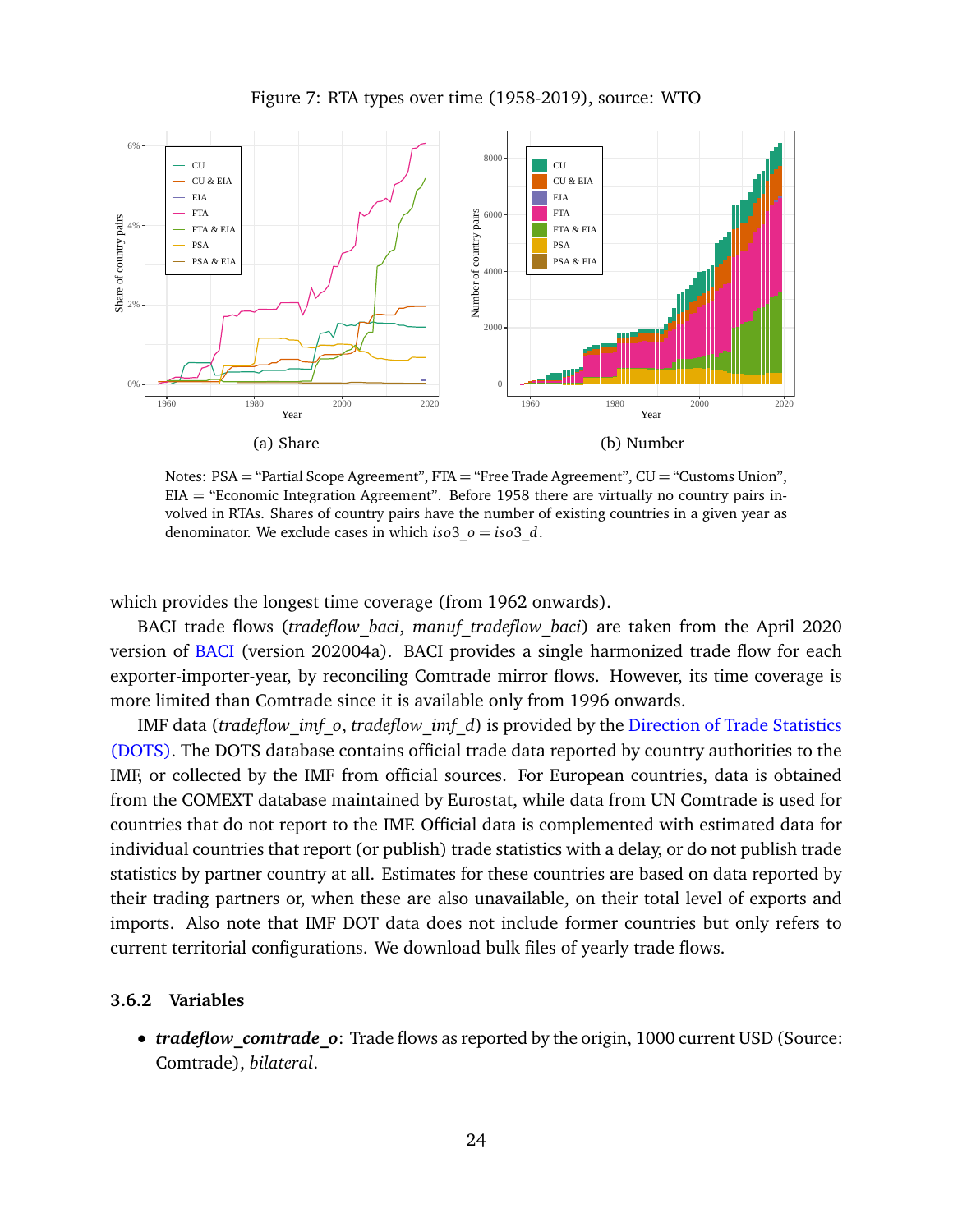Figure 8: Share of country pairs engaged in RTAs, comparison WTO/Bergstrand.

<span id="page-25-1"></span>

Notes: The share of country pairs indicates the ratio "number of existing country pairs engaged in an RTA in a given year"/"number of country pairs existing in a given year". For Bergstrand RTA data, we exclude Non Reciprocal Preferential Trade Arrangement (that are not included in the WTO dataset). In other words, we only count country pairs where *rta\_bergstrand* = 1 and *rta\_type\_bergstrand is greater than 1*

- *tradeflow comtrade d*: Trade flows as reported by the destination, 1000 current USD (Source: Comtrade), *bilateral*.
- *tradeflow\_baci*: Trade flow, 1000 current USD (Source: BACI), *bilateral*.
- *manuf tradeflow baci*: Trade flow of manufactured goods, 1000 current USD (Source: BACI), *bilateral*.
- *tradeflow imf* o: Trade flows as reported by the origin, 1000 current USD (source: IMF), *bilateral*.
- *tradeflow\_imf\_d*: Trade flows as reported by the destination, 1000 current USD (source: IMF), *bilateral*.

## <span id="page-25-0"></span>**3.6.3 Variable construction**

*UNSD's Comtrade*: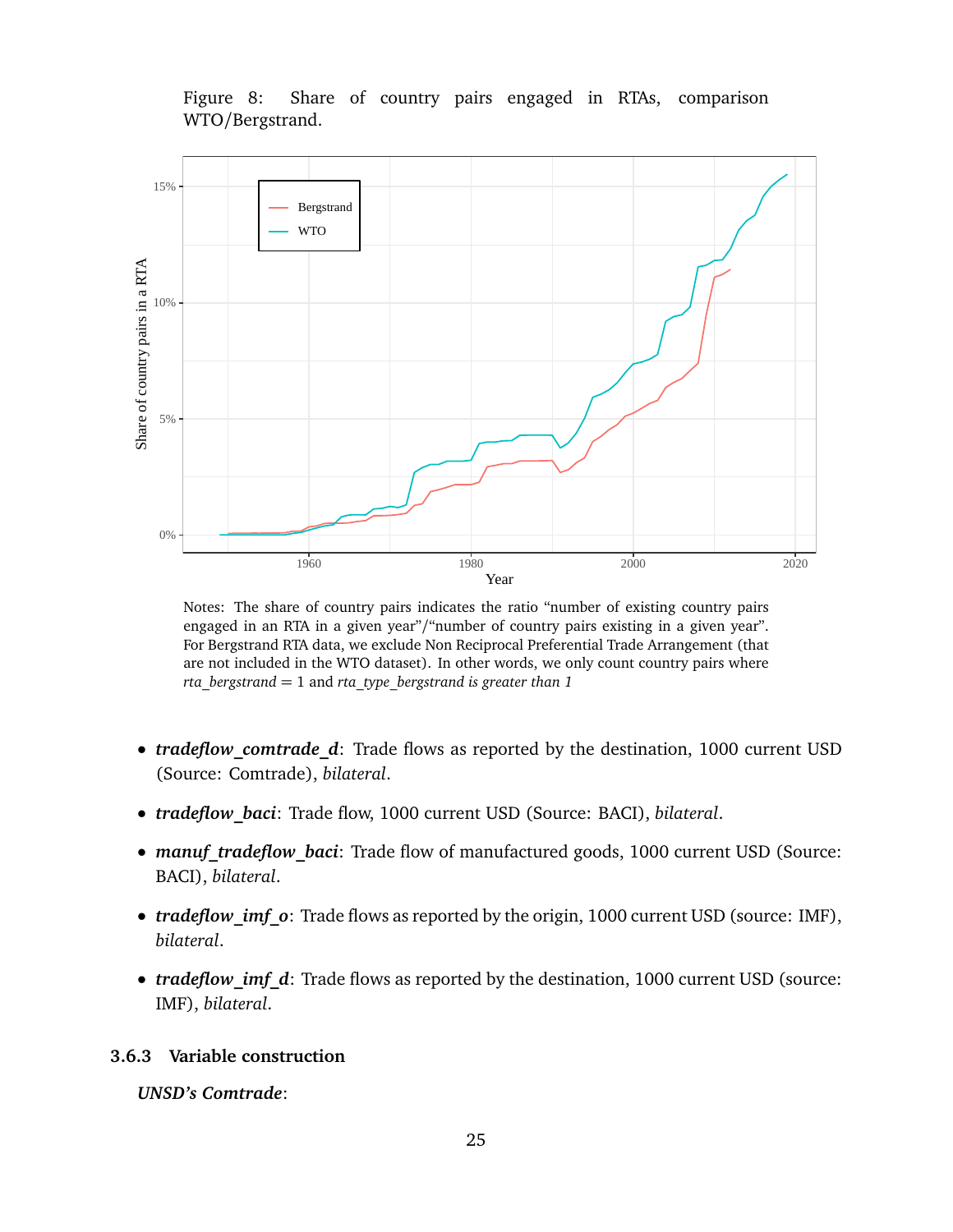<span id="page-26-0"></span>

Figure 9: RTA types over time (1958-2019), source: EIA database.

Notes: PTA = " Two-Way Preferential Trade Agreement", FTA = "Free Trade Agreement",  $CU =$ "Customs Union",  $CM =$  "Common Market", Econ.  $U =$  "Economic Union". Shares of country pairs have the number of existing countries in a given year as denominator. We exclude cases in which *iso*3  $o = iso3$  *d*.

Comtrade data has a "reporter-partner" structure, meaning that each reporting country indicates how much it trades with each of its partner countries, both as exports and as imports. We reshape the data to fit the "origin-destination" structure of the Gravity dataset. For instance, a trade flow reported by France as exports towards its partner Germany will become a flow from France to Germany, as reported by the origin (i.e. it will appear in the *tradeflow\_comtrade\_o* variable). Note that trade flows reported by the exporter are FOB (Free on Board), while trade flows reported by the importer are CIF (i.e. they include Cost, Insurance and Freight).

#### *CEPII's BACI*:

The BACI data we use is originally expressed in the 1996 revision of the Harmonized System Nomenclature (henceforth HS). To single out manufactured goods, we need to incorporate information from two other nomenclatures: ISIC and BEC. Conversion from HS to ISIC is made using the CN2020-CPA2.1 correlation table provided by Eurostat, available on [RAMON.](https://ec.europa.eu/eurostat/ramon/relations/index.cfm?TargetUrl=ACT_REL_DELIMITER&StrNomRelCode=CN%202020%20-%20CPA%202.1&StrLanguageCode=EN&StrFormat=CSV. ) Conversion from HS to BEC is made using the correlation table provided by the [UNSD.](https://unstats.un.org/unsd/trade/classifications/correspondence-tables.asp) Manufactured goods are then identified as goods that do not belong to the division 01 (agriculture) of the ISIC classification (revision 3.1), nor to the Primary Goods categories of the BEC classification (revision 4).

#### *IMF DOTS*:

DOTS data also has a "reporter-partner" structure, meaning that each reporting country indicates how much it trades with each of its partner countries, both as exports and as imports.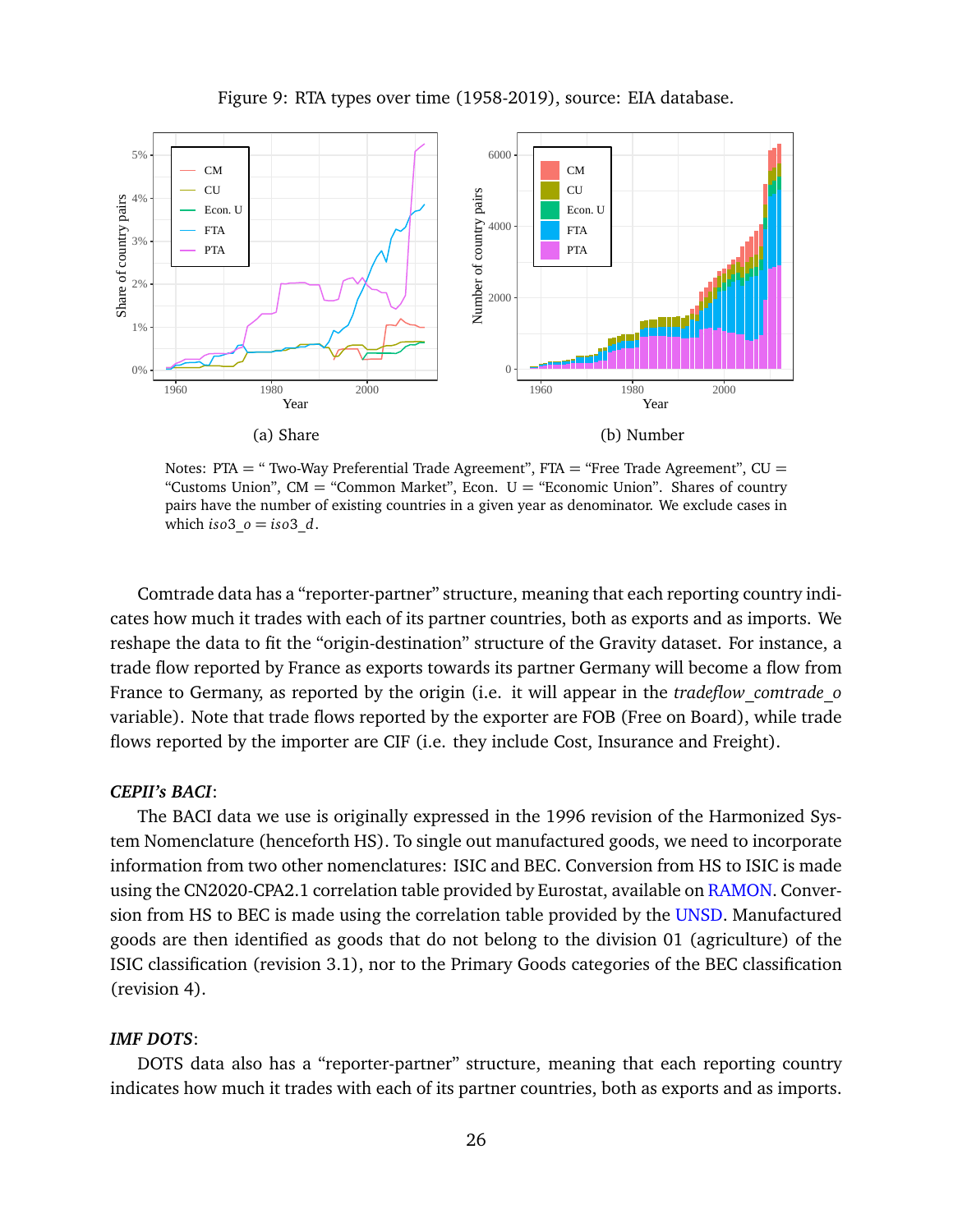As with Comtrade data, we reshape the data to fit the "origin-destination" structure of the Gravity dataset. Note that trade flows as reported by the exporter are FOB (Free on Board), while trade flows reported by the importer are CIF (i.e. they include Cost, Insurance and Freight). Also note that IMF DOTS data does not take into account the territorial changes that affected some countries.

#### *Comparison across sources*:

Figure [10](#page-27-0) compares the coverage of each of these three sources, by counting the number of country pairs for which a strictly positive trade flow is recorded. This number strongly increases over the time period included in *Gravity*, suggesting an improvement in the coverage of trade flow data. However, note that this increase also reflects a decrease in the number of country pairs that do not trade.

<span id="page-27-0"></span>

Figure 10: Number of country pairs with trade flow data, by source.

Notes: (a) "Comtrade" refers to trade flows available in Comtrade, i.e. reported by at least one of two countries (either the importer, or the exporter, or both). Similarly, for DOTS, we count the number of trade flows reporter at least one of the two countries. We exclude cases in which *iso*3<sub>*o*</sub> = *iso*3<sub>*d*</sub>. (b) "Comtrade d" refers to trade flows reported by the destination (importer) in Comtrade, while "Comtrade o" refers to trade flows reported by the origin (exporter) in Comtrade. Similarly for trade flows reported in DOTS, we distinguish between those reported by the destination (importer) and those reported by the origin (exporter). We exclude cases in which  $iso3_o = iso3_d$ .

Figure [11](#page-28-0) reports total trade flows summed across country pairs over each year, for each of the five sources in the *Gravity* dataset. Despite some slight differences, the overall picture is that there is no major divergence across sources in terms of coverage of the most important trade flows (in value).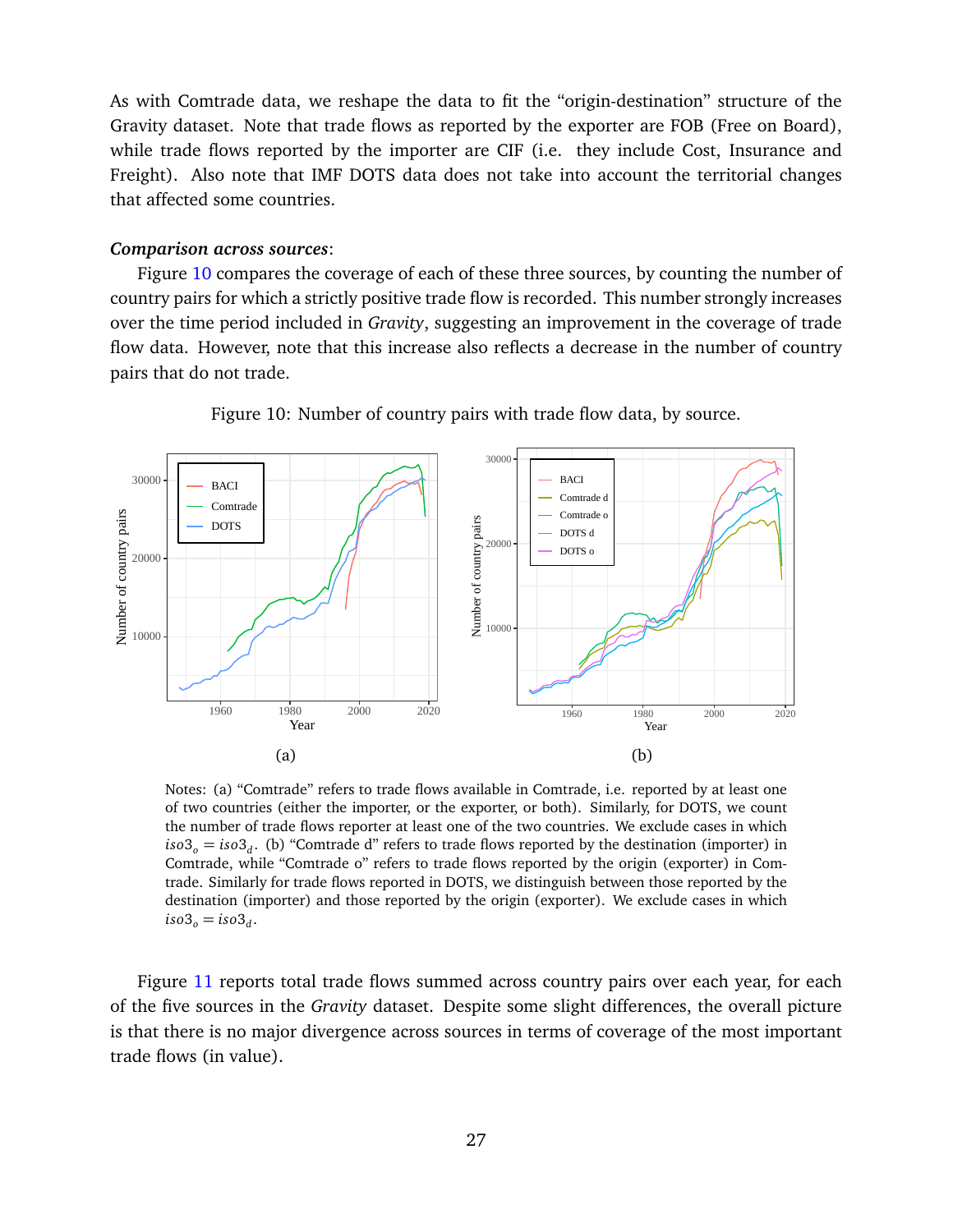<span id="page-28-0"></span>

Figure 11: Total trade flows, by source.

Notes: "Comtrade d" refers to trade flows reported by the destination/importer in Comtrade, while "Comtrade o" refers to trade flows reported by the origin/exporter in Comtrade. Similarly for trade flows reported in DOTS, we distinguish between those reported by the destination/importer and those reported by the origin/exporter.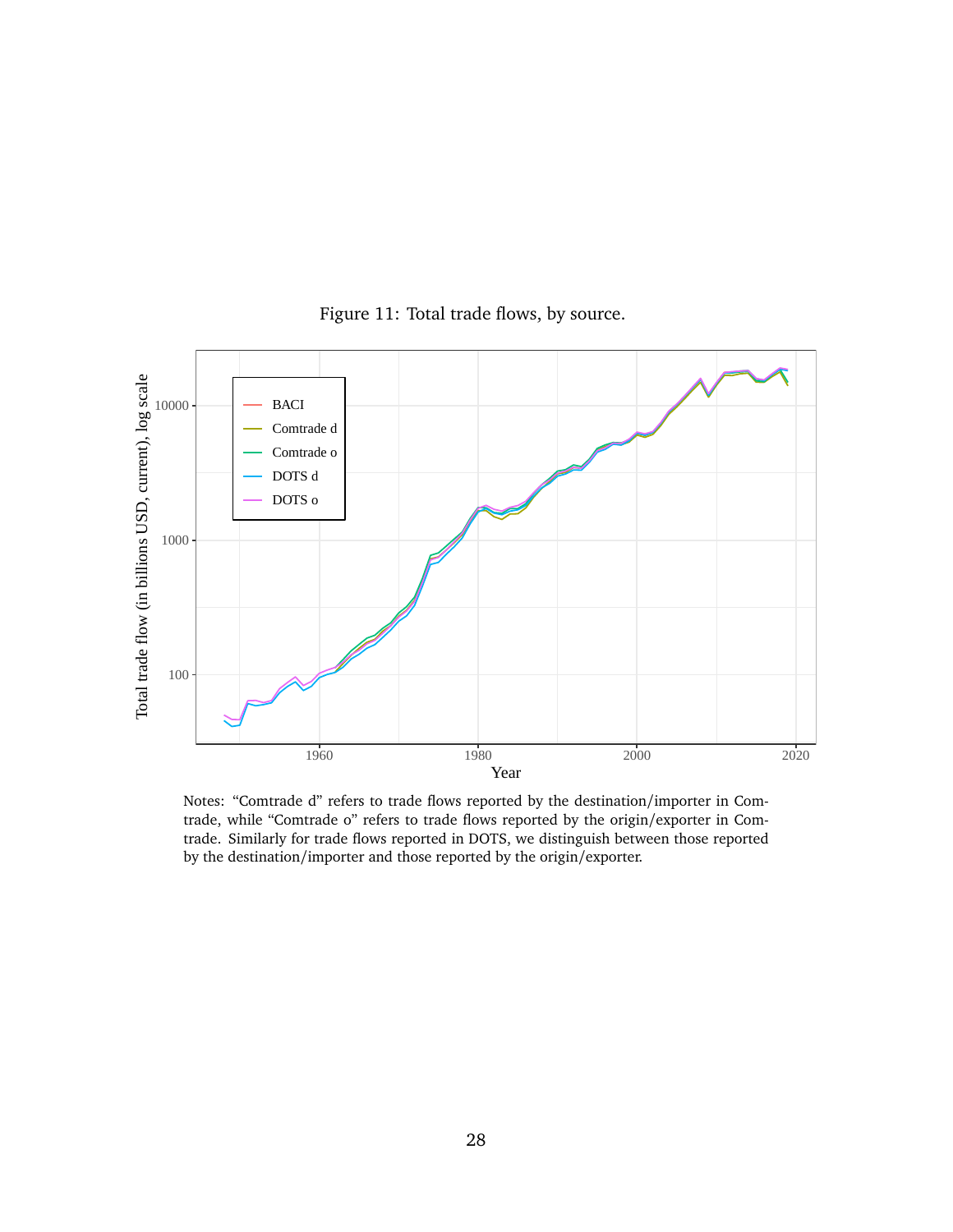<span id="page-29-0"></span>

| Source                                         | Variables created based on source             |  |  |  |
|------------------------------------------------|-----------------------------------------------|--|--|--|
|                                                |                                               |  |  |  |
| CEPII's GeoDist (geo_cepii.dta), Mayer and     | Country coverage, comlang off,                |  |  |  |
| Zignago (2011)                                 | comlang_ethno, comcol, col45                  |  |  |  |
| World Bank's World Integrated Trade            | Country coverage                              |  |  |  |
| Solution                                       |                                               |  |  |  |
| <b>ISO</b>                                     | country, iso3, iso3num                        |  |  |  |
| <b>CIA World Factbook</b>                      | first year, last year, country exists,        |  |  |  |
|                                                | countrygroup iso3, countrygroup iso3num       |  |  |  |
| Wikipedia                                      | country, countrylong, countrygroup iso3,      |  |  |  |
|                                                | countrygroup_iso3num                          |  |  |  |
| UN World Urbanisation Prospect 2018,           | distw harmonic, distw arithmetic, dist,       |  |  |  |
| Wikipedia, https://latitude.to/, World Bank    | main city source, distcap                     |  |  |  |
| Surface Area, NASA's Urban-Rural Population    |                                               |  |  |  |
| and Land Area Estimates (v2)                   |                                               |  |  |  |
| Julian Hinz's Gravity distances, Hinz (2017).  | distw harmonic jh, distw arithmetic jh        |  |  |  |
| <b>ARCGIS's World Countries (Generalized)</b>  | contig                                        |  |  |  |
| dataset                                        |                                               |  |  |  |
| timezoneDB                                     | gmt_offset_2020                               |  |  |  |
| <b>United Nations General Assembly Voting</b>  | diplo disagreement                            |  |  |  |
| data, Bailey et al. (2017).                    |                                               |  |  |  |
| Social Connectedness Index data, Bailey        | scaled sci 2021                               |  |  |  |
| et al. (2018).                                 |                                               |  |  |  |
| LaPorta et al. (1999) and LaPorta et al.       | legal old, legal new, comleg pretrans,        |  |  |  |
| (2008)                                         | comleg_posttrans, transition_legalchange      |  |  |  |
| LaPorta et al. (1999). Please cite this paper. | comrelig                                      |  |  |  |
| Head et al. (2010) (please cite) and           | heg, col_dep_ever, col_dep, col_dep_end_year, |  |  |  |
| Correlates of War Project (Territorial Change, | col_dep_end_conflict, empire, sibling_ever,   |  |  |  |
| v(6)                                           | sibling, sever_year, sib_conflict             |  |  |  |
| World Bank's Development Indicators,           | pop, gdp, gdpcap, gdp_ppp, gdpcap_ppp         |  |  |  |
| Barbieri (2005), Angus Maddison's Statistics   |                                               |  |  |  |
| on World Population, Taiwan's national         |                                               |  |  |  |
| statistical agency                             |                                               |  |  |  |
| Penn World Tables version 9.1                  | gdp_ppp, gdpcap_ppp                           |  |  |  |
| <b>WTO</b>                                     | wto, gatt                                     |  |  |  |
| European Union                                 | eu                                            |  |  |  |
| WTO's Regional Trade Agreements                | rta, rta type, rta coverage                   |  |  |  |
| <b>Information System</b>                      |                                               |  |  |  |
| World Bank's Development Indicators            | entry_cost, entry_proc, entry_time, entry_tp  |  |  |  |
| <b>CEPII's BACI</b>                            | tradeflow_baci, manuf_tradeflow_baci          |  |  |  |
| IMF's Direction of Trade Statistics            | tradeflow_imf_o, tradeflow imf d              |  |  |  |
| <b>UN</b> Comtrade                             | tradeflow_comtrade_o, tradeflow_comtrade_d    |  |  |  |

# Table 2: Sources used to construct the *Gravity* dataset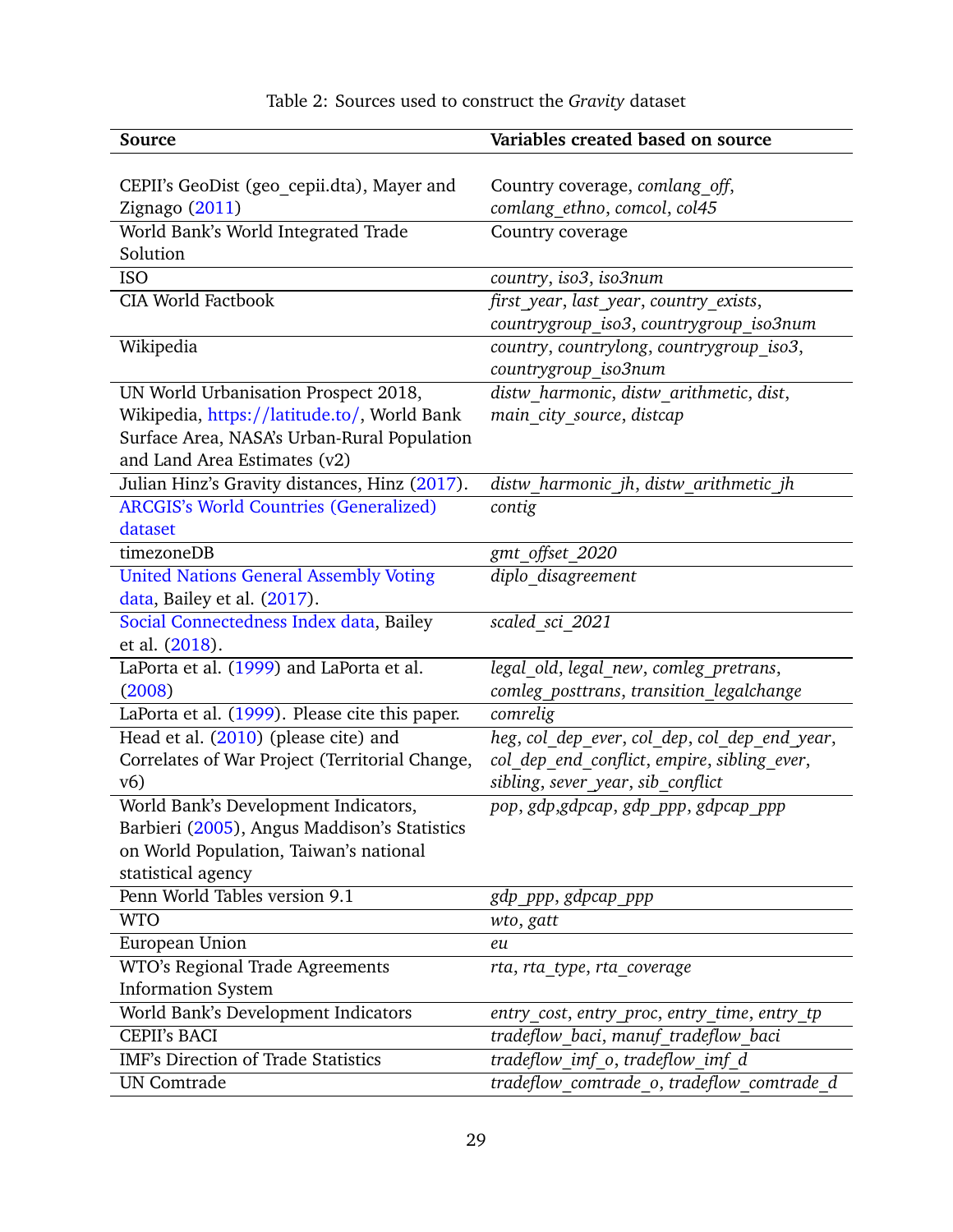# **References**

- <span id="page-30-12"></span>Bailey, M., Cao, R., Kuchler, T., Stroebel, J., & Wong, A. (2018). Social connectedness: Measurement, determinants, and effects. *Journal of Economic Perspectives*, *3*(32), 259–80.
- <span id="page-30-11"></span>Bailey, M., Strezhnev, A., & Voeten, E. (2017). Estimating dynamic state preferences from united nations voting data. *Journal of Conflict Resolution*, *2*(61), 430–56.
- <span id="page-30-7"></span>Barbieri, K. (2005). The liberal illusion: Does trade promote peace? (A. A. U. of Michigan Press, Ed.).
- <span id="page-30-9"></span>de Sousa, J. (2012). The currency union effect on trade is decreasing over time. *Economics Letters*, *117*(3), 917–920.
- <span id="page-30-6"></span>Disdier, A.-C., & Mayer, T. (2007). Je t'aime, moi non plus: Bilateral opinions and international trade. *European Journal of Political Economy*, *23*(4), 1140–1159. https://[doi.org](https://doi.org/https://doi.org/10.1016/j.ejpoleco.2006.09.021)/https: //doi.org/10.1016/[j.ejpoleco.2006.09.021](https://doi.org/https://doi.org/10.1016/j.ejpoleco.2006.09.021)
- <span id="page-30-8"></span>Feenstra, R. C., Inklaar, R., & Timmer, M. P. (2015). The next generation of the penn world table. *merican Economic Review*, *105*(10), 3150–3182.
- <span id="page-30-4"></span>Head, K., Mayer, T., & Ries, J. (2010). The erosion of colonial trade linkages after independence. *Journal of International Economics*, *81*(1), 1–14.
- <span id="page-30-1"></span>Head, K., & Mayer, T. (2010). Illusory border effects : Distance mismeasurement inflates estimates of home bias in trade (P. A. G. van Bergeijk & S. Brakman, Eds.). In P. A. G. van Bergeijk & S. Brakman (Eds.), *The gravity model in international trade*. Cambridge University Press. https://doi.org/https://doi.org/10.1017/[CBO9780511762109](https://doi.org/https://doi.org/10.1017/CBO9780511762109)
- <span id="page-30-10"></span>Hinz, J. (2017). The view from space: Theory-based time-varying distances in the gravity model. *Kiel Working Paper*, (2059).
- <span id="page-30-5"></span>Jaroslav, T., Schafer, P., Diehl, P., & Goertz, G. (1998). Territorial changes, 1816-1996: Procedures and data. *Conflict Management and Peace Science*, *16*, 89–97.
- <span id="page-30-3"></span>LaPorta, R., Lopez-de-Silanes, F., & Shleifer, A. (2008). The economic consequences of legal origins. *Journal of Economic Literature*, *46*(2), 285–332.
- <span id="page-30-2"></span>LaPorta, R., Lopez-de-Silanes, F., Shleifer, A., & Vishny, R. (1999). The quality of government. *Journal of Law, Economics and Organization*, *15*(1), 222–279.
- <span id="page-30-0"></span>Mayer, T., & Zignago, S. (2011). Notes on cepii's distances measures: The geodist database. *CEPII Working Paper*, *25*.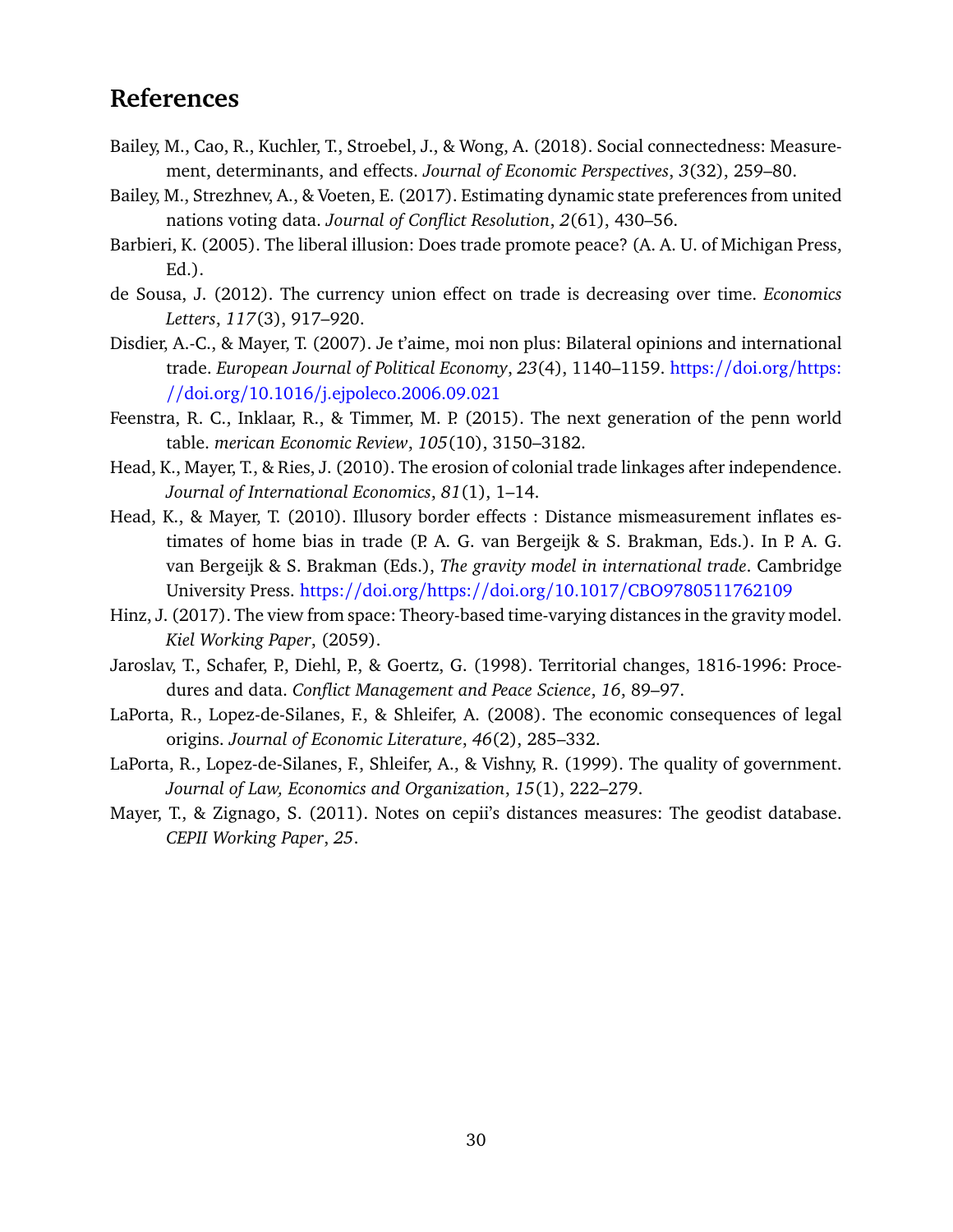# <span id="page-31-0"></span>**A Appendix**

# <span id="page-31-1"></span>**A.1 Country codes**

This section describes instances in which the ISO3 alphabetic or numeric code of countries changes over time. In particular, we distinguish between cases in which territorial entities merged and cases in which territorial entities were affected by a split.

For cases in which territorial entities merged:

- West Germany used ISO3 alphabetic code of DEU before reunification in 1990, but 280 as ISO3 numeric code. The unified Germany has ISO3 numeric code of 276 (and has kept DEU has ISO3 alphabetic code).
- Following unification of North and South Yemen, the unified country inherited the ISO3 alphabetic code of North Yemen (YEM). Before reunification, North Yemen had ISO3 numeric code of 886, which changed to 887 after reunification.
- Following the unification of North and South Vietnam in 1976, the new unified country inherited the ISO3 alphabetic code of South Vietnam (VNM). However, we could not find the ISO3 numeric code for South Vietnam before unification. Similarly, we could not find the ISO3 numeric code for North Vietnam. However, it is possible to track territorial change through the variables *countrygroup\_iso3* and *countrygroup\_iso3num*.

For cases in which territorial entities were affected by a split and the country continued to exist:

- Sudan used alphabetic ISO3 code of SDN and numeric code 736 before South Sudan split away in 2011. Since then, Sudan has used numeric code 729, while keeping the same alphabetic code.
- Ethiopia used alphabetic ISO3 code of ETH and numeric code 230 before Eritrea split away in 1993. Since then, Ethiopia has used numeric code 231, while keeping the same alphabetic code.
- The Netherlands Antilles used ISO3 alphabetic code of ANT and numeric code of 532 before Aruba became independent in 1986. After Aruba's independence, the Netherlands Antilles has used ISO3 numeric code of 530, while keeping the same alphabetic ISO3 code.
- Pakistan currently has alphabetic ISO3 code of PAK and numeric code of 586. However, we could not find a different numeric code for Pakistan before the independence of Bangladesh from Pakistan in 1971. However, it is still possible to track this territorial change, as Bangladesh is linked to Pakistan through the variables *countrygroup\_iso3* and *countrygroup\_iso3num*.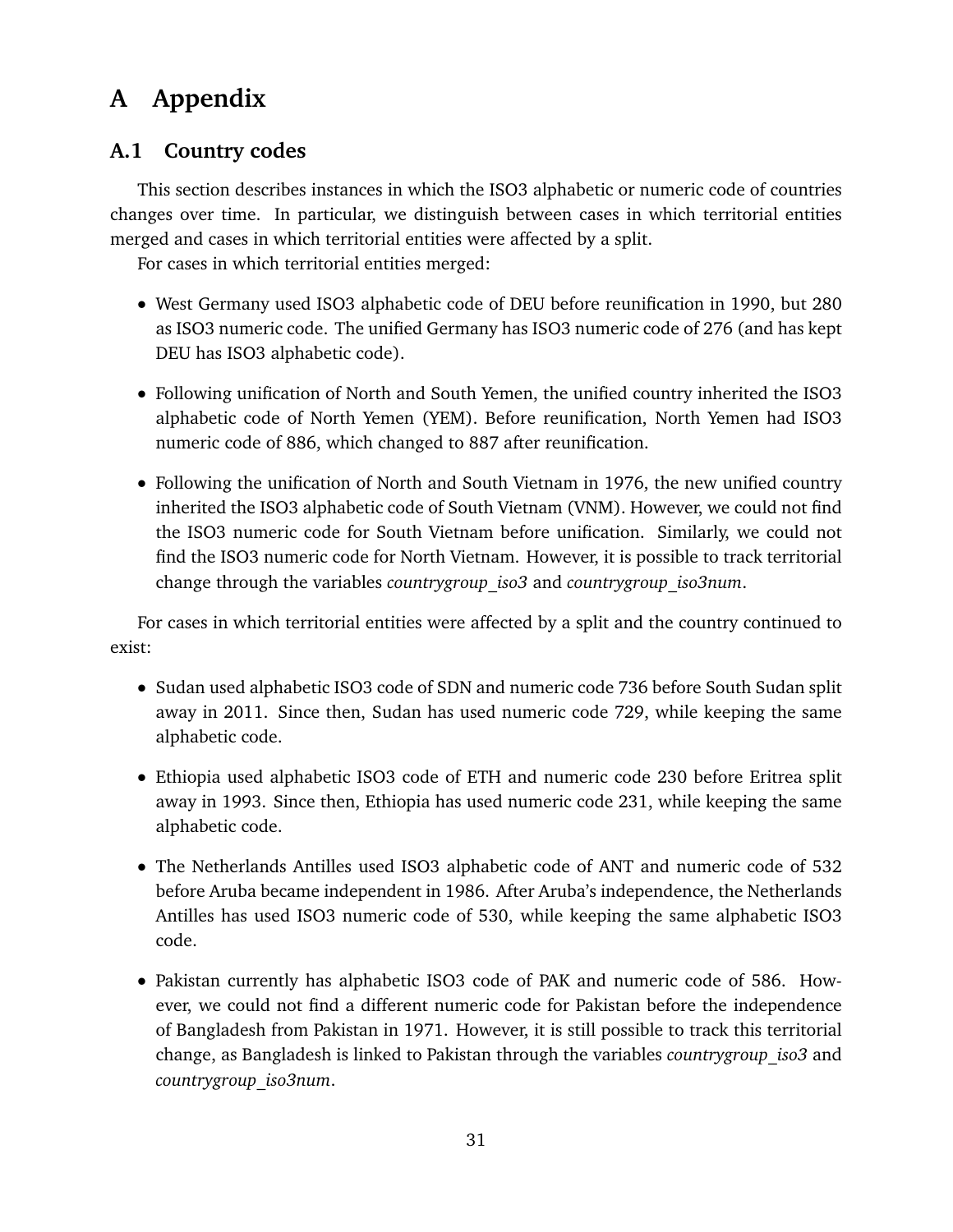- Malaysia currently has alphabetic ISO3 code of MYS and numeric code of 458. However, we could not find a different numeric code for Malaysia before the independence of Singapore from Malaysia in 1965. As with Pakistan and Bangladesh, it is possible to track territorial change through the variables *countrygroup\_iso3* and *countrygroup\_iso3num*.
- Indonesia currently has alphabetic ISO3 code of IDN and numeric code of 360. However, we could not find a different numeric code for Indonesia before the independence of Timor Leste from Indonesia in 2002. As with the above cases, it is possible to track territorial change through the variables *countrygroup\_iso3* and *countrygroup\_iso3num*.

For cases in which territorial entities were affected by a split and the country ceased to exist:

- Yugoslavia (the Socialist Federal Republic of Yugoslavia) has ISO3 alphabetic code of YUG and ISO3 numeric code of 890. Following the split of Yugoslavia, the Federal Republic of Yugoslavia inherited the ISO3 alphabetic code of YUG, but the ISO3 numeric code of 891. The ISO3 alphabetic code of YUG existed until the Federal Republic of Yugoslavia was renamed Serbia and Montenegro in 2003, adopting the ISO3 alphabetic code of SCG, while keeping the same ISO3 numeric code of 891. We thus replace the ISO3 alphabetic code of SCG for Serbia and Montenegro to YUG after the name change in 2003.
- The USSR had ISO3 alphabetic code of SUN and numeric code of 810. After the collapse of the Soviet Union, a number of countries emerged, all with distinct ISO3 alphabetic and numeric codes.
- Czechoslovakia had ISO3 alphabetic code of CSK and numeric code of 200. After the split of Czechoslovakia in Czech republic and Slovakia, both countries adopted distinct ISO3 codes.

A further case in which the numeric ISO3 code changed concerns Panama, which gained joint control with the United States over the Panama Canal Zone in 1980. Before it had ISO3 numeric code of 590, after of 591.

In some cases we did not change the alphabetic ISO3 code as it was only officially changed due to a change in the name of the country (without a corresponding territorial change):

- In the case of Burma, which changed its name to Myanmar in 1989 without any territorial change, the numeric ISO3 remains unchanged. We also leave the alphabetic ISO3 code unchanged at MMR, although the official code is BUR before 1989.
- In the case of the Democratic Republic of the Congo, which changed its name from Zaire in 1997 without any territorial change, the numeric ISO3 remains unchanged. We also leave the alphabetic ISO3 code unchanged at COD, although the official alphabetic ISO3 is ZAR before 1997.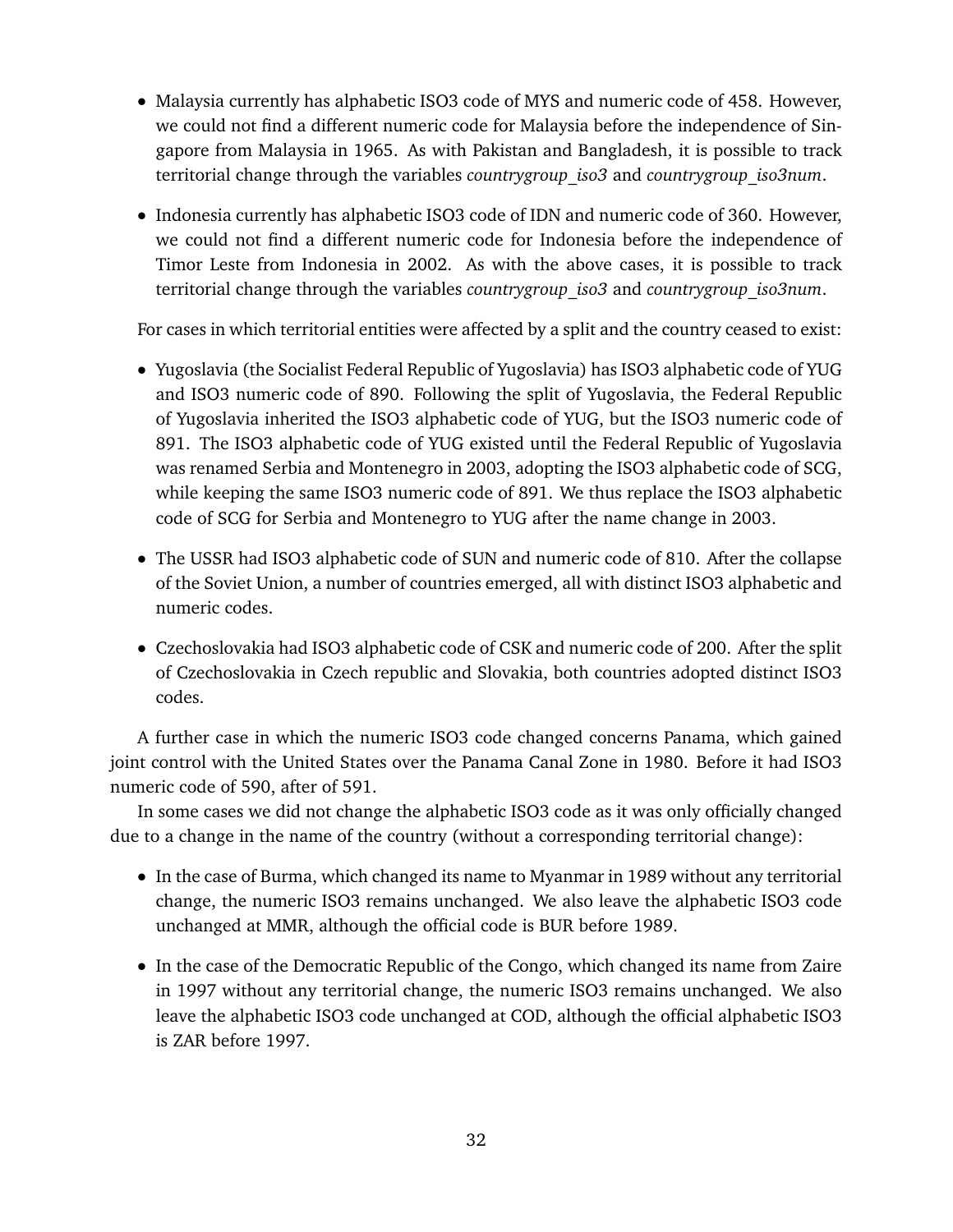## <span id="page-33-0"></span>**A.2 Territorial changes**

Table [3](#page-34-0) below describes the countries whose territorial changes are tracked in the *Gravity* and *Countries* datasets using the *country\_id*, country group variables, first and last year of terri-torial existence, or changing ISO3 numeric codes as described in Section [A.1](#page-31-1) of the Appendix. Remember that the *countrygroup\_iso3* variable is used to track the country's previous membership (in case of a split) and the country's new membership (in case of a unification of two territories). In other words, *countrygroup\_iso3* indicates the largest entity of which a country was or is part of, in case of territorial change. Also, note again that in the case of Indonesia, Malaysia, Pakistan and Vietnam we could not find alternative numeric ISO3 codes denoting their territorial changes (see Section  $A.1$  of the Appendix for more details).

In addition, remember that for Germany, Vietnam and Yemen, *first\_year* refers to the first year of existence of the unified country, but the same ISO3 alphabetic is also used for West Germany, South Vietnam and North Yemen respectively. However, West Germany, South Vietnam and North Yemen exist with *iso3* of DEU, VNM and YEM respectively, *before* the *first\_year* indicated in Table [3.](#page-34-0) Thus, the variable *country\_exists* is set to 1 since 1948 (i.e. from the beginning of the dataset) for these 3 specific cases where *iso3* is either DEU, VNM or YEM.

Also, remember that for countries that suffered a split but continued to exist (Pakistan, Ethiopia, Malaysia, Netherlands Antilles, Sudan and Indonesia), the same alphabetic ISO3 code refers to the country before and after the split, depending on the year in which the country is observed.

Further, it is important to note that we do not track the following territorial changes:

- Guadalupe was affected by territorial change when Saint-Barthelemy and Saint-Martin were separated from it in 2007. At the moment, we exclude Saint-Barthelemy and Saint-Martin and only have Guadalupe, hence we do not track this territorial change.
- Phoenix Islands and some of the Line Islands became part of Kiribati territory by the Treaty of Tarawa. We do not account for this territorial change, because the Phoenix Islands are not in the dataset. However, we do include Kiribati.
- Regarding Tanzania, Tanganyika united with Zanzibar to form the United Republic of Tanganyika and Zanzibar, then renamed Tanzania. Tanganyika and Zanzibar are currently not in the dataset, hence we do not account for this territorial change.
- Regarding Saudi Arabia, we do not track its relationship with the Saudi-Iraqi Neutral Zone, which is not included in the dataset.

# <span id="page-33-1"></span>**A.3 GDP and population data**

This section describes adaptions that we made in order to ensure that GDP and population data follows the dynamic nature of the *Gravity* dataset.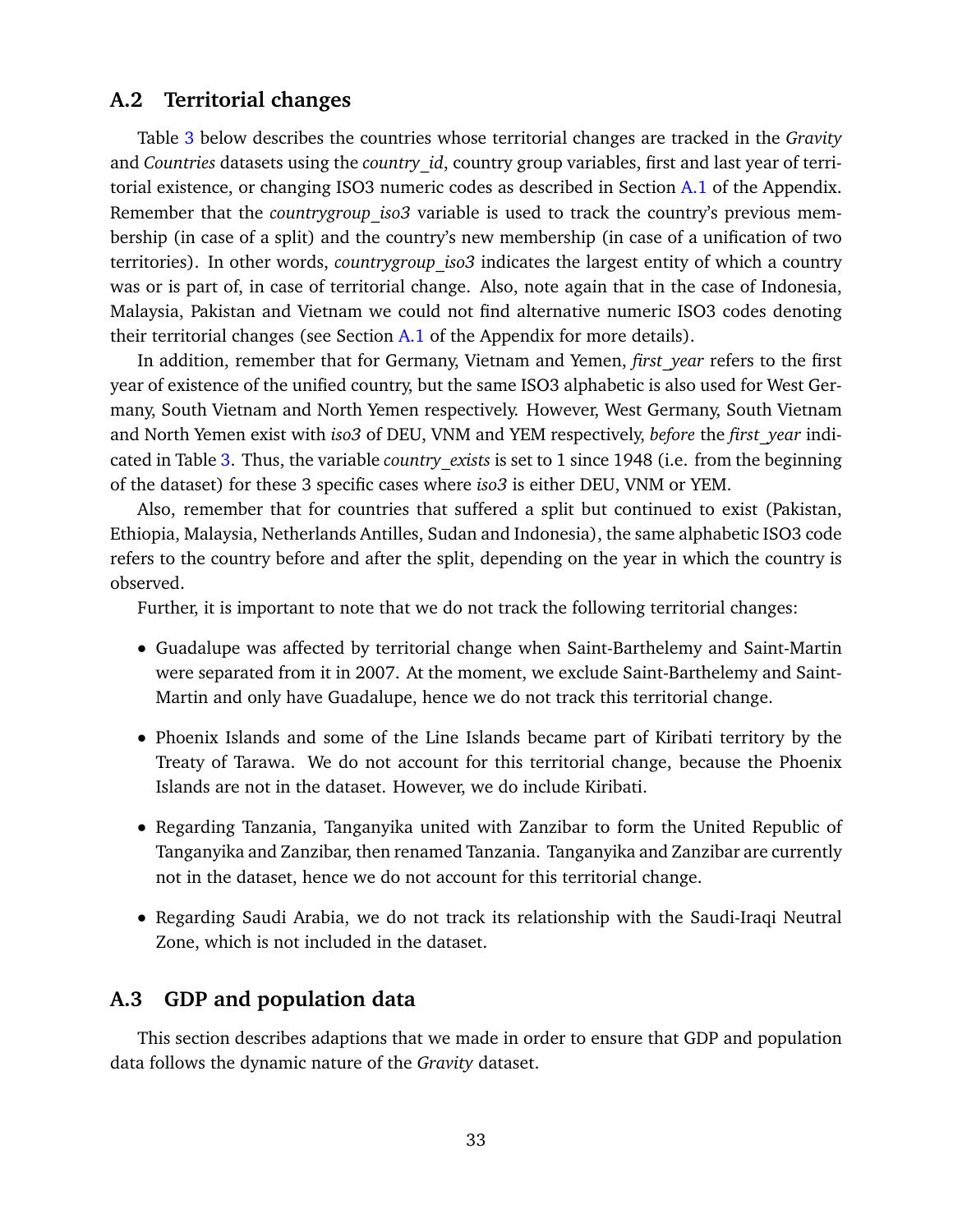## Table 3: Territorial Changes

<span id="page-34-0"></span>

| country id iso3   |            | iso3num      | country                      | first year | last_year | countrygroup iso3 | countrygroup_iso3num |
|-------------------|------------|--------------|------------------------------|------------|-----------|-------------------|----------------------|
| <b>ARM</b>        | <b>ARM</b> | 51           | Armenia                      | 1991       |           | <b>SUN</b>        | 810                  |
| <b>ABW</b>        | ABW        | 533          | Aruba                        | 1986       |           | <b>ANT</b>        | 532                  |
| AZE               | AZE        | 31           | Azerbaijan                   | 1991       |           | SUN               | 810                  |
| <b>BGD</b>        | <b>BGD</b> | 50           | Bangladesh                   | 1971       |           | PAK               | 586                  |
| <b>BLR</b>        | BLR        | 112          | Belarus                      | 1991       |           | SUN               | 810                  |
| BIH               | BIH        | 70           | Bosnia and Herzegovina       | 1992       |           | YUG               | 890                  |
| <b>HRV</b>        | <b>HRV</b> | 191          | Croatia                      | 1991       |           | YUG               | 890                  |
| CCZE              | ZE         | 203          | Czech Republic               | 1993       |           | CSK               | 200                  |
| CSK               | CSK        | 200          | Czechoslovakia               |            | 1993      | CSK               | 200                  |
| <b>DDR</b>        | <b>DDR</b> | 278          | East Germany                 | 1949       | 1990      | DEU               | 276                  |
| ERI               | ERI        | 232          | Eritrea                      | 1993       |           | ETH               | 230                  |
| EST               | EST        | 233          | Estonia                      | 1991       |           | <b>SUN</b>        | 810                  |
| ETH.1             | <b>ETH</b> | 230          | Ethiopia + Eritrea           |            | 1992      | ETH               | 230                  |
| ETH.2             | <b>ETH</b> | 231          | Ethiopia                     | 1993       |           | ETH               | 230                  |
| GEO               | 268        | Georgia      | 1991                         |            | SUN       | 810               |                      |
| DEU.1             | 276        | West Germany |                              | 1989       | DEU       | 276               |                      |
| DEU.2             | 276        | Germany      | 1990                         |            | DEU       | 276               |                      |
| IDN.1             | <b>IDN</b> | 360          | Indonesia + Timor-Leste      |            | 2001      | IDN               | 360                  |
| IDN.2             | IDN        | 360          | Indonesia                    | 2002       |           | IDN               | 360                  |
| KAZ               | KAZ        | 398          | Kazakhstan                   | 1991       |           | SUN               | 810                  |
| KGZ               |            |              |                              |            |           |                   |                      |
|                   | KGZ        | 417          | Kyrgyzstan                   | 1991       |           | <b>SUN</b>        | 810                  |
| LVA               | LVA        | 428          | Latvia                       | 1991       |           | SUN               | 810                  |
| LTU               | LTU        | 440          | Lithuania                    | 1991       |           | <b>SUN</b>        | 810                  |
| MYS.1             | <b>MYS</b> | 458          | Malaysia + Singapore         |            | 1964      | <b>MYS</b>        | 458                  |
| MYS.2             | <b>MYS</b> | 458          | Malaysia                     | 1965       |           | MYS               | 458                  |
| <b>MDA</b>        | MDA        | 498          | Moldova                      | 1991       |           | SUN               | 810                  |
| <b>MNE</b>        | MNE        | 499          | Montenegro                   | 2006       |           | SCG               | 891                  |
| ANT <sub>.2</sub> | ANT        | 532          | Netherlands Antilles + Aruba |            | 1985      | <b>ANT</b>        | 532                  |
| ANT <sub>.2</sub> | ANT        | 530          | Netherlands Antilles         | 1986       | 2010      | ANT               | 532                  |
| <b>MKD</b>        | <b>MKD</b> | 807          | North Macedonia              | 1991       |           | YUG               | 890                  |
| <b>VDR</b>        | <b>VDR</b> |              | North Vietnam                |            | 1976      | <b>VNM</b>        | 704                  |
| PAK.1             | PAK        | 586          | Pakistan + Bangladesh        |            | 1970      | PAK               | 586                  |
| PAK.2             | PAK        | 586          | Pakistan                     | 1971       |           | PAK               | 586                  |
| <b>RUS</b>        | <b>RUS</b> | 643          | Russia                       | 1991       |           | SUN               | 810                  |
| SRB               | SRB        | 688          | Serbia                       | 2006       |           | SCG               | 891                  |
| SCG               | SCG        | 891          | Serbia and Montenegro        | 1992       | 2006      | YUG               | 890                  |
| SGP               | SGP        | 702          | Singapore                    | 1965       |           | <b>MYS</b>        | 458                  |
| <b>SXM</b>        | SXM        | 534          | Sint Marteen                 | 2010       |           | <b>ANT</b>        | 532                  |
| <b>SVK</b>        | <b>SVK</b> | 703          | Slovakia                     | 1993       |           | CSK               | 200                  |
| <b>SVN</b>        | <b>SVN</b> | 705          | Slovenia                     | 1991       |           | YUG               | 890                  |
| SSD               | SSD        | 728          | South Sudan                  | 2011       |           | <b>SDN</b>        | 736                  |
| YMD               | YMD        | 720          | South Yemen                  | 1967       | 1990      | YEM               | 887                  |
| SDN.1             | SDN        | 736          | Sudan + South Sudan          |            | 2010      | SDN               | 736                  |
| SDN.2             | SDN        | 729          | Sudan                        | 2011       |           | <b>SDN</b>        | 736                  |
| TJK               | TJK        | 762          | Tajikistan                   | 1991       |           | <b>SUN</b>        | 810                  |
| <b>TLS</b>        | TLS        | 626          | Timor-Leste                  | 2002       |           | IDN               | 360                  |
| TKM               | <b>TKM</b> | 795          | Turkmenistan                 | 1991       |           | SUN               | 810                  |
| SUN               | <b>SUN</b> | 810          | <b>USSR</b>                  |            | 1991      | SUN               | 810                  |
| <b>UKR</b>        | <b>UKR</b> | 804          | Ukraine                      | 1991       |           | SUN               | 810                  |
| UZB               | UZB        | 860          | Uzbekistan                   | 1991       |           | <b>SUN</b>        | 810                  |
| VNM.1             | VNM        | 704          | South Vietnam                |            | 1975      | <b>VNM</b>        | 704                  |
| VNM.2             | <b>VNM</b> | 704          | Vietnam                      | 1976       |           | <b>VNM</b>        | 704                  |
| YEM.1             | YEM        | 886          | North Yemen                  |            | 1989      | YEM               | 887                  |
| YEM.2             | YEM        | 887          | Yemen                        | 1990       |           | YEM               | 887                  |
| <b>YUG</b>        | YUG        | 890          | Yugoslavia                   |            | 1992      | <b>YUG</b>        | 891                  |
|                   |            |              |                              |            |           |                   |                      |

## *WDI GDP and population data*

WDI has data for some countries before their formal independence and does not account for territorial changes as is done in the *Gravity* dataset. For instance, the WDI does not have data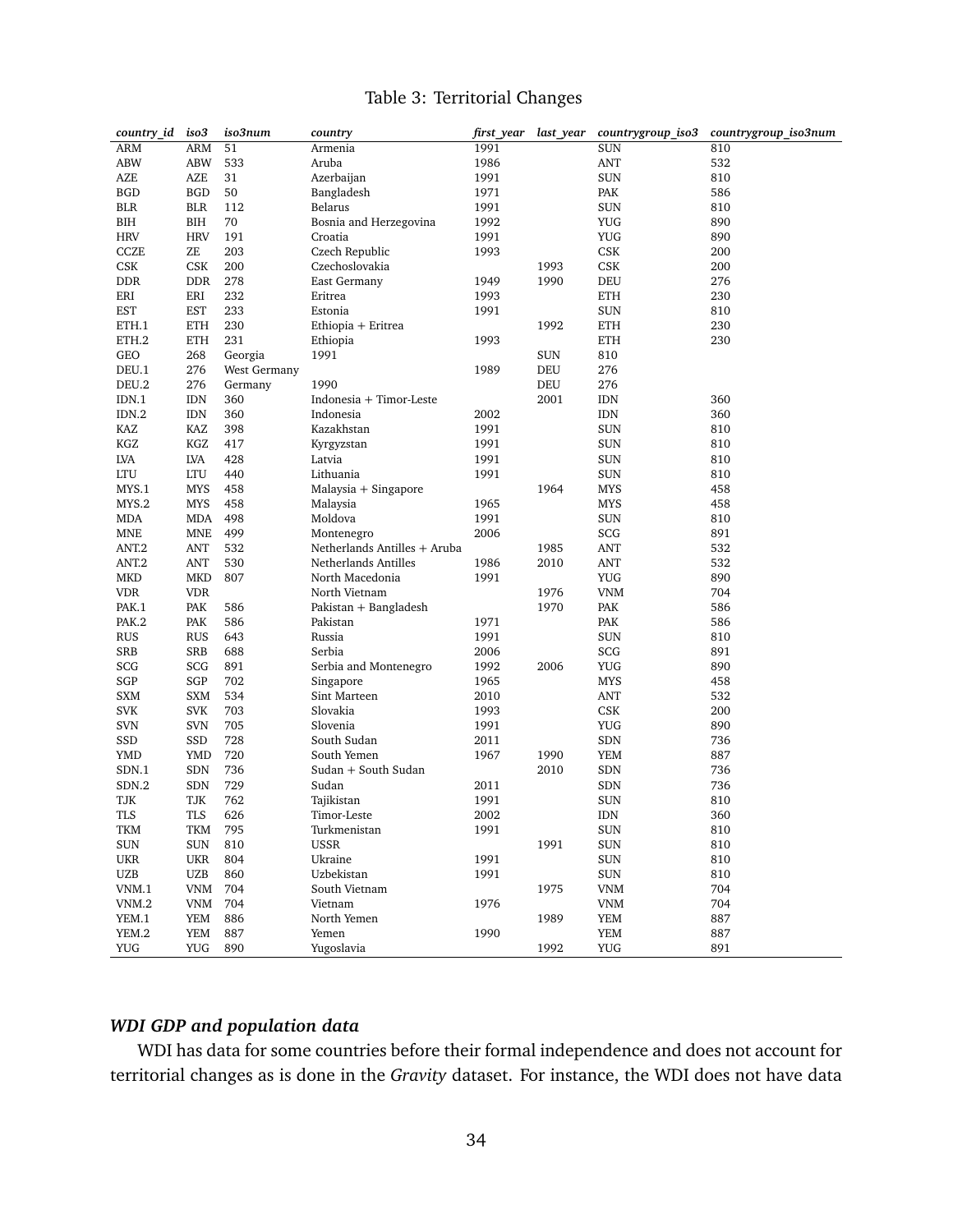for Czechoslovakia, Serbia and Montenegro, and Yugoslavia, but for the underlying countries before their formal independence. We treat these cases as follows:

- WDI does not have data for Czechoslovakia, but it has Czech Republic and Slovakia pre-1993. We have summed data for Czech Republic and Slovakia to create Czechoslovakia before 1993, and replaced with missing data on Czech Republic and Slovakia before 1993.
- WDI does not have data for "Serbia and Montenegro" (1992-2006), but it has data for Montenegro and Serbia going back to 1960, rather than only from 2006. We have summed data for Montenegro and Serbia to create data for the unified country of "Serbia and Montenegro" in the period 1992-2006, and replaced with missing data on the two countries Serbia and Montenegro before 2006.
- WDI does not have data for Yugoslavia, but it has data for all its underlying countries. We have summed data for Serbia, Montenegro, Croatia, Slovenia, North Macedonia, Bosnia and Herzegovina to create Yugoslavia before 1993 (if data for each of these countries exists in every year), and replaced with missing data on these underlying countries before 1991 or 1992, depending on their date of independence.
- WDI does not have data on the Soviet Union, but it has data on countries that became independent from the Soviet Union before their formal independence (Russia, Armenia, Azerbaijan, Belarus, Estonia, Georgia, Kazakhstan, Kyrgyzstan, Latvia, Lithuania, Moldova, Tajikistan, Turkmenistan, Ukraine, Uzbekistan). In particular, it has population data going back to 1960 for many of these countries, while it has GDP data starting at different years for each of these countries. For countries that were born from the dissolution of the Soviet Union, we use as first year of independence 1991, hence we set as missing all observations pre-1991 and we sum population and GDP data for these countries until 1990 to create data for the Soviet Union (if data for each of these countries exists in every year).
- WDI has data for South Sudan since 1960, although South Sudan was established in 2011. We set data on South Sudan as missing if before 2011.
- WDI has data for Sint Marteen since 1960, although it should only be from 2010, as before then it was part of the Netherlands Antilles. Moreover, WDI has no data for the Netherlands Antilles. We set data on Sint Marteen as missing if before 2010.

## *Maddison population data*

Maddison population data has Czechoslovakia. It also has data on the Czech Republic and Slovakia before 1993, which we set to missing. Further, it has data on the Soviet Union, also after 1990, which we set to missing. It has data on countries that became independent from the Soviet Union before their formal independence in 1991, which we set to missing before 1991. It has data on Yugoslavia also after 1993, which we set to missing, and data on some of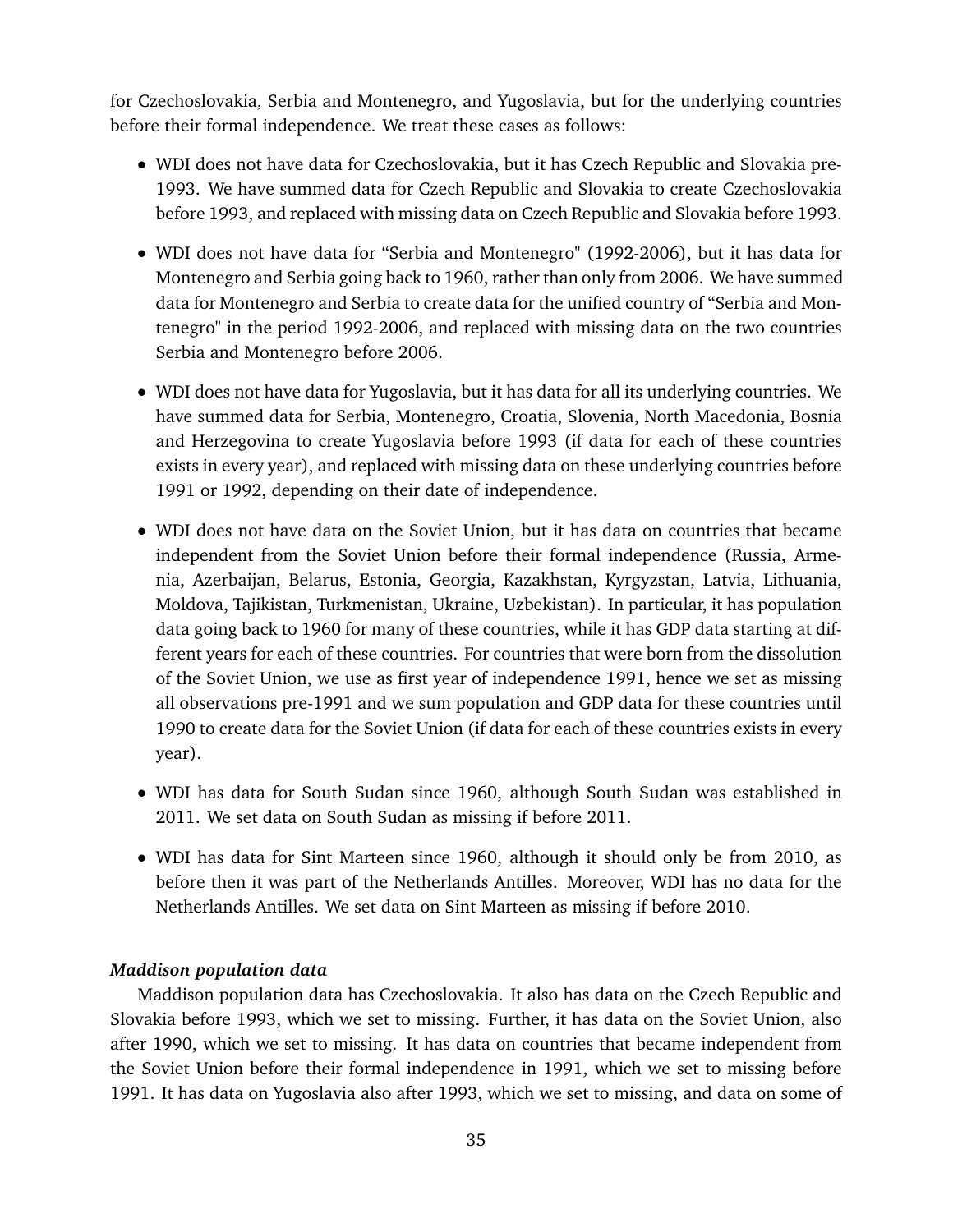the countries that became independent from Yugoslavia (Croatia, Slovenia, North Macedonia, Bosnia and Herzegovina) which we replace with missing before 1991 or 1992, depending on their date of independence. However, Maddison population data does not have data on Serbia and Montenegro, hence we also cannot construct data for "Serbia and Montenegro". Further, it does not have data on South Sudan nor Sint Marteen.

## *Barbieri GDP data*

Barbieri's historical GDP data includes data on Czechoslovakia until 1992, but it does not have data on Slovakia and Czech Republic. It also has data for 1991 on some countries that became independent from the Soviet Union (Estonia, Lithuania and Latvia). It has data that it defines as representing Russia before 1992. However, the magnitude of Russia's GDP data in Barbieri's dataset is more comparable to the Soviet Union. As a result, we replace the ISO3 code with that of the Soviet Union before 1992. Further, Barbieri's dataset has data on Yugoslavia until 1992, but it does not have data for countries that became independent from Yugoslavia in 1993 (Serbia, Montenegro, Croatia, Slovenia, North Macedonia, Bosnia and Herzegovina). In particular, since it does not have data on Serbia and Montenegro, we also cannot construct data for "Serbia and Montenegro". In addition, Barbieri does not have data on South Sudan nor Sint Marteen. However, Barbieri has GDP data for West Germany hence this is included in the dataset.

#### *PWT GDP and population data*

The PWT dataset also has data for some countries before their formal independence and does not account for territorial changes as is done in the *Gravity* dataset. For instance, it does not have data for Czechoslovakia, Serbia and Montenegro, and Yugoslavia, but for the underlying countries before their formal independence. We treat these cases as follows:

- PWT has no data on Czechoslovakia, but it has data on Slovakia and Czech Republic before their formal territorial existence in 1993 (in particular, data is available from 1990). Hence, we set data for Slovakia and Czech Republic to missing before 1993, and aggregate the countries into Czechoslovakia before 1993.
- PWT has no data on "Serbia and Montenegro", but it data on the two countries Serbia and Montenegro before 2006 (in particular, data is available from 1990). Hence we aggregate the two countries to create "Serbia and Montenegro" before 2006, and we set their respective data to missing before 2006.
- PWT has no data on Yugoslavia, but it has data on all countries that became independent from it (in particular, data is available from 1990). Hence we aggregate data for these countries before 1992 to generate data for Yugoslavia (for 2 years) and replace data on underlying countries with missing before their formal territorial independence.
- PWT has no data on the Soviet Union, but it has data for all countries that gained formal independence from the Soviet Union in 1991 (in particular, data is available from 1990).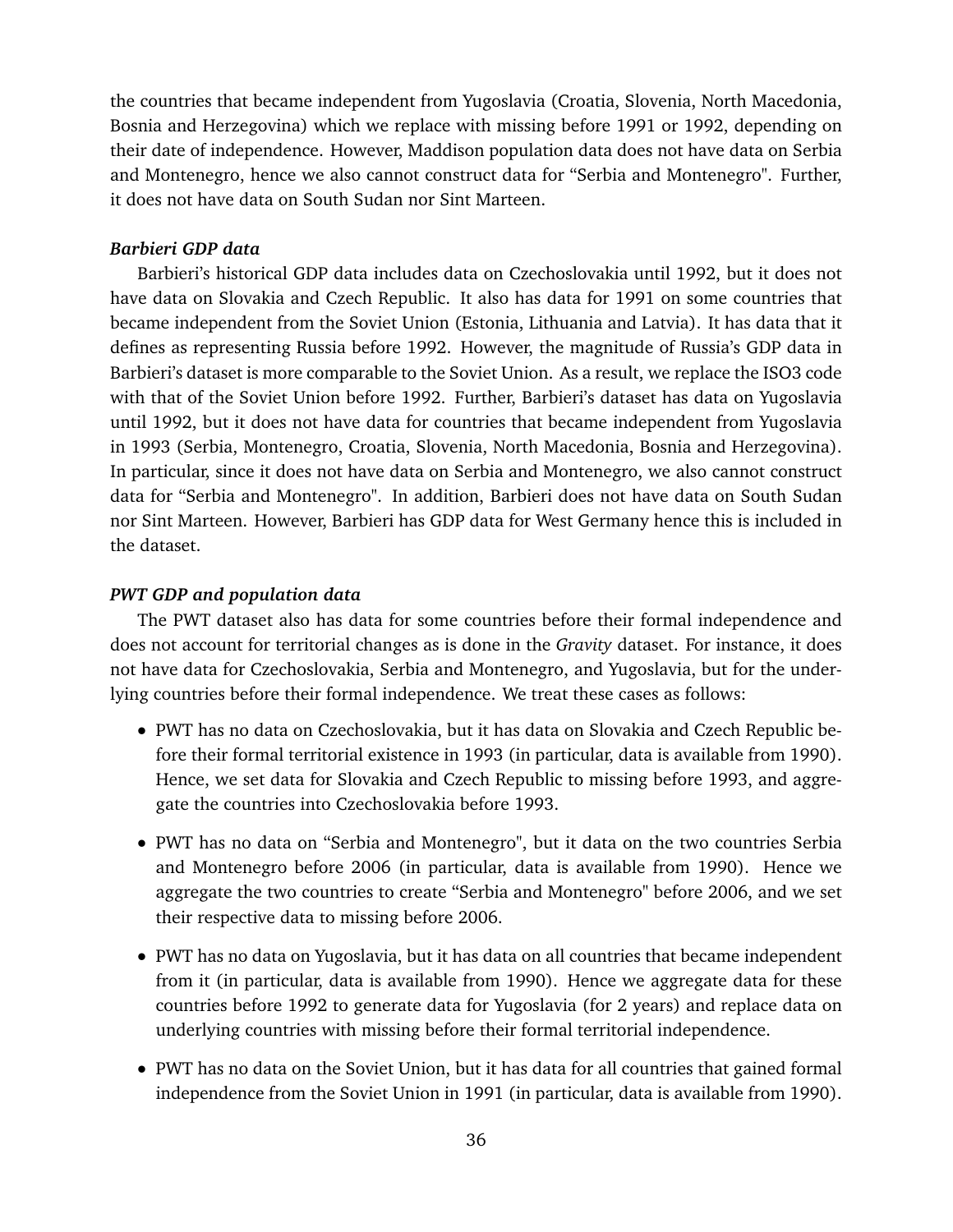Hence we aggregate data for these countries before 1991 to construct data for the Soviet Union (for 1 year) and set data for these countries to missing if before 1991.

## *General adjustments to GDP and population data*

Further, for all population and GDP variables (from WDI, Barbieri and Maddison, as well as from PWT), we accounted for territorial changes of countries that suffered a split but did not cease to exist (e.g. Ethiopia who lost the part that is now Eritrea in 1993). In these cases, we have replaced the country's GDP and population data with the sum of GDP and population of the two countries before the split (e.g. Ethiopia up to 1993 is the sum of data we have for Ethiopia and Eritrea) only if data on both countries is non-missing before the split. If data on one of the two countries is missing, we have replaced the country's variable with missing. In some cases, we thus "lose" data in order to ensure the dynamic nature of the *Gravity* dataset is respected. In particular:

- Since we only have GDP data on Eritrea from 1993, we now have missing data for Ethiopia's GDP pre-1993, because the latter is set to missing when we do not have Eritrea's data.
- In the case of Sudan and South Sudan, we also lose a data because South Sudan data is only available from 1993.
- In the case of Indonesia and Timor Leste, we also lose GDP data pre-2002 on Indonesia, since GDP data for Timor Leste is only available from 2000.

We also set data to missing for all countries not mentioned above before their first year of formal territorial independence, as specified in Table [3.](#page-34-0)

## <span id="page-37-0"></span>**A.4 RTA data from the WTO**

#### *Adjustments to listed RTAs*:

The WTO dataset, as downloaded on 12/08/2020, contains information on 559 trade agreements, of which we discarded those with status "Early announcement-Under negotiation" and those that had a missing date of entry into force (34 observations in total). After doing so, 9 RTAs were left which did not have information on original signatories. We used Wikipedia to add this information for 3 of these, namely for the "Economic Community of West African States (ECOWAS)", the "European Union - Cote d'Ivoire" and the "West African Economic and Mone-tary Union (WAEMU)". We dropped the remaining 6 RTAs with no information on signatories.<sup>[14](#page-37-1)</sup> The remaining dataset contains 525 RTAs.

<span id="page-37-1"></span><sup>&</sup>lt;sup>14</sup>In particular, we drop the Borneo Free Trade Area signed between North Borneo and Sarawak between 1962 and 1969, because none of the member countries was independent prior to them joining Malaysia in 1963 and therefore these member countries are not included in our universe of countries. The three Conventions of Lomé Goods and the two Yaoundé RTAs are also excluded as they are categorised as Generalised System of Preference agreements (GSPs) and, apart from these 5 GSPs, the WTO dataset does not include GSPs, so that including them would create inconsistencies with the rest of the dataset.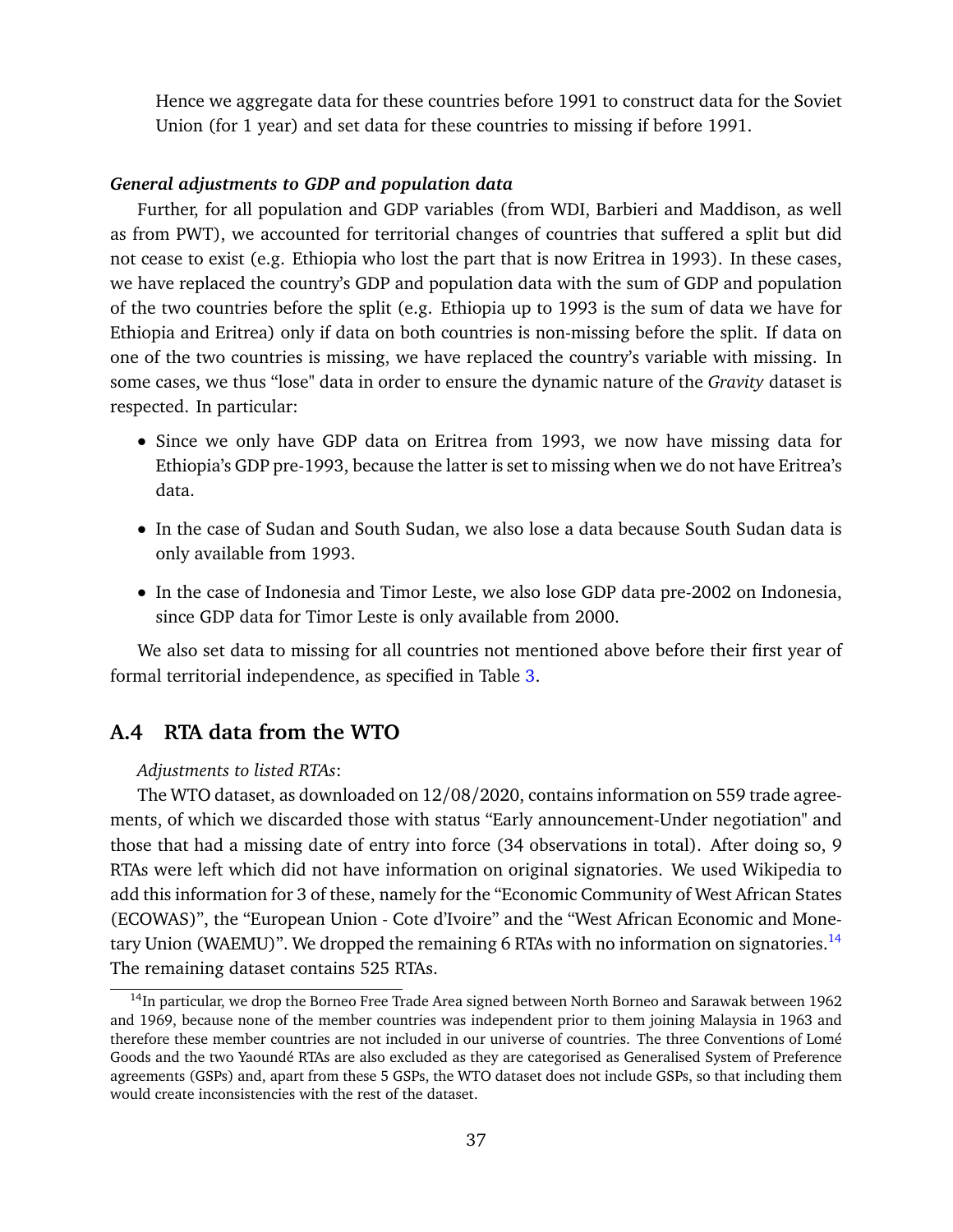Another important issue is that the date of entry into force sometimes differs for goods and services. Hence, in order to convert the dataset from its original from to the origin-destinationyear form, we duplicates RTAs that are applied to both goods and services to obtain two different RTAs, of different coverage, with different active years.

#### *Adjustments to listed member countries*:

To construct the list of members subject to an RTA at any point in time, we started with the column denoting the original signatories (*Original signatories*). We checked cases in which the original signatories differed from the current signatories and identified 114 such cases. In many cases, the addition of new member countries is accounted for through the addition of new trade agreements that reflect accessions, such as the "Central American Common Market (CACM) - Accession of Panama" of 2013 that followed the original "Central American Common Market (CACM)" agreement of 1961. In some cases, the discrepancy between original and current signatories is due to the fact that original signatories are then described as a country group in *Current signatories*, for instance in the case of EFTA agreements with third parties. In other cases, the variable *Specific Entry Exit dates* identifies this discrepancy and contains information on the changes that took place between *Original signatories* and *Current signatories*. We thus used the information contained in *Specific Entry Exit dates* to identify cases in which countries entered later or exited earlier than other members.

When *Original signatories* and *Current signatories* coincide, there may still be cases in which signatories are country groups (for example the EU or ASEAN) and their member countries need to be adjusted depending on their date of accession to the country group. In the case in which agreements were signed between specific countries and country groups (e.g. between India and the ASEAN in the case of the "ASEAN - India RTA", trade deals involving the European Economic Area, or Agreements between the EU and third parties), we identified members of the country group in the year of entry into force of the Goods and Services sections of the RTA (as that the two may differ) and we added the corresponding members to the list of signatories. We then updated the countries included in the country group, depending on their year of accession to the country group. Further, we had to address a number of specific cases for some RTAs, which are detailed below:

- Commonwealth of Independent States (CIS): Turkmenistan is included in *Currentsi gnatories* but not in *Original signatories*. We include Turkmenistan among the original signatories because, like Ukraine, Turkmenistan ratified the CIS Creation Agreement, making it a "founding states of the CIS", but did not ratify the subsequent Charter that would make it member of the CIS. Nevertheless, both Ukraine and Turkmenistan, while not being formal members of CIS, were allowed to participate in CIS. The second discrepancy is the Kyrgyz Republic, which does not appear in *Current signatories*. However, checking the WTO it also seems that Kyrgyz Republic is still in the CIS, hence we correct for this and include Kyrgyz Republic as current member of the CIS.
- EU Overseas Countries and Territories (OCT): There is a discrepancy between *Current signatories* and *Original signatories*. For those countries present in *Current signatories*